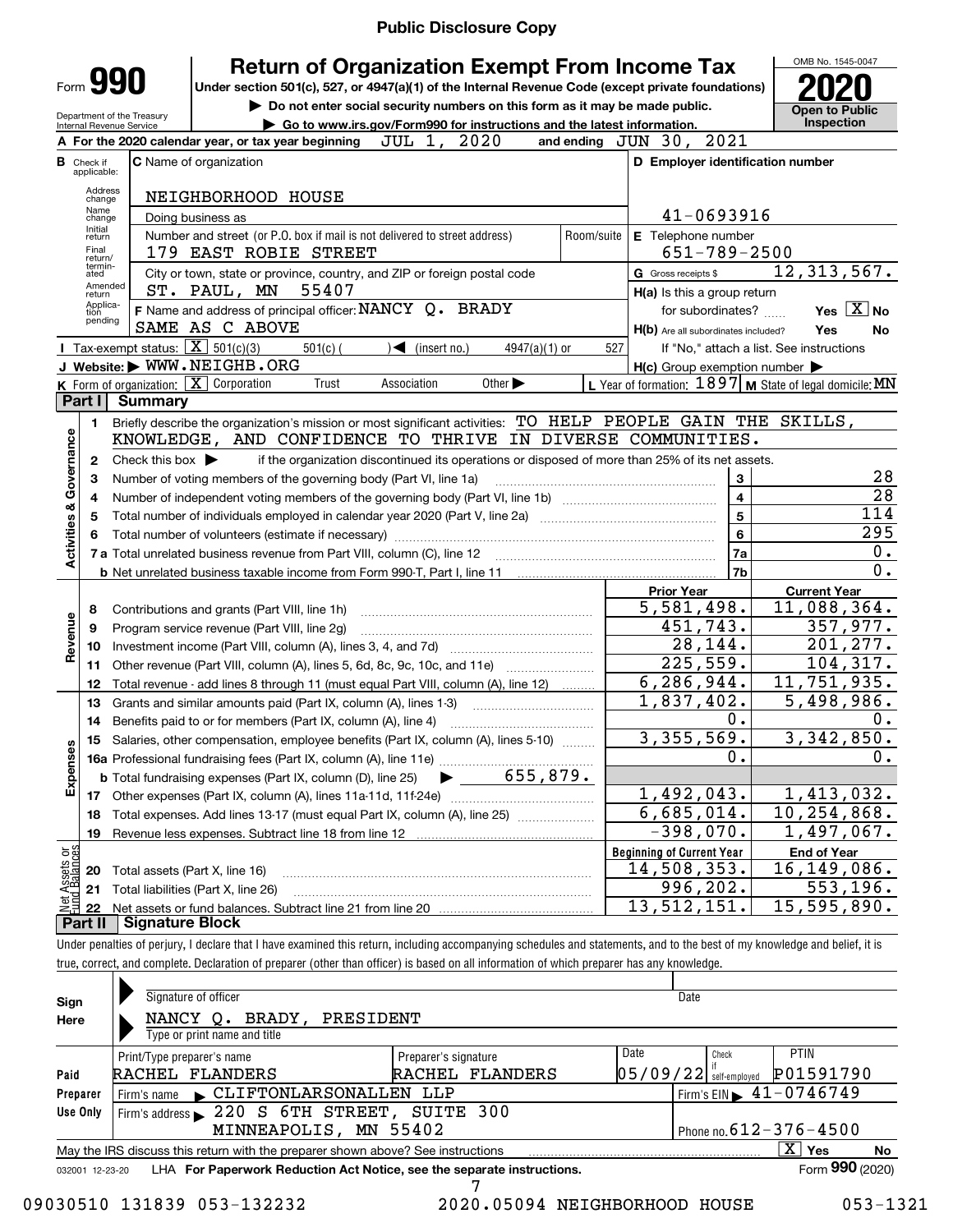|              | NEIGHBORHOOD HOUSE<br>Form 990 (2020)                                                                                                        | 41-0693916 | Page 2                                           |
|--------------|----------------------------------------------------------------------------------------------------------------------------------------------|------------|--------------------------------------------------|
|              | <b>Statement of Program Service Accomplishments</b><br>Part III I                                                                            |            |                                                  |
|              |                                                                                                                                              |            | $\overline{\mathbf{x}}$                          |
| 1.           | Briefly describe the organization's mission:                                                                                                 |            |                                                  |
|              | NEIGHBORHOOD HOUSE HAS WORKED TO EMPOWER AND UPLIFT UNDERSERVED                                                                              |            |                                                  |
|              | COMMUNITIES IN SAINT PAUL FOR MORE THAN A CENTURY. FOUNDED BY THE                                                                            |            |                                                  |
|              | WOMEN OF MOUNT ZION TEMPLE, NEIGHBORHOOD HOUSE WAS ESTABLISHED IN 1897                                                                       |            |                                                  |
|              | TO PROVIDE A SAFE HAVEN FOR JEWISH REFUGEES FLEEING THE POGROMS IN                                                                           |            |                                                  |
| $\mathbf{2}$ | Did the organization undertake any significant program services during the year which were not listed on the                                 |            |                                                  |
|              |                                                                                                                                              |            | $\sqrt{}$ Yes $\sqrt{X}$ No                      |
|              | prior Form 990 or 990-EZ?                                                                                                                    |            |                                                  |
|              | If "Yes," describe these new services on Schedule O.                                                                                         |            |                                                  |
| 3            |                                                                                                                                              |            | $\overline{\ }$ Yes $\overline{\phantom{a}X}$ No |
|              | If "Yes," describe these changes on Schedule O.                                                                                              |            |                                                  |
| 4            | Describe the organization's program service accomplishments for each of its three largest program services, as measured by expenses.         |            |                                                  |
|              | Section 501(c)(3) and 501(c)(4) organizations are required to report the amount of grants and allocations to others, the total expenses, and |            |                                                  |
|              | revenue, if any, for each program service reported.                                                                                          |            |                                                  |
| 4a           | 4,875,855. including grants of \$ 4,450,080. ) (Revenue \$<br>) (Expenses \$<br>(Code:                                                       |            | 66, 146.                                         |
|              | HOUSING STABILITY:                                                                                                                           |            |                                                  |
|              | WHEN AN INDIVIDUAL OR FAMILY FACES A SITUATION THAT PUTS THEM AT RISK                                                                        |            |                                                  |
|              | FOR HOMELESSNESS, NEIGHBORHOOD HOUSE WILL WORK TO HELP FIGURE OUT A                                                                          |            |                                                  |
|              | SOLUTION TO KEEP THEM SHELTERED, THIS INCLUDES HELPING WITH RENTAL                                                                           |            |                                                  |
|              | ASSISTANCE, DAMAGE DEPOSITS, UTILITIES AND OTHER HOUSING-RELATED                                                                             |            |                                                  |
|              | EXPENSES. IN FY21 THE HOUSING STABILITY PROGRAM SERVED 5,842 PEOPLE AND                                                                      |            |                                                  |
|              | THE PROGRAM ALSO HELPED 241 INDIVIDUALS TO APPLY FOR<br>3,436 FAMILIES.                                                                      |            |                                                  |
|              | RENT HELP MN TO CONTINUE ALLEVIATE FINANCIAL BURDENS IN AN EFFORT TO                                                                         |            |                                                  |
|              |                                                                                                                                              |            |                                                  |
|              | HELP FAMILIES AND INDIVIDUALS GET BACK ON THEIR FEET. OUR GOAL IS TO                                                                         |            |                                                  |
|              | KEEP PEOPLE HOUSING STABLE, SO OFTEN OUR HOUSING STABILITY TEAM MEMBERS                                                                      |            |                                                  |
|              | WILL WORK WITH PARTICIPANTS FOR SEVERAL MONTHS. OUT OF 146 SURVEY                                                                            |            |                                                  |
|              | RESPONDENTS 84% SAID THEY MAINTAINED HOUSING STABILITY FOR SIX MONTHS                                                                        |            |                                                  |
| 4b           | 917, 381. ) (Revenue \$<br>$1,445,972$ and including grants of \$<br>) (Expenses \$<br>(Code:                                                |            | $0 \cdot$ )                                      |
|              | FOOD SUPPORT:                                                                                                                                |            |                                                  |
|              | OUR TWO FOOD MARKETS AND FRESH PRODUCE DISTRIBUTIONS ARE A CORNERSTONE                                                                       |            |                                                  |
|              | FOR STRUGGLING FAMILIES AND INDIVIDUALS ACROSS SAINT PAUL.                                                                                   | THE FOOD   |                                                  |
|              | SUPPORT PROGRAM AT NEIGHBORHOOD HOUSE PROVIDES PARTICIPANTS OF ALL AGES                                                                      |            |                                                  |
|              | WITH ACCESS, NOT ONLY TO NUTRITIOUS FOOD, BUT ALSO HELPS PARTICIPANTS                                                                        |            |                                                  |
|              | TO GET SIGNED UP TO RECEIVE ADDITIONAL GOVERNMENT ASSISTANCE IF NEEDED.                                                                      |            |                                                  |
|              | IN FY21, OUR FOOD SUPPORT PROGRAM DISTRIBUTED 816,508 POUNDS OF FOOD TO                                                                      |            |                                                  |
|              | INDIVIDUALS IN FAMILIES AND MADE 2,296 REFERRALS TO OTHER AGENCIES. OUR                                                                      |            |                                                  |
|              | FOOD SUPPORT TEAM HELPED SCREEN 282 INDIVIDUALS FOR SNAP ELIGIBILITY.                                                                        |            |                                                  |
|              | WE WORK WITH PEOPLE WITH VARYING LEVELS OF NEED IN OUR FOOD MARKETS,                                                                         |            |                                                  |
|              | WITH SOME PARTICIPANTS VISITING WEEKLY OR EVEN MULTIPLE TIMES PER WEEK                                                                       |            |                                                  |
|              | TO PARTICIPANTS WHO ONLY COME IN OCCASIONALLY OR AS NEEDED.                                                                                  |            |                                                  |
| 4c           | $1,243,410$ and including grants of \$<br>$0 \cdot$ ) (Revenue \$<br>(Code: ) (Expenses \$                                                   |            | $\overline{0}$ .)                                |
|              | YOUTH PROGRAM:                                                                                                                               |            |                                                  |
|              | NEIGHBORHOOD HOUSE PROVIDES FOCUSED YOUTH LITERACY PROGRAMMING TO                                                                            |            |                                                  |
|              | STUDENTS IN VARIOUS SCHOOL SYSTEMS ACROSS ST. PAUL. IN FY21, 59                                                                              |            |                                                  |
|              | STUDENTS RECEIVED SUPPORT, WITH 76% OF YOUTH INCREASING THEIR FLUENCY                                                                        |            |                                                  |
|              |                                                                                                                                              |            |                                                  |
|              | AND COMPREHENSION READING SKILLS AFTER PRE/POST TESTING. OUR YOUTH                                                                           |            |                                                  |
|              | LITERACY TEACHERS WORKED TO FIND FUN AND EXCITING WAYS TO KEEP STUDENTS                                                                      |            |                                                  |
|              | ENGAGED. ONE OF THE EVENTS THAT WAS A BIG SUCCESS IS OUR BINGO FOR                                                                           |            |                                                  |
|              | BOOKS EVENT, WHERE WE HAVE SNACKS, GAMES AND BINGO WHERE EACH STUDENT                                                                        |            |                                                  |
|              | WALKS AWAY WITH A BOOK OF THEIR CHOICE. WE ALSO PROVIDE ADULT EDUCATION                                                                      |            |                                                  |
|              | AT NEIGHBORHOOD HOUSE. ADULT EDUCATION IS DESIGNED TO PROVIDE EDUCATION                                                                      |            |                                                  |
|              | TO ADULTS (AGES 16+) WITH THE GOAL OF HELPING LEARNERS GAIN THE SKILLS                                                                       |            |                                                  |
|              | TO PURSUE ECONOMIC SELF-SUFFICIENCY. INDIVIDUALS CAN TAKE CLASSES ON                                                                         |            |                                                  |
|              | 4d Other program services (Describe on Schedule O.)                                                                                          |            |                                                  |
|              | $131, 525.$ (Revenue \$<br>$1,132,438$ $\cdot$ including grants of \$<br>(Expenses \$                                                        | 0.         |                                                  |
|              | 8,697,675.<br>4e Total program service expenses                                                                                              |            |                                                  |
|              |                                                                                                                                              |            | Form 990 (2020)                                  |
|              | SEE SCHEDULE O FOR CONTINUATION(S)                                                                                                           |            |                                                  |
|              | 032002 12-23-20<br>8                                                                                                                         |            |                                                  |
|              | 2020.05094 NEIGHBORHOOD HOUSE<br>09030510 131839 053-132232                                                                                  |            | $053 - 1321$                                     |
|              |                                                                                                                                              |            |                                                  |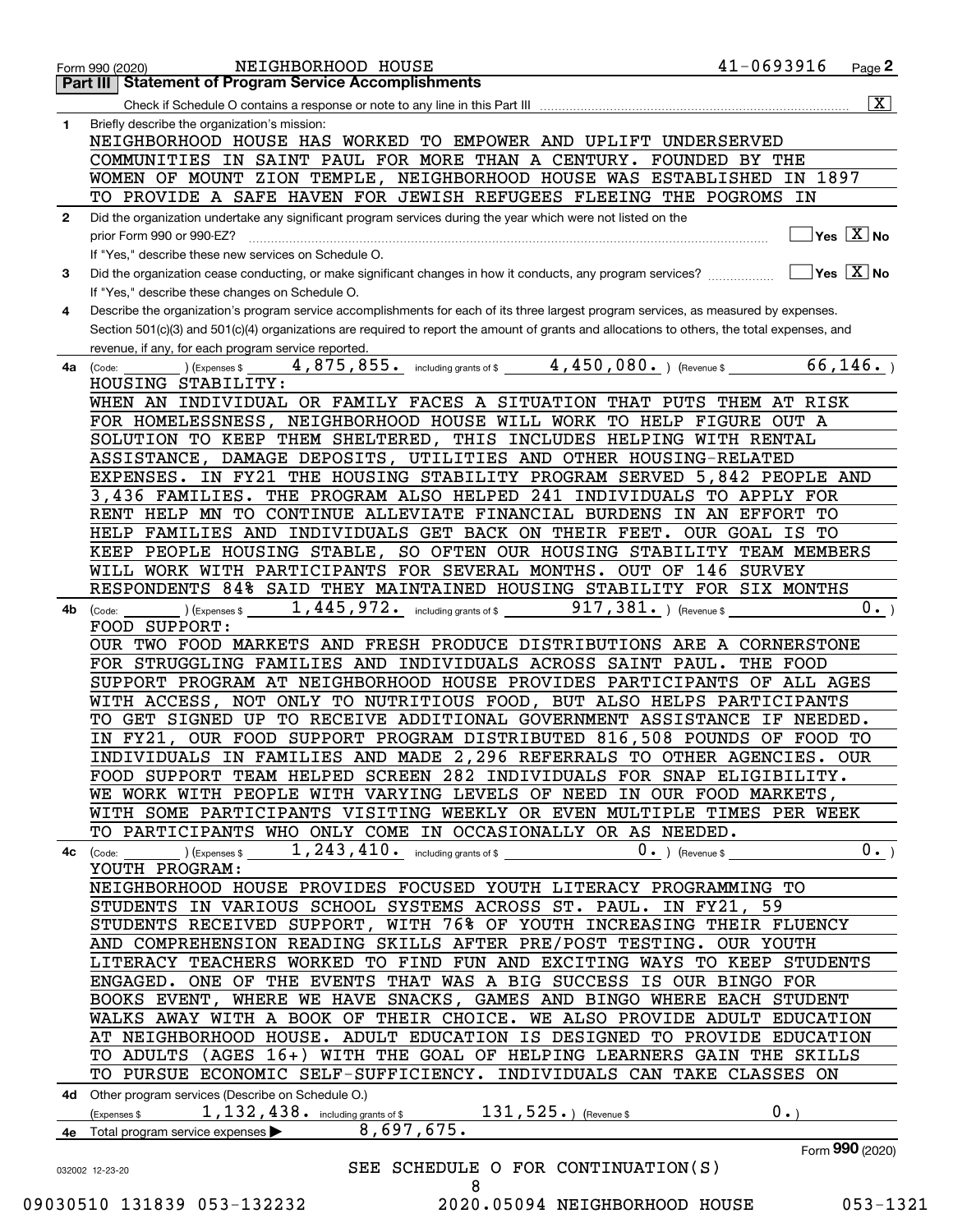Form 990 (2020) Page **3Part IV Checklist of Required Schedules** NEIGHBORHOOD HOUSE 41-0693916

|     |                                                                                                                                       |                 | Yes | No |
|-----|---------------------------------------------------------------------------------------------------------------------------------------|-----------------|-----|----|
| 1.  | Is the organization described in section $501(c)(3)$ or $4947(a)(1)$ (other than a private foundation)?                               |                 |     |    |
|     |                                                                                                                                       | 1               | X   |    |
| 2   |                                                                                                                                       | $\mathbf{2}$    | X   |    |
| 3   | Did the organization engage in direct or indirect political campaign activities on behalf of or in opposition to candidates for       |                 |     |    |
|     |                                                                                                                                       | 3               |     | x  |
| 4   | Section 501(c)(3) organizations. Did the organization engage in lobbying activities, or have a section 501(h) election in effect      |                 |     |    |
|     |                                                                                                                                       | 4               |     | x  |
| 5   | Is the organization a section 501(c)(4), 501(c)(5), or 501(c)(6) organization that receives membership dues, assessments, or          |                 |     |    |
|     |                                                                                                                                       | 5               |     | x  |
| 6   | Did the organization maintain any donor advised funds or any similar funds or accounts for which donors have the right to             |                 |     |    |
|     | provide advice on the distribution or investment of amounts in such funds or accounts? If "Yes," complete Schedule D, Part I          | 6               |     | x  |
| 7   | Did the organization receive or hold a conservation easement, including easements to preserve open space,                             |                 |     |    |
|     |                                                                                                                                       | $\overline{7}$  |     | x  |
| 8   | Did the organization maintain collections of works of art, historical treasures, or other similar assets? If "Yes," complete          |                 |     |    |
|     |                                                                                                                                       | 8               |     | x  |
| 9   | Did the organization report an amount in Part X, line 21, for escrow or custodial account liability, serve as a custodian for         |                 |     |    |
|     | amounts not listed in Part X; or provide credit counseling, debt management, credit repair, or debt negotiation services?             |                 |     |    |
|     |                                                                                                                                       | 9               |     | x  |
| 10  | Did the organization, directly or through a related organization, hold assets in donor-restricted endowments                          |                 |     |    |
|     |                                                                                                                                       | 10              | х   |    |
|     |                                                                                                                                       |                 |     |    |
| 11  | If the organization's answer to any of the following questions is "Yes," then complete Schedule D, Parts VI, VII, VIII, IX, or X      |                 |     |    |
|     | as applicable.                                                                                                                        |                 |     |    |
|     | a Did the organization report an amount for land, buildings, and equipment in Part X, line 10? If "Yes," complete Schedule D,         |                 |     |    |
|     |                                                                                                                                       | 11a             | х   |    |
|     | <b>b</b> Did the organization report an amount for investments - other securities in Part X, line 12, that is 5% or more of its total |                 |     |    |
|     |                                                                                                                                       | 11 <sub>b</sub> |     | X. |
|     | c Did the organization report an amount for investments - program related in Part X, line 13, that is 5% or more of its total         |                 |     |    |
|     |                                                                                                                                       | 11c             |     | x  |
|     | d Did the organization report an amount for other assets in Part X, line 15, that is 5% or more of its total assets reported in       |                 |     |    |
|     |                                                                                                                                       | <b>11d</b>      |     | x  |
| е   |                                                                                                                                       | <b>11e</b>      |     | X  |
| f   | Did the organization's separate or consolidated financial statements for the tax year include a footnote that addresses               |                 |     |    |
|     | the organization's liability for uncertain tax positions under FIN 48 (ASC 740)? If "Yes," complete Schedule D, Part X                | 11f             | х   |    |
|     | 12a Did the organization obtain separate, independent audited financial statements for the tax year? If "Yes," complete               |                 |     |    |
|     |                                                                                                                                       | 12a             |     | x  |
|     | <b>b</b> Was the organization included in consolidated, independent audited financial statements for the tax year?                    |                 |     |    |
|     | If "Yes," and if the organization answered "No" to line 12a, then completing Schedule D, Parts XI and XII is optional                 | 12 <sub>b</sub> | x   |    |
| 13  | Is the organization a school described in section $170(b)(1)(A)(ii)?$ If "Yes," complete Schedule E                                   | 13              |     | х  |
| 14a | Did the organization maintain an office, employees, or agents outside of the United States?                                           | 14a             |     | X. |
|     | b Did the organization have aggregate revenues or expenses of more than \$10,000 from grantmaking, fundraising, business,             |                 |     |    |
|     | investment, and program service activities outside the United States, or aggregate foreign investments valued at \$100,000            |                 |     |    |
|     |                                                                                                                                       | 14b             |     | x  |
| 15  | Did the organization report on Part IX, column (A), line 3, more than \$5,000 of grants or other assistance to or for any             |                 |     |    |
|     |                                                                                                                                       | 15              |     | X. |
| 16  | Did the organization report on Part IX, column (A), line 3, more than \$5,000 of aggregate grants or other assistance to              |                 |     |    |
|     |                                                                                                                                       | 16              |     | x  |
| 17  | Did the organization report a total of more than \$15,000 of expenses for professional fundraising services on Part IX,               |                 |     |    |
|     |                                                                                                                                       | 17              |     | X. |
| 18  | Did the organization report more than \$15,000 total of fundraising event gross income and contributions on Part VIII, lines          |                 |     |    |
|     |                                                                                                                                       | 18              | x   |    |
| 19  | Did the organization report more than \$15,000 of gross income from gaming activities on Part VIII, line 9a? If "Yes."                |                 |     |    |
|     |                                                                                                                                       | 19              |     | X  |
| 20a |                                                                                                                                       | 20a             |     | X. |
|     | b If "Yes" to line 20a, did the organization attach a copy of its audited financial statements to this return?                        | 20 <sub>b</sub> |     |    |
| 21  | Did the organization report more than \$5,000 of grants or other assistance to any domestic organization or                           |                 |     |    |
|     |                                                                                                                                       | 21              | х   |    |
|     |                                                                                                                                       |                 | nnn |    |

032003 12-23-20

Form (2020) **990**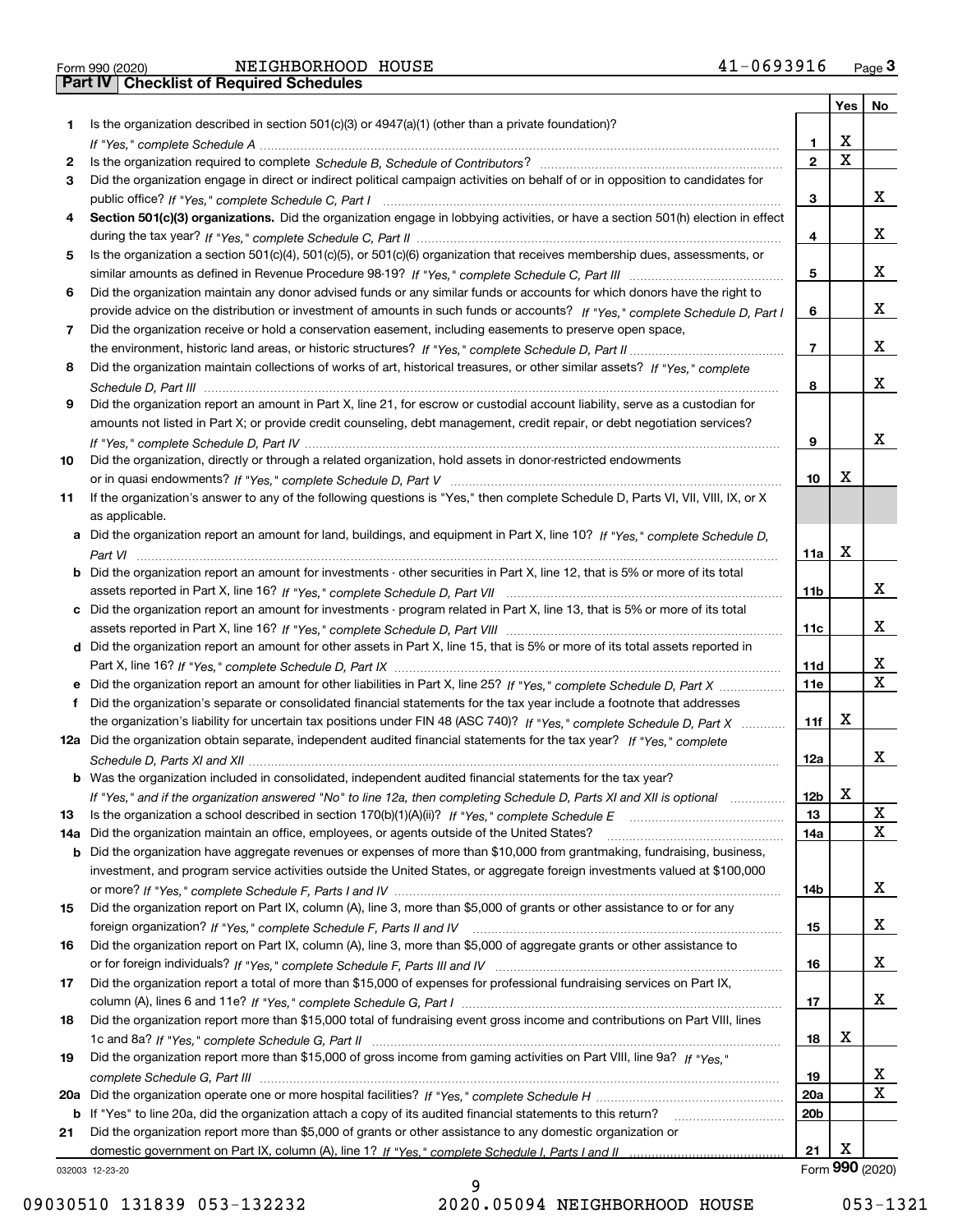|  | Form 990 (2020) |
|--|-----------------|
|  |                 |

*(continued)*

|          |                                                                                                                                                                                 |                 | Yes        | No              |
|----------|---------------------------------------------------------------------------------------------------------------------------------------------------------------------------------|-----------------|------------|-----------------|
| 22       | Did the organization report more than \$5,000 of grants or other assistance to or for domestic individuals on                                                                   |                 |            |                 |
|          |                                                                                                                                                                                 | 22              | X          |                 |
| 23       | Did the organization answer "Yes" to Part VII, Section A, line 3, 4, or 5 about compensation of the organization's current                                                      |                 |            |                 |
|          | and former officers, directors, trustees, key employees, and highest compensated employees? If "Yes," complete                                                                  |                 |            |                 |
|          |                                                                                                                                                                                 | 23              |            | x               |
|          | 24a Did the organization have a tax-exempt bond issue with an outstanding principal amount of more than \$100,000 as of the                                                     |                 |            |                 |
|          | last day of the year, that was issued after December 31, 2002? If "Yes," answer lines 24b through 24d and complete                                                              | 24a             |            | x               |
|          | b Did the organization invest any proceeds of tax-exempt bonds beyond a temporary period exception?                                                                             | 24b             |            |                 |
|          | c Did the organization maintain an escrow account other than a refunding escrow at any time during the year to defease                                                          |                 |            |                 |
|          |                                                                                                                                                                                 | 24c             |            |                 |
|          | d Did the organization act as an "on behalf of" issuer for bonds outstanding at any time during the year?                                                                       | 24d             |            |                 |
|          | 25a Section 501(c)(3), 501(c)(4), and 501(c)(29) organizations. Did the organization engage in an excess benefit                                                                |                 |            |                 |
|          |                                                                                                                                                                                 | 25a             |            | x               |
|          | b Is the organization aware that it engaged in an excess benefit transaction with a disqualified person in a prior year, and                                                    |                 |            |                 |
|          | that the transaction has not been reported on any of the organization's prior Forms 990 or 990-EZ? If "Yes," complete                                                           |                 |            |                 |
|          | Schedule L. Part I                                                                                                                                                              | 25 <sub>b</sub> |            | x               |
| 26       | Did the organization report any amount on Part X, line 5 or 22, for receivables from or payables to any current                                                                 |                 |            |                 |
|          | or former officer, director, trustee, key employee, creator or founder, substantial contributor, or 35%                                                                         |                 |            |                 |
|          |                                                                                                                                                                                 | 26              |            | x               |
| 27       | Did the organization provide a grant or other assistance to any current or former officer, director, trustee, key employee,                                                     |                 |            |                 |
|          | creator or founder, substantial contributor or employee thereof, a grant selection committee member, or to a 35% controlled                                                     |                 |            |                 |
|          | entity (including an employee thereof) or family member of any of these persons? If "Yes," complete Schedule L, Part III                                                        | 27              |            | x               |
| 28       | Was the organization a party to a business transaction with one of the following parties (see Schedule L, Part IV                                                               |                 |            |                 |
|          | instructions, for applicable filing thresholds, conditions, and exceptions):                                                                                                    |                 |            |                 |
|          | a A current or former officer, director, trustee, key employee, creator or founder, or substantial contributor? If                                                              |                 |            | х               |
|          |                                                                                                                                                                                 | 28a             |            | $\mathbf x$     |
|          | c A 35% controlled entity of one or more individuals and/or organizations described in lines 28a or 28b? If                                                                     | 28 <sub>b</sub> |            |                 |
|          |                                                                                                                                                                                 | 28c             |            | x               |
| 29       |                                                                                                                                                                                 | 29              | X          |                 |
| 30       | Did the organization receive contributions of art, historical treasures, or other similar assets, or qualified conservation                                                     |                 |            |                 |
|          |                                                                                                                                                                                 | 30              |            | x               |
| 31       | Did the organization liquidate, terminate, or dissolve and cease operations? If "Yes," complete Schedule N, Part I                                                              | 31              |            | $\mathbf X$     |
| 32       | Did the organization sell, exchange, dispose of, or transfer more than 25% of its net assets? If "Yes," complete                                                                |                 |            |                 |
|          |                                                                                                                                                                                 | 32              |            | х               |
| 33       | Did the organization own 100% of an entity disregarded as separate from the organization under Regulations                                                                      |                 |            |                 |
|          |                                                                                                                                                                                 | 33              | X          |                 |
| 34       | Was the organization related to any tax-exempt or taxable entity? If "Yes," complete Schedule R, Part II, III, or IV, and                                                       |                 |            |                 |
|          |                                                                                                                                                                                 | 34              |            | х               |
|          | 35a Did the organization have a controlled entity within the meaning of section 512(b)(13)?                                                                                     | 35a             |            | X               |
|          | b If "Yes" to line 35a, did the organization receive any payment from or engage in any transaction with a controlled entity                                                     |                 |            |                 |
|          |                                                                                                                                                                                 | 35 <sub>b</sub> |            |                 |
| 36       | Section 501(c)(3) organizations. Did the organization make any transfers to an exempt non-charitable related organization?                                                      |                 |            |                 |
|          |                                                                                                                                                                                 | 36              |            | x               |
| 37       | Did the organization conduct more than 5% of its activities through an entity that is not a related organization                                                                |                 |            | x               |
|          |                                                                                                                                                                                 | 37              |            |                 |
| 38       | Did the organization complete Schedule O and provide explanations in Schedule O for Part VI, lines 11b and 19?<br>Note: All Form 990 filers are required to complete Schedule O | 38              | X          |                 |
| ∣ Part V | <b>Statements Regarding Other IRS Filings and Tax Compliance</b>                                                                                                                |                 |            |                 |
|          | Check if Schedule O contains a response or note to any line in this Part V                                                                                                      |                 |            |                 |
|          |                                                                                                                                                                                 |                 | <b>Yes</b> | No              |
|          | 508<br><b>1a</b> Enter the number reported in Box 3 of Form 1096. Enter -0- if not applicable<br>1a                                                                             |                 |            |                 |
|          | 0<br><b>b</b> Enter the number of Forms W-2G included in line 1a. Enter -0- if not applicable <i>manumumumum</i><br>1b                                                          |                 |            |                 |
| c        | Did the organization comply with backup withholding rules for reportable payments to vendors and reportable gaming                                                              |                 |            |                 |
|          | (gambling) winnings to prize winners?                                                                                                                                           | 1c              | х          |                 |
|          | 032004 12-23-20                                                                                                                                                                 |                 |            | Form 990 (2020) |
|          |                                                                                                                                                                                 |                 |            |                 |

10 09030510 131839 053-132232 2020.05094 NEIGHBORHOOD HOUSE 053-1321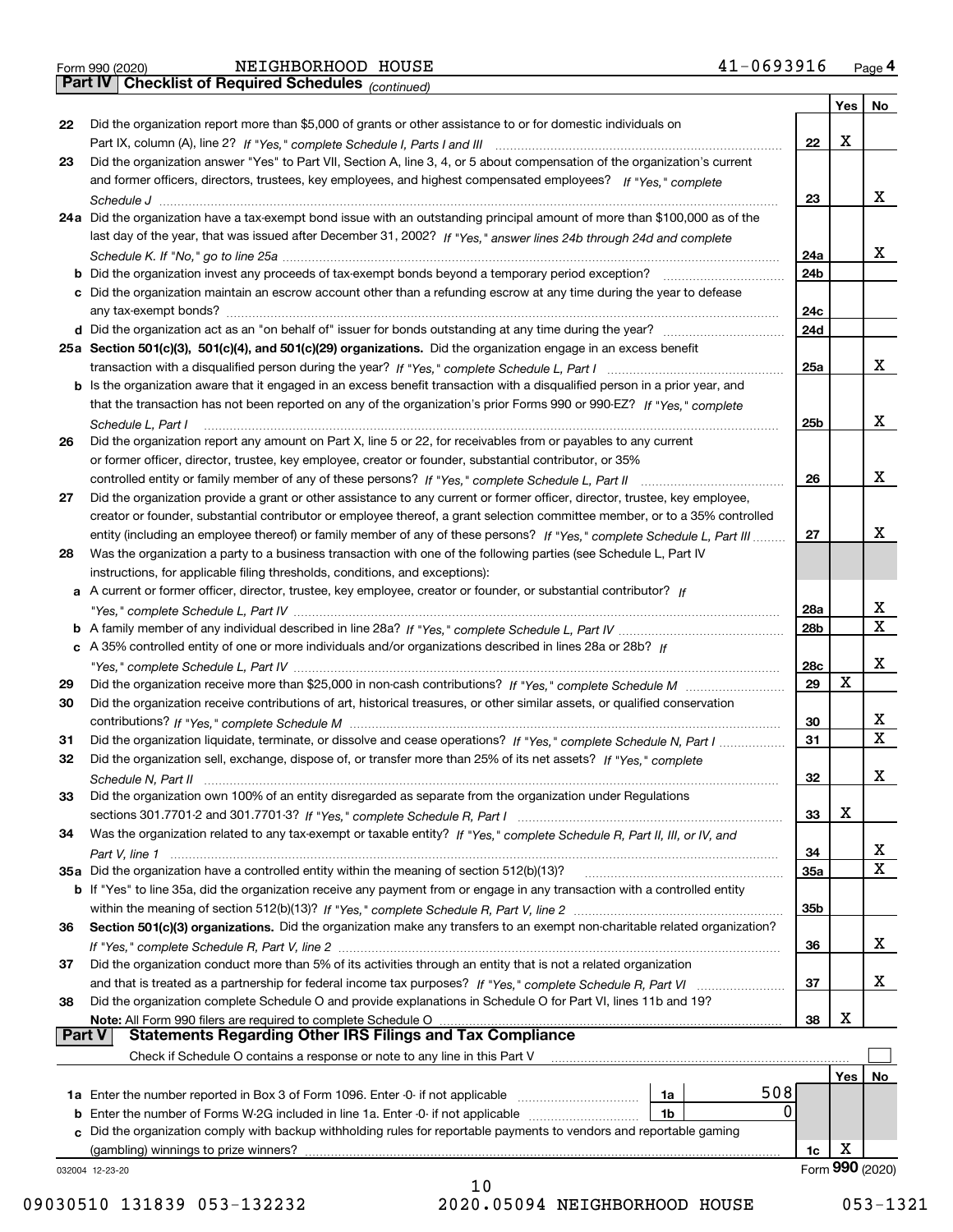|               | 41-0693916<br>NEIGHBORHOOD HOUSE<br>Form 990 (2020)                                                                                                    |                |         | <u>Page</u> 5 |
|---------------|--------------------------------------------------------------------------------------------------------------------------------------------------------|----------------|---------|---------------|
| <b>Part V</b> | Statements Regarding Other IRS Filings and Tax Compliance (continued)                                                                                  |                |         |               |
|               |                                                                                                                                                        |                | Yes $ $ | No            |
|               | 2a Enter the number of employees reported on Form W-3, Transmittal of Wage and Tax Statements,                                                         |                |         |               |
|               | 114<br>filed for the calendar year ending with or within the year covered by this return <i>manumumumum</i><br>2a                                      |                |         |               |
|               |                                                                                                                                                        | 2 <sub>b</sub> | X       |               |
|               |                                                                                                                                                        |                |         |               |
|               | 3a Did the organization have unrelated business gross income of \$1,000 or more during the year?                                                       | 3a             |         | x             |
|               |                                                                                                                                                        | 3b             |         |               |
|               | 4a At any time during the calendar year, did the organization have an interest in, or a signature or other authority over, a                           |                |         |               |
|               |                                                                                                                                                        | 4a             |         | х             |
|               | <b>b</b> If "Yes," enter the name of the foreign country $\blacktriangleright$                                                                         |                |         |               |
|               | See instructions for filing requirements for FinCEN Form 114, Report of Foreign Bank and Financial Accounts (FBAR).                                    |                |         |               |
|               | 5a Was the organization a party to a prohibited tax shelter transaction at any time during the tax year?                                               | 5a             |         | х             |
| b             |                                                                                                                                                        | 5 <sub>b</sub> |         | х             |
|               |                                                                                                                                                        | 5c             |         |               |
|               | 6a Does the organization have annual gross receipts that are normally greater than \$100,000, and did the organization solicit                         |                |         |               |
|               |                                                                                                                                                        | 6a             |         | х             |
|               | <b>b</b> If "Yes," did the organization include with every solicitation an express statement that such contributions or gifts                          |                |         |               |
|               |                                                                                                                                                        | 6b             |         |               |
| 7             | Organizations that may receive deductible contributions under section 170(c).                                                                          |                |         |               |
| a             | Did the organization receive a payment in excess of \$75 made partly as a contribution and partly for goods and services provided to the payor?        | 7a             |         | х             |
|               | <b>b</b> If "Yes," did the organization notify the donor of the value of the goods or services provided?                                               | 7b             |         |               |
|               | c Did the organization sell, exchange, or otherwise dispose of tangible personal property for which it was required                                    |                |         |               |
|               |                                                                                                                                                        | 7с             |         | х             |
|               | 7d<br>d If "Yes," indicate the number of Forms 8282 filed during the year [11] [11] The S, The Indicate the number of Forms 8282 filed during the year |                |         |               |
| е             |                                                                                                                                                        | 7e             |         | х             |
| f             | Did the organization, during the year, pay premiums, directly or indirectly, on a personal benefit contract?                                           | 7f             |         | x             |
| g             | If the organization received a contribution of qualified intellectual property, did the organization file Form 8899 as required?                       | 7g             |         |               |
| h.            | If the organization received a contribution of cars, boats, airplanes, or other vehicles, did the organization file a Form 1098-C?                     | 7h             |         |               |
| 8             | Sponsoring organizations maintaining donor advised funds. Did a donor advised fund maintained by the                                                   |                |         |               |
|               | sponsoring organization have excess business holdings at any time during the year?                                                                     | 8              |         |               |
| 9             | Sponsoring organizations maintaining donor advised funds.                                                                                              |                |         |               |
| а             | Did the sponsoring organization make any taxable distributions under section 4966?                                                                     | 9а             |         |               |
|               | <b>b</b> Did the sponsoring organization make a distribution to a donor, donor advisor, or related person?                                             | 9b             |         |               |
| 10            | Section 501(c)(7) organizations. Enter:                                                                                                                |                |         |               |
|               | 10a                                                                                                                                                    |                |         |               |
|               | 10b <br>Gross receipts, included on Form 990, Part VIII, line 12, for public use of club facilities                                                    |                |         |               |
| 11            | Section 501(c)(12) organizations. Enter:                                                                                                               |                |         |               |
|               | 11a                                                                                                                                                    |                |         |               |
|               | b Gross income from other sources (Do not net amounts due or paid to other sources against                                                             |                |         |               |
|               | 11b                                                                                                                                                    |                |         |               |
|               | 12a Section 4947(a)(1) non-exempt charitable trusts. Is the organization filing Form 990 in lieu of Form 1041?                                         | 12a            |         |               |
|               | 12b<br><b>b</b> If "Yes," enter the amount of tax-exempt interest received or accrued during the year <i>manument</i>                                  |                |         |               |
| 13            | Section 501(c)(29) qualified nonprofit health insurance issuers.                                                                                       |                |         |               |
|               | <b>a</b> Is the organization licensed to issue qualified health plans in more than one state?                                                          | 13а            |         |               |
|               | Note: See the instructions for additional information the organization must report on Schedule O.                                                      |                |         |               |
|               | <b>b</b> Enter the amount of reserves the organization is required to maintain by the states in which the                                              |                |         |               |
|               | 13b                                                                                                                                                    |                |         |               |
|               | 13с                                                                                                                                                    |                |         |               |
| 14a           | Did the organization receive any payments for indoor tanning services during the tax year?                                                             | 14a            |         | x             |
|               | <b>b</b> If "Yes," has it filed a Form 720 to report these payments? If "No," provide an explanation on Schedule O                                     | 14b            |         |               |
| 15            | Is the organization subject to the section 4960 tax on payment(s) of more than \$1,000,000 in remuneration or                                          |                |         |               |
|               |                                                                                                                                                        | 15             |         | x             |
|               | If "Yes," see instructions and file Form 4720, Schedule N.                                                                                             |                |         |               |
| 16            | Is the organization an educational institution subject to the section 4968 excise tax on net investment income?                                        | 16             |         | х             |
|               | If "Yes," complete Form 4720, Schedule O.                                                                                                              |                | ה ה     |               |

Form (2020) **990**

032005 12-23-20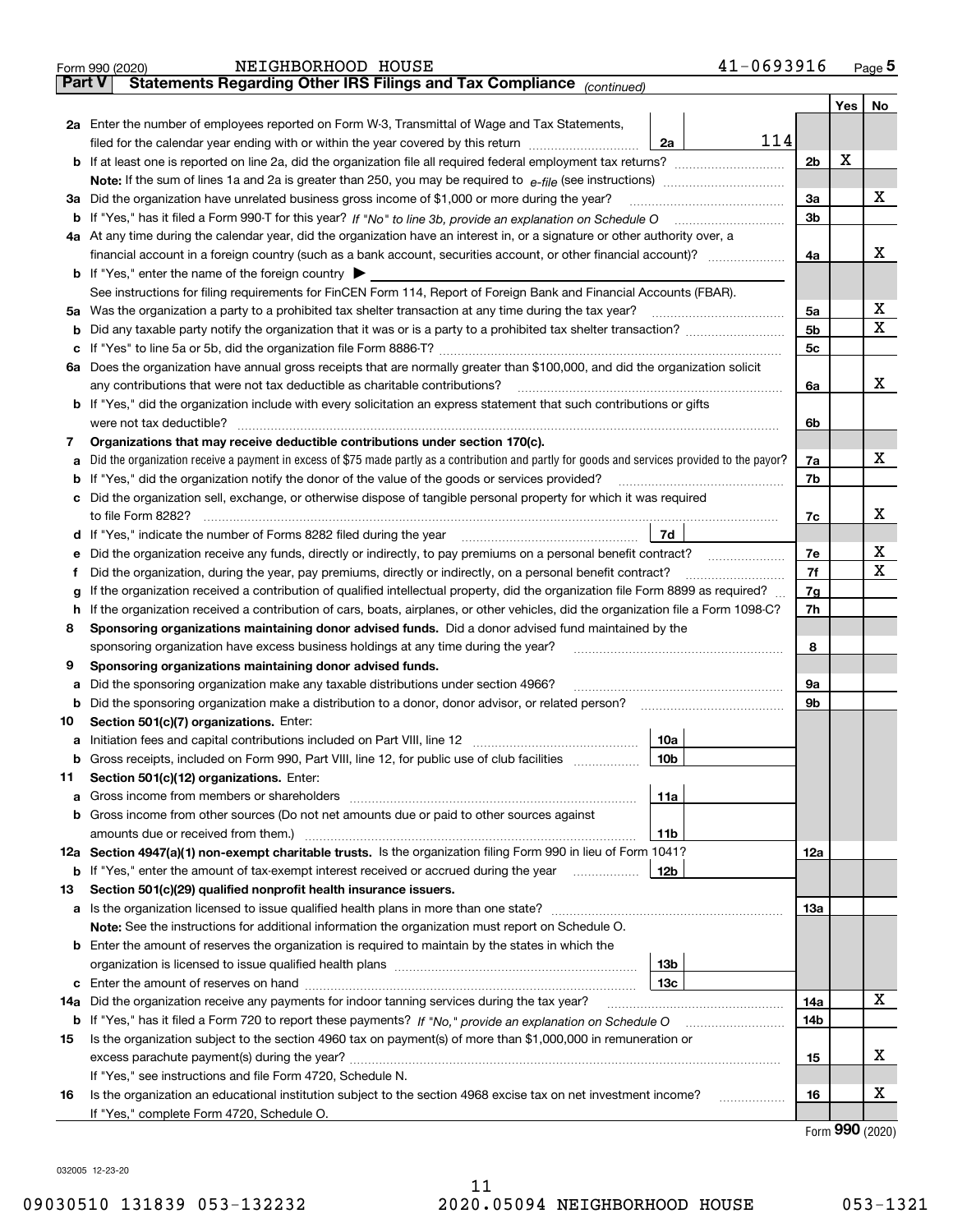|  | Form 990 (2020) |
|--|-----------------|
|  |                 |

| NEIGHBORHOOD HOUSE |  |  |
|--------------------|--|--|
|--------------------|--|--|

*For each "Yes" response to lines 2 through 7b below, and for a "No" response to line 8a, 8b, or 10b below, describe the circumstances, processes, or changes on Schedule O. See instructions.* Form 990 (2020) **Page 6**<br>**Part VI Governance, Management, and Disclosure** For each "Yes" response to lines 2 through 7b below, and for a "No" response

|    |                                                                                                                                                                                                                                |    |    |              | Yes | No                      |
|----|--------------------------------------------------------------------------------------------------------------------------------------------------------------------------------------------------------------------------------|----|----|--------------|-----|-------------------------|
|    | <b>1a</b> Enter the number of voting members of the governing body at the end of the tax year <i>manumum</i>                                                                                                                   | 1a | 28 |              |     |                         |
|    | If there are material differences in voting rights among members of the governing body, or if the governing                                                                                                                    |    |    |              |     |                         |
|    | body delegated broad authority to an executive committee or similar committee, explain on Schedule O.                                                                                                                          |    |    |              |     |                         |
| b  | Enter the number of voting members included on line 1a, above, who are independent                                                                                                                                             | 1b | 28 |              |     |                         |
| 2  | Did any officer, director, trustee, or key employee have a family relationship or a business relationship with any other                                                                                                       |    |    |              |     |                         |
|    | officer, director, trustee, or key employee?                                                                                                                                                                                   |    |    | $\mathbf{2}$ |     | X                       |
| 3  | Did the organization delegate control over management duties customarily performed by or under the direct supervision                                                                                                          |    |    |              |     |                         |
|    |                                                                                                                                                                                                                                |    |    | 3            |     | X                       |
| 4  | Did the organization make any significant changes to its governing documents since the prior Form 990 was filed?                                                                                                               |    |    | 4            |     | $\overline{\mathbf{x}}$ |
| 5  |                                                                                                                                                                                                                                |    |    | 5            |     | $\mathbf X$             |
| 6  | Did the organization have members or stockholders?                                                                                                                                                                             |    |    | 6            |     | $\mathbf X$             |
| 7a | Did the organization have members, stockholders, or other persons who had the power to elect or appoint one or                                                                                                                 |    |    |              |     |                         |
|    |                                                                                                                                                                                                                                |    |    | 7a           |     | X                       |
|    | <b>b</b> Are any governance decisions of the organization reserved to (or subject to approval by) members, stockholders, or                                                                                                    |    |    |              |     |                         |
|    | persons other than the governing body?                                                                                                                                                                                         |    |    | 7b           |     | X                       |
| 8  | Did the organization contemporaneously document the meetings held or written actions undertaken during the year by the following:                                                                                              |    |    |              |     |                         |
| a  |                                                                                                                                                                                                                                |    |    | 8a           | X   |                         |
| b  |                                                                                                                                                                                                                                |    |    | 8b           | X   |                         |
| 9  | Is there any officer, director, trustee, or key employee listed in Part VII, Section A, who cannot be reached at the                                                                                                           |    |    |              |     |                         |
|    |                                                                                                                                                                                                                                |    |    | 9            |     | х                       |
|    | Section B. Policies <sub>(This Section B requests information about policies not required by the Internal Revenue Code.)</sub>                                                                                                 |    |    |              |     |                         |
|    |                                                                                                                                                                                                                                |    |    |              | Yes | No                      |
|    |                                                                                                                                                                                                                                |    |    | 10a          |     | X                       |
|    | <b>b</b> If "Yes," did the organization have written policies and procedures governing the activities of such chapters, affiliates,                                                                                            |    |    |              |     |                         |
|    |                                                                                                                                                                                                                                |    |    | 10b          |     |                         |
|    | 11a Has the organization provided a complete copy of this Form 990 to all members of its governing body before filing the form?                                                                                                |    |    | 11a          | X   |                         |
|    | <b>b</b> Describe in Schedule O the process, if any, used by the organization to review this Form 990.                                                                                                                         |    |    |              |     |                         |
|    |                                                                                                                                                                                                                                |    |    | 12a          | X   |                         |
| b  |                                                                                                                                                                                                                                |    |    | 12b          | X   |                         |
| c  | Did the organization regularly and consistently monitor and enforce compliance with the policy? If "Yes," describe                                                                                                             |    |    |              |     |                         |
|    | in Schedule O how this was done material contact the control of the state of the state of the state of the state of the state of the state of the state of the state of the state of the state of the state of the state of th |    |    | 12c          | X   |                         |
| 13 |                                                                                                                                                                                                                                |    |    | 13           | X   |                         |
| 14 | Did the organization have a written document retention and destruction policy? manufactured and the organization have a written document retention and destruction policy?                                                     |    |    | 14           | X   |                         |
| 15 | Did the process for determining compensation of the following persons include a review and approval by independent                                                                                                             |    |    |              |     |                         |
|    | persons, comparability data, and contemporaneous substantiation of the deliberation and decision?                                                                                                                              |    |    |              |     |                         |
|    | The organization's CEO, Executive Director, or top management official manufactured content content of the organization's CEO, Executive Director, or top management official                                                  |    |    | 15a          | X   |                         |
| a  | <b>b</b> Other officers or key employees of the organization                                                                                                                                                                   |    |    | 15b          | X   |                         |
|    | If "Yes" to line 15a or 15b, describe the process in Schedule O (see instructions).                                                                                                                                            |    |    |              |     |                         |
|    |                                                                                                                                                                                                                                |    |    |              |     |                         |
|    | 16a Did the organization invest in, contribute assets to, or participate in a joint venture or similar arrangement with a                                                                                                      |    |    |              |     | X                       |
|    | taxable entity during the year?                                                                                                                                                                                                |    |    | 16a          |     |                         |
|    | b If "Yes," did the organization follow a written policy or procedure requiring the organization to evaluate its participation                                                                                                 |    |    |              |     |                         |
|    | in joint venture arrangements under applicable federal tax law, and take steps to safequard the organization's                                                                                                                 |    |    |              |     |                         |
|    | exempt status with respect to such arrangements?<br><b>Section C. Disclosure</b>                                                                                                                                               |    |    | 16b          |     |                         |
|    |                                                                                                                                                                                                                                |    |    |              |     |                         |
| 17 | List the states with which a copy of this Form 990 is required to be filed $\blacktriangleright MN$                                                                                                                            |    |    |              |     |                         |
| 18 | Section 6104 requires an organization to make its Forms 1023 (1024 or 1024-A, if applicable), 990, and 990-T (Section 501(c)(3)s only) available                                                                               |    |    |              |     |                         |
|    | for public inspection. Indicate how you made these available. Check all that apply.                                                                                                                                            |    |    |              |     |                         |
|    | $\boxed{\text{X}}$ Upon request<br>  X   Own website<br>Another's website<br>Other (explain on Schedule O)                                                                                                                     |    |    |              |     |                         |
| 19 | Describe on Schedule O whether (and if so, how) the organization made its governing documents, conflict of interest policy, and financial                                                                                      |    |    |              |     |                         |
|    | statements available to the public during the tax year.                                                                                                                                                                        |    |    |              |     |                         |
| 20 | State the name, address, and telephone number of the person who possesses the organization's books and records                                                                                                                 |    |    |              |     |                         |
|    | NANCY Q. BRADY - 651-789-2500                                                                                                                                                                                                  |    |    |              |     |                         |
|    | 55407<br>179 EAST ROBIE STREET, ST PAUL, MN                                                                                                                                                                                    |    |    |              |     | Form 990 (2020)         |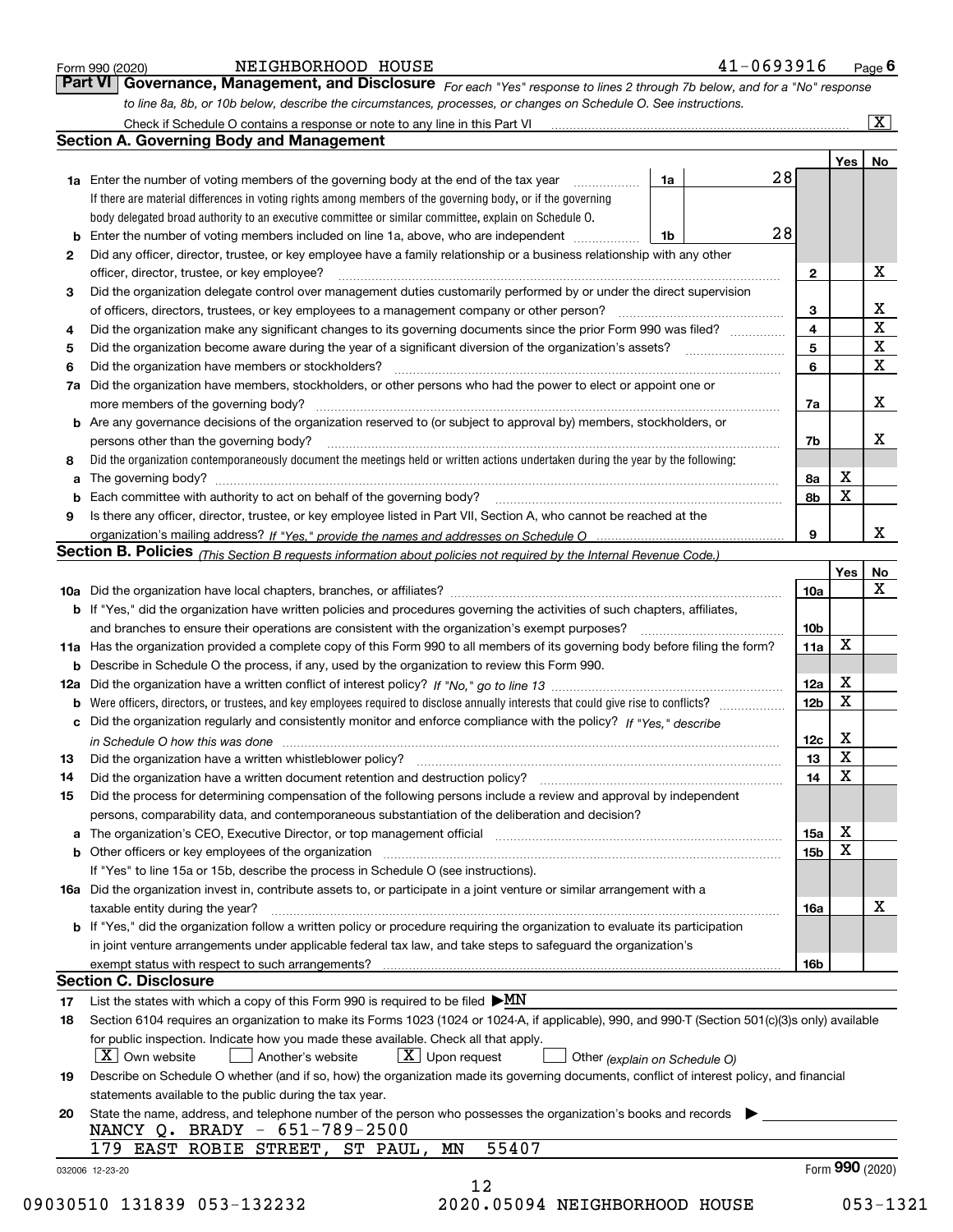$\mathcal{L}^{\text{max}}$ 

# **7Part VII Compensation of Officers, Directors, Trustees, Key Employees, Highest Compensated Employees, and Independent Contractors**

Check if Schedule O contains a response or note to any line in this Part VII

**Section A. Officers, Directors, Trustees, Key Employees, and Highest Compensated Employees**

**1a**  Complete this table for all persons required to be listed. Report compensation for the calendar year ending with or within the organization's tax year. **•** List all of the organization's current officers, directors, trustees (whether individuals or organizations), regardless of amount of compensation.

Enter -0- in columns (D), (E), and (F) if no compensation was paid.

 $\bullet$  List all of the organization's  $\,$ current key employees, if any. See instructions for definition of "key employee."

**•** List the organization's five current highest compensated employees (other than an officer, director, trustee, or key employee) who received reportable compensation (Box 5 of Form W-2 and/or Box 7 of Form 1099-MISC) of more than \$100,000 from the organization and any related organizations.

**•** List all of the organization's former officers, key employees, and highest compensated employees who received more than \$100,000 of reportable compensation from the organization and any related organizations.

**former directors or trustees**  ¥ List all of the organization's that received, in the capacity as a former director or trustee of the organization, more than \$10,000 of reportable compensation from the organization and any related organizations.

See instructions for the order in which to list the persons above.

Check this box if neither the organization nor any related organization compensated any current officer, director, or trustee.  $\mathcal{L}^{\text{max}}$ 

| (A)                                | (B)                    |                                |                                                                  | (C)                     |              |                                   |           | (D)                 | (E)                              | (F)                      |
|------------------------------------|------------------------|--------------------------------|------------------------------------------------------------------|-------------------------|--------------|-----------------------------------|-----------|---------------------|----------------------------------|--------------------------|
| Name and title                     | Average                |                                | Position<br>(do not check more than one                          |                         | Reportable   | Reportable                        | Estimated |                     |                                  |                          |
|                                    | hours per              |                                | box, unless person is both an<br>officer and a director/trustee) |                         | compensation | compensation                      | amount of |                     |                                  |                          |
|                                    | week                   |                                |                                                                  |                         |              |                                   |           | from                | from related                     | other                    |
|                                    | (list any<br>hours for |                                |                                                                  |                         |              |                                   |           | the<br>organization | organizations<br>(W-2/1099-MISC) | compensation<br>from the |
|                                    | related                |                                |                                                                  |                         |              |                                   |           | (W-2/1099-MISC)     |                                  | organization             |
|                                    | organizations          |                                |                                                                  |                         |              |                                   |           |                     |                                  | and related              |
|                                    | below                  | Individual trustee or director | Institutional trustee                                            |                         | Key employee |                                   |           |                     |                                  | organizations            |
|                                    | line)                  |                                |                                                                  | Officer                 |              | Highest compensated<br>  employee | Former    |                     |                                  |                          |
| NANCY BRADY<br>(1)                 | 40.00                  |                                |                                                                  |                         |              |                                   |           |                     |                                  |                          |
| PRESIDENT                          |                        |                                |                                                                  | $\overline{\mathbf{X}}$ |              |                                   |           | 113,126.            | $\mathbf 0$ .                    | 24,024.                  |
| MARIA STEFFEL<br>(2)               | 40.00                  |                                |                                                                  |                         |              |                                   |           |                     |                                  |                          |
| DIRECTOR OF FINANCE (LEFT 04/2021) |                        |                                |                                                                  | X                       |              |                                   |           | 84,632.             | 0.                               | 355.                     |
| ROSE TUIYOTT-LEWIS<br>(3)          | 3.00                   |                                |                                                                  |                         |              |                                   |           |                     |                                  |                          |
| CHAIR                              |                        | X                              |                                                                  | X                       |              |                                   |           | 0.                  | 0.                               | $\mathbf 0$ .            |
| LEE BUNGE<br>(4)                   | 2.00                   |                                |                                                                  |                         |              |                                   |           |                     |                                  |                          |
| VICE CHAIR                         |                        | х                              |                                                                  | X                       |              |                                   |           | 0.                  | 0.                               | $\mathbf 0$ .            |
| (5)<br>ELDA MACIAS                 | 2.00                   |                                |                                                                  |                         |              |                                   |           |                     |                                  |                          |
| SECRETARY                          |                        | х                              |                                                                  | X                       |              |                                   |           | $\mathbf 0$ .       | $\mathbf 0$ .                    | 0.                       |
| TROY LUPE<br>(6)                   | 2.00                   |                                |                                                                  |                         |              |                                   |           |                     |                                  |                          |
| TREASURER                          |                        | $\mathbf X$                    |                                                                  | $\overline{\mathbf{X}}$ |              |                                   |           | 0.                  | 0.                               | $0_{.}$                  |
| LEO LOPEZ<br>(7)                   | 2.00                   |                                |                                                                  |                         |              |                                   |           |                     |                                  |                          |
| <b>BOARD MEMBER</b>                |                        | $\mathbf X$                    |                                                                  |                         |              |                                   |           | 0.                  | $\mathbf 0$ .                    | $\mathbf 0$ .            |
| SHAWN CURTI<br>(8)                 | 2.00                   |                                |                                                                  |                         |              |                                   |           |                     |                                  |                          |
| BOARD MEMBER                       |                        | $\mathbf X$                    |                                                                  |                         |              |                                   |           | 0.                  | 0.                               | 0.                       |
| RASSOUL DASTMOZD<br>(9)            | 2.00                   |                                |                                                                  |                         |              |                                   |           |                     |                                  |                          |
| BOARD MEMBER                       |                        | $\mathbf X$                    |                                                                  |                         |              |                                   |           | $\mathbf 0$ .       | $\mathbf 0$ .                    | 0.                       |
| (10) SARAY GARNET-HOCHULI          | 2.00                   |                                |                                                                  |                         |              |                                   |           |                     |                                  |                          |
| BOARD MEMBER                       |                        | Χ                              |                                                                  |                         |              |                                   |           | 0.                  | 0.                               | $0_{.}$                  |
| (11) MARY JANE HORNER              | 2.00                   |                                |                                                                  |                         |              |                                   |           |                     |                                  |                          |
| <b>BOARD MEMBER</b>                |                        | $\mathbf X$                    |                                                                  |                         |              |                                   |           | $\mathbf 0$ .       | $\mathbf 0$ .                    | $\mathbf 0$ .            |
| (12) KENT JOHNSON                  | 2.00                   |                                |                                                                  |                         |              |                                   |           |                     |                                  |                          |
| <b>BOARD MEMBER</b>                |                        | X                              |                                                                  |                         |              |                                   |           | 0.                  | 0.                               | $0_{.}$                  |
| (13) REBECCA KANNINEN              | 2.00                   |                                |                                                                  |                         |              |                                   |           |                     |                                  |                          |
| <b>BOARD MEMBER</b>                |                        | X                              |                                                                  |                         |              |                                   |           | 0.                  | $\mathbf 0$ .                    | 0.                       |
| (14) LEO LOPEZ                     | 2.00                   |                                |                                                                  |                         |              |                                   |           |                     |                                  |                          |
| BOARD MEMBER                       |                        | $\mathbf x$                    |                                                                  |                         |              |                                   |           | 0.                  | $\mathbf 0$ .                    | 0.                       |
| (15) DAN O'CONNOR                  | 2.00                   |                                |                                                                  |                         |              |                                   |           |                     |                                  |                          |
| <b>BOARD MEMBER</b>                |                        | X                              |                                                                  |                         |              |                                   |           | $\mathbf 0$ .       | 0.                               | $\mathbf 0$ .            |
| (16) JULIE MAIDMENT                | 2.00                   |                                |                                                                  |                         |              |                                   |           |                     |                                  |                          |
| <b>BOARD MEMBER</b>                |                        | X                              |                                                                  |                         |              |                                   |           | 0.                  | $\mathbf 0$ .                    | 0.                       |
| (17) JOHNATHAN MILLER              | 2.00                   |                                |                                                                  |                         |              |                                   |           |                     |                                  |                          |
| BOARD MEMBER                       |                        | $\mathbf X$                    |                                                                  |                         |              |                                   |           | 0.                  | О.                               | 0.                       |
| 032007 12-23-20                    |                        |                                |                                                                  |                         |              |                                   |           |                     |                                  | Form 990 (2020)          |

13

032007 12-23-20

09030510 131839 053-132232 2020.05094 NEIGHBORHOOD HOUSE 053-1321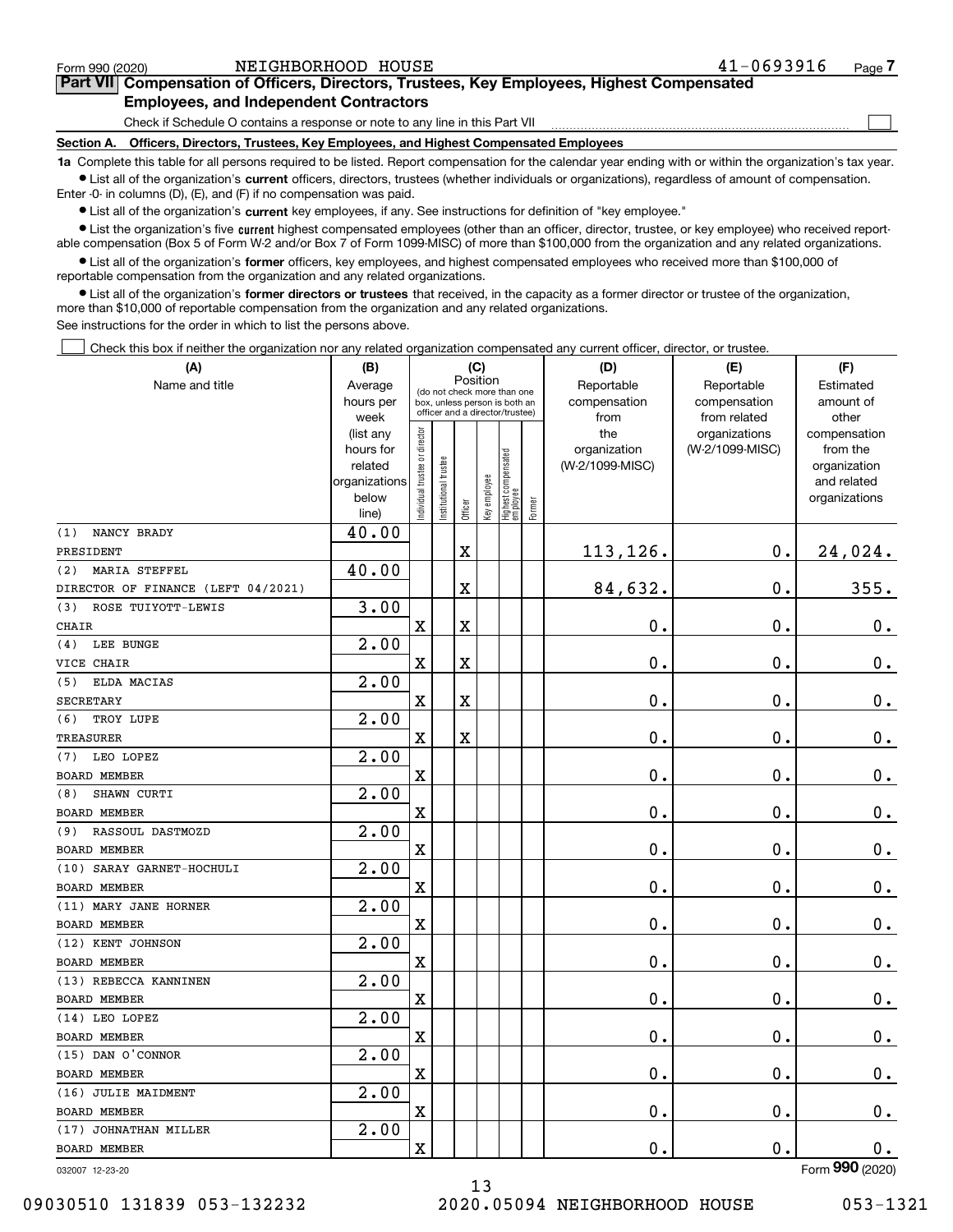|  | Form 990 (2020 |
|--|----------------|
|  |                |

| <b>Part VII</b><br>Section A. Officers, Directors, Trustees, Key Employees, and Highest Compensated Employees (continued)                    |                        |                                |                                                              |         |              |                                   |        |                         |                  |   |               |    |
|----------------------------------------------------------------------------------------------------------------------------------------------|------------------------|--------------------------------|--------------------------------------------------------------|---------|--------------|-----------------------------------|--------|-------------------------|------------------|---|---------------|----|
| (A)                                                                                                                                          | (B)                    |                                |                                                              | (C)     |              |                                   |        | (D)                     | (E)              |   | (F)           |    |
| Name and title                                                                                                                               | Average                | Position                       |                                                              |         |              |                                   |        | Reportable              | Reportable       |   | Estimated     |    |
|                                                                                                                                              | hours per              |                                | (do not check more than one<br>box, unless person is both an |         |              |                                   |        | compensation            | compensation     |   | amount of     |    |
|                                                                                                                                              | week                   |                                | officer and a director/trustee)                              |         |              |                                   |        | from                    | from related     |   | other         |    |
|                                                                                                                                              | (list any              |                                |                                                              |         |              |                                   |        | the                     | organizations    |   | compensation  |    |
|                                                                                                                                              | hours for              |                                |                                                              |         |              |                                   |        | organization            | (W-2/1099-MISC)  |   | from the      |    |
|                                                                                                                                              | related                |                                |                                                              |         |              |                                   |        | (W-2/1099-MISC)         |                  |   | organization  |    |
|                                                                                                                                              | organizations<br>below |                                |                                                              |         |              |                                   |        |                         |                  |   | and related   |    |
|                                                                                                                                              | line)                  | Individual trustee or director | Institutional trustee                                        | Officer | key employee | Highest compensated<br>  employee | Former |                         |                  |   | organizations |    |
| (18) JOANNE MULLEN                                                                                                                           | 2.00                   |                                |                                                              |         |              |                                   |        |                         |                  |   |               |    |
| <b>BOARD MEMBER</b>                                                                                                                          |                        | X                              |                                                              |         |              |                                   |        | $\mathbf 0$ .           | 0.               |   |               | 0. |
| (19) ROBERT RICHMAN                                                                                                                          | 2.00                   |                                |                                                              |         |              |                                   |        |                         |                  |   |               |    |
| <b>BOARD MEMBER</b>                                                                                                                          |                        | X                              |                                                              |         |              |                                   |        | $\mathbf 0$ .           | 0.               |   |               | 0. |
| (20) LUIS ROSARIO                                                                                                                            | 2.00                   |                                |                                                              |         |              |                                   |        |                         |                  |   |               |    |
| <b>BOARD MEMBER</b>                                                                                                                          |                        | X                              |                                                              |         |              |                                   |        | $\mathbf 0$ .           | 0.               |   |               | 0. |
| (21) SARAH SANFILIPPO                                                                                                                        | 2.00                   |                                |                                                              |         |              |                                   |        |                         |                  |   |               |    |
| <b>BOARD MEMBER</b>                                                                                                                          |                        | X                              |                                                              |         |              |                                   |        | $\mathbf 0$ .           | 0.               |   |               | 0. |
| (22) BRADLEY SCHMELING                                                                                                                       | 2.00                   |                                |                                                              |         |              |                                   |        |                         |                  |   |               |    |
| <b>BOARD MEMBER</b>                                                                                                                          |                        | X                              |                                                              |         |              |                                   |        | $\mathbf 0$ .           | 0.               |   |               | 0. |
| (23) KATHLEEN SCHUBERT                                                                                                                       | 2.00                   |                                |                                                              |         |              |                                   |        |                         |                  |   |               |    |
| <b>BOARD MEMBER</b>                                                                                                                          |                        | X                              |                                                              |         |              |                                   |        | $\mathbf 0$ .           | 0.               |   |               | 0. |
| (24) SARA SWENSON                                                                                                                            | 2.00                   |                                |                                                              |         |              |                                   |        |                         |                  |   |               |    |
| <b>BOARD MEMBER</b>                                                                                                                          |                        | X                              |                                                              |         |              |                                   |        | $\mathbf 0$ .           | 0.               |   |               | 0. |
| $(25)$ JIM THIHER                                                                                                                            | 2.00                   |                                |                                                              |         |              |                                   |        |                         |                  |   |               |    |
| <b>BOARD MEMBER</b>                                                                                                                          |                        | X                              |                                                              |         |              |                                   |        | $\mathbf 0$ .           | 0.               |   |               | 0. |
| (26) ANGEL UDDIN                                                                                                                             | 2.00                   |                                |                                                              |         |              |                                   |        |                         |                  |   |               |    |
| <b>BOARD MEMBER</b>                                                                                                                          |                        | $\mathbf x$                    |                                                              |         |              |                                   |        | 0.                      | 0.               |   |               | 0. |
| 1b Subtotal                                                                                                                                  |                        |                                |                                                              |         |              |                                   |        | 197,758.                | $\overline{0}$ . |   | 24, 379.      |    |
|                                                                                                                                              |                        |                                |                                                              |         |              |                                   |        | 0.                      | $\overline{0}$ . |   |               | 0. |
|                                                                                                                                              |                        |                                |                                                              |         |              |                                   |        | 197,758.                | $\overline{0}$ . |   | 24,379.       |    |
| Total number of individuals (including but not limited to those listed above) who received more than \$100,000 of reportable<br>$\mathbf{2}$ |                        |                                |                                                              |         |              |                                   |        |                         |                  |   |               |    |
| compensation from the organization $\blacktriangleright$                                                                                     |                        |                                |                                                              |         |              |                                   |        |                         |                  |   |               | 1  |
|                                                                                                                                              |                        |                                |                                                              |         |              |                                   |        |                         |                  |   | Yes           | No |
| Did the organization list any former officer, director, trustee, key employee, or highest compensated employee on<br>3                       |                        |                                |                                                              |         |              |                                   |        |                         |                  |   |               |    |
| line 1a? If "Yes," complete Schedule J for such individual                                                                                   |                        |                                |                                                              |         |              |                                   |        |                         |                  | 3 |               | х  |
| For any individual listed on line 1a, is the sum of reportable compensation and other compensation from the organization<br>4                |                        |                                |                                                              |         |              |                                   |        |                         |                  |   |               |    |
|                                                                                                                                              |                        |                                |                                                              |         |              |                                   |        |                         |                  |   | 4             | х  |
| Did any person listed on line 1a receive or accrue compensation from any unrelated organization or individual for services<br>5              |                        |                                |                                                              |         |              |                                   |        |                         |                  |   |               |    |
|                                                                                                                                              |                        |                                |                                                              |         |              |                                   |        |                         |                  | 5 |               | х  |
| <b>Section B. Independent Contractors</b>                                                                                                    |                        |                                |                                                              |         |              |                                   |        |                         |                  |   |               |    |
| 1<br>Complete this table for your five highest compensated independent contractors that received more than \$100,000 of compensation from    |                        |                                |                                                              |         |              |                                   |        |                         |                  |   |               |    |
| the organization. Report compensation for the calendar year ending with or within the organization's tax year.                               |                        |                                |                                                              |         |              |                                   |        |                         |                  |   |               |    |
| (A)                                                                                                                                          |                        |                                |                                                              |         |              |                                   |        | (B)                     |                  |   | (C)           |    |
| Name and business address                                                                                                                    |                        |                                | <b>NONE</b>                                                  |         |              |                                   |        | Description of services |                  |   | Compensation  |    |
|                                                                                                                                              |                        |                                |                                                              |         |              |                                   |        |                         |                  |   |               |    |
|                                                                                                                                              |                        |                                |                                                              |         |              |                                   |        |                         |                  |   |               |    |
|                                                                                                                                              |                        |                                |                                                              |         |              |                                   |        |                         |                  |   |               |    |
|                                                                                                                                              |                        |                                |                                                              |         |              |                                   |        |                         |                  |   |               |    |
|                                                                                                                                              |                        |                                |                                                              |         |              |                                   |        |                         |                  |   |               |    |
|                                                                                                                                              |                        |                                |                                                              |         |              |                                   |        |                         |                  |   |               |    |
|                                                                                                                                              |                        |                                |                                                              |         |              |                                   |        |                         |                  |   |               |    |
|                                                                                                                                              |                        |                                |                                                              |         |              |                                   |        |                         |                  |   |               |    |
|                                                                                                                                              |                        |                                |                                                              |         |              |                                   |        |                         |                  |   |               |    |
|                                                                                                                                              |                        |                                |                                                              |         |              |                                   |        |                         |                  |   |               |    |
| 2<br>Total number of independent contractors (including but not limited to those listed above) who received more than                        |                        |                                |                                                              |         |              |                                   |        |                         |                  |   |               |    |

 $$100,000$  of compensation from the organization  $\qquad \blacktriangleright$   $\qquad \qquad 0$ 

14 09030510 131839 053-132232 2020.05094 NEIGHBORHOOD HOUSE 053-1321

<sup>032008 12-23-20</sup> SEE PART VII, SECTION A CONTINUATION SHEETS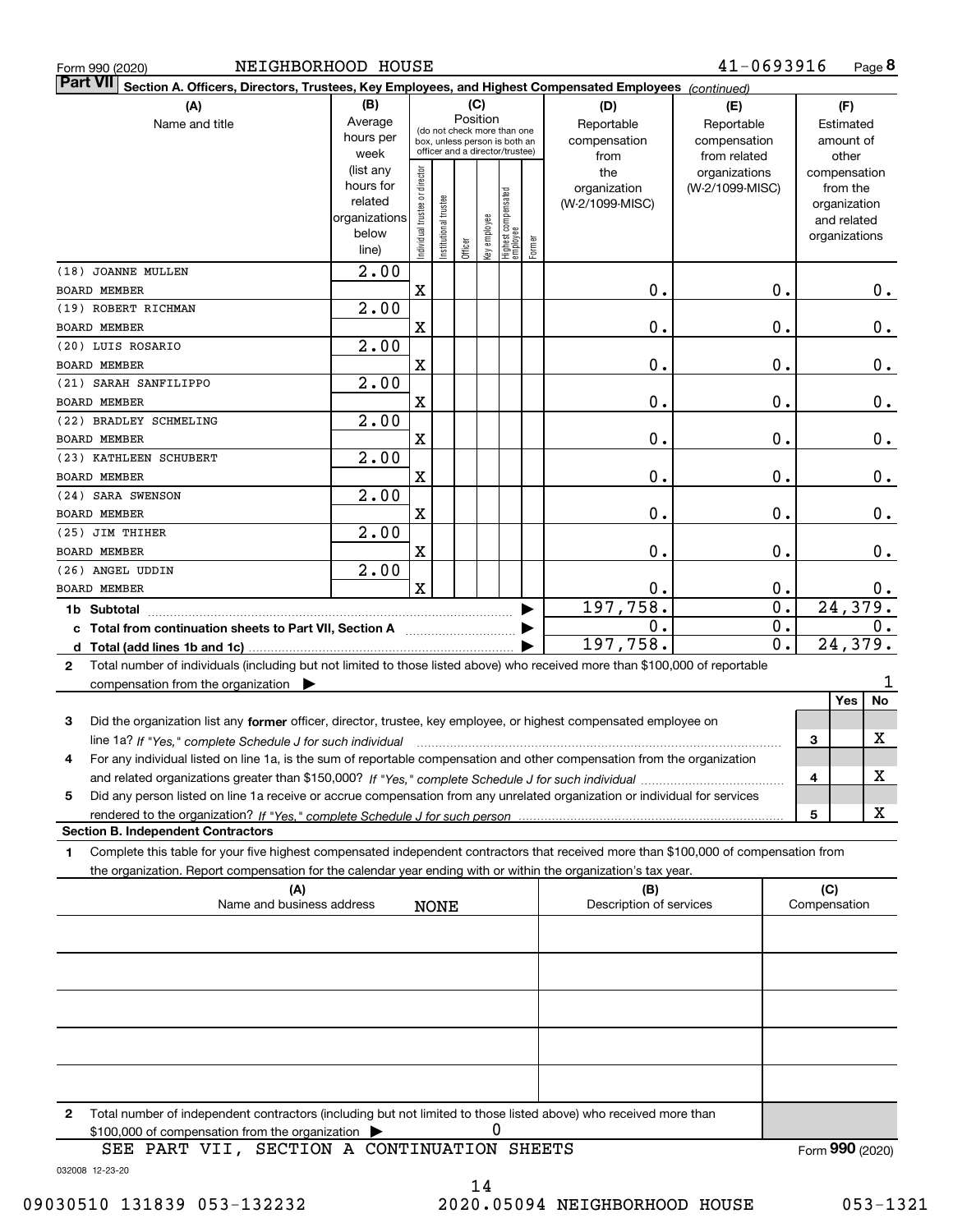| NEIGHBORHOOD HOUSE<br>Form 990 |                                                                                              | 41-0693916                     |                       |         |              |                                                        |        |                                                                                             |                                                                  |                                                                                                |  |  |  |
|--------------------------------|----------------------------------------------------------------------------------------------|--------------------------------|-----------------------|---------|--------------|--------------------------------------------------------|--------|---------------------------------------------------------------------------------------------|------------------------------------------------------------------|------------------------------------------------------------------------------------------------|--|--|--|
| <b>Part VII</b><br>Section A.  |                                                                                              |                                |                       |         |              |                                                        |        | Officers, Directors, Trustees, Key Employees, and Highest Compensated Employees (continued) |                                                                  |                                                                                                |  |  |  |
| (A)                            | (B)                                                                                          |                                |                       |         | (C)          |                                                        |        | (D)                                                                                         | (E)                                                              | (F)                                                                                            |  |  |  |
| Name and title                 | Average                                                                                      |                                |                       |         | Position     |                                                        |        | Reportable                                                                                  | Reportable                                                       | Estimated                                                                                      |  |  |  |
|                                | hours<br>per<br>week<br>(list any<br>hours for<br>related<br>organizations<br>below<br>line) | Individual trustee or director | Institutional trustee | Officer | Key employee | (check all that apply)<br>Highest compensated employee | Former | compensation<br>from<br>the<br>organization<br>(W-2/1099-MISC)                              | compensation<br>from related<br>organizations<br>(W-2/1099-MISC) | amount of<br>other<br>compensation<br>from the<br>organization<br>and related<br>organizations |  |  |  |
| (27) STEPHANIE WOLIN           | 2.00                                                                                         |                                |                       |         |              |                                                        |        |                                                                                             |                                                                  |                                                                                                |  |  |  |
| BOARD MEMBER                   |                                                                                              | $\mathbf X$                    |                       |         |              |                                                        |        | $\mathbf 0$ .                                                                               | $0$ .                                                            | 0.                                                                                             |  |  |  |
| (28) MIKE MADER                | 2.00                                                                                         |                                |                       |         |              |                                                        |        |                                                                                             |                                                                  |                                                                                                |  |  |  |
| BOARD MEMBER (LEFT 12/2020)    |                                                                                              | $\mathbf X$                    |                       |         |              |                                                        |        | $\mathbf 0$ .                                                                               | 0.                                                               | $\mathbf 0$ .                                                                                  |  |  |  |
| (29) TREYCE GLADNEY            | 2.00                                                                                         |                                |                       |         |              |                                                        |        |                                                                                             |                                                                  |                                                                                                |  |  |  |
| BOARD MEMBER (LEFT 12/2020)    |                                                                                              | $\mathbf X$                    |                       |         |              |                                                        |        | $\mathbf 0$ .                                                                               | 0.                                                               | $\mathbf 0$ .                                                                                  |  |  |  |
| (30) RON ORLANDO               | 2.00                                                                                         |                                |                       |         |              |                                                        |        |                                                                                             |                                                                  |                                                                                                |  |  |  |
| <b>BOARD MEMBER</b>            |                                                                                              | $\mathbf X$                    |                       |         |              |                                                        |        | 0.                                                                                          | 0.                                                               | 0.                                                                                             |  |  |  |
|                                |                                                                                              |                                |                       |         |              |                                                        |        |                                                                                             |                                                                  |                                                                                                |  |  |  |
|                                |                                                                                              |                                |                       |         |              |                                                        |        |                                                                                             |                                                                  |                                                                                                |  |  |  |
|                                |                                                                                              |                                |                       |         |              |                                                        |        |                                                                                             |                                                                  |                                                                                                |  |  |  |
|                                |                                                                                              |                                |                       |         |              |                                                        |        |                                                                                             |                                                                  |                                                                                                |  |  |  |
|                                |                                                                                              |                                |                       |         |              |                                                        |        |                                                                                             |                                                                  |                                                                                                |  |  |  |
|                                |                                                                                              |                                |                       |         |              |                                                        |        |                                                                                             |                                                                  |                                                                                                |  |  |  |
|                                |                                                                                              |                                |                       |         |              |                                                        |        |                                                                                             |                                                                  |                                                                                                |  |  |  |
|                                |                                                                                              |                                |                       |         |              |                                                        |        |                                                                                             |                                                                  |                                                                                                |  |  |  |
|                                |                                                                                              |                                |                       |         |              |                                                        |        |                                                                                             |                                                                  |                                                                                                |  |  |  |
|                                |                                                                                              |                                |                       |         |              |                                                        |        |                                                                                             |                                                                  |                                                                                                |  |  |  |
|                                |                                                                                              |                                |                       |         |              |                                                        |        |                                                                                             |                                                                  |                                                                                                |  |  |  |
|                                |                                                                                              |                                |                       |         |              |                                                        |        |                                                                                             |                                                                  |                                                                                                |  |  |  |
|                                |                                                                                              |                                |                       |         |              |                                                        |        |                                                                                             |                                                                  |                                                                                                |  |  |  |
|                                |                                                                                              |                                |                       |         |              |                                                        |        |                                                                                             |                                                                  |                                                                                                |  |  |  |
|                                |                                                                                              |                                |                       |         |              |                                                        |        |                                                                                             |                                                                  |                                                                                                |  |  |  |
|                                |                                                                                              |                                |                       |         |              |                                                        |        |                                                                                             |                                                                  |                                                                                                |  |  |  |
|                                |                                                                                              |                                |                       |         |              |                                                        |        |                                                                                             |                                                                  |                                                                                                |  |  |  |
|                                |                                                                                              |                                |                       |         |              |                                                        |        |                                                                                             |                                                                  |                                                                                                |  |  |  |
|                                |                                                                                              |                                |                       |         |              |                                                        |        |                                                                                             |                                                                  |                                                                                                |  |  |  |
|                                |                                                                                              |                                |                       |         |              |                                                        |        |                                                                                             |                                                                  |                                                                                                |  |  |  |
|                                |                                                                                              |                                |                       |         |              |                                                        |        |                                                                                             |                                                                  |                                                                                                |  |  |  |
|                                |                                                                                              |                                |                       |         |              |                                                        |        |                                                                                             |                                                                  |                                                                                                |  |  |  |
|                                |                                                                                              |                                |                       |         |              |                                                        |        |                                                                                             |                                                                  |                                                                                                |  |  |  |
|                                |                                                                                              |                                |                       |         |              |                                                        |        |                                                                                             |                                                                  |                                                                                                |  |  |  |
|                                |                                                                                              |                                |                       |         |              |                                                        |        |                                                                                             |                                                                  |                                                                                                |  |  |  |
|                                |                                                                                              |                                |                       |         |              |                                                        |        |                                                                                             |                                                                  |                                                                                                |  |  |  |
|                                |                                                                                              |                                |                       |         |              |                                                        |        |                                                                                             |                                                                  |                                                                                                |  |  |  |
|                                |                                                                                              |                                |                       |         |              |                                                        |        |                                                                                             |                                                                  |                                                                                                |  |  |  |
|                                |                                                                                              |                                |                       |         |              |                                                        |        |                                                                                             |                                                                  |                                                                                                |  |  |  |
|                                |                                                                                              |                                |                       |         |              |                                                        |        |                                                                                             |                                                                  |                                                                                                |  |  |  |
|                                |                                                                                              |                                |                       |         |              |                                                        |        |                                                                                             |                                                                  |                                                                                                |  |  |  |
|                                |                                                                                              |                                |                       |         |              |                                                        |        |                                                                                             |                                                                  |                                                                                                |  |  |  |

032201 04-01-20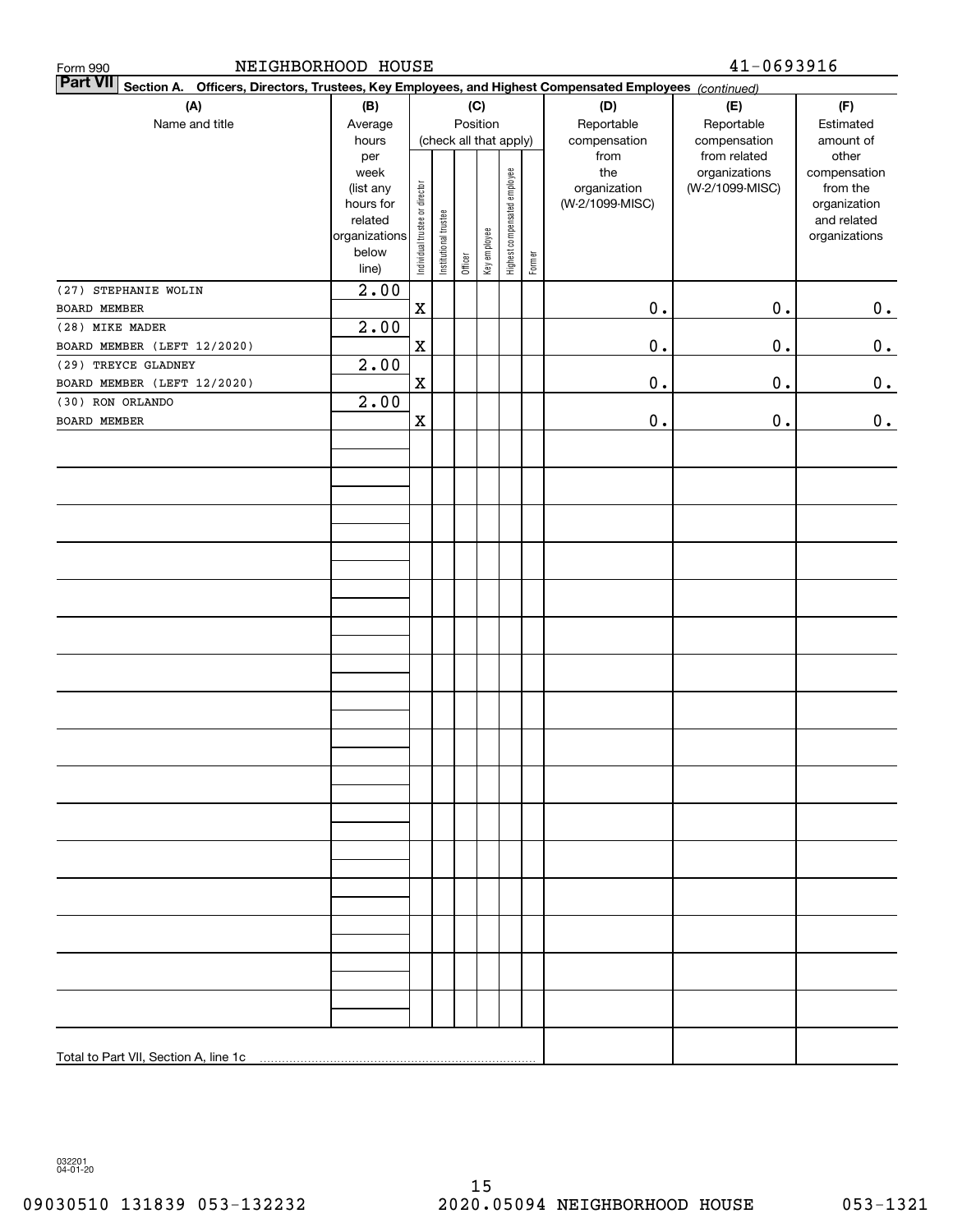|                                                           |    |   | Check if Schedule O contains a response or note to any line in this Part VIII |                |                |                      |                      |               |                                              |                                      |                                                                 |
|-----------------------------------------------------------|----|---|-------------------------------------------------------------------------------|----------------|----------------|----------------------|----------------------|---------------|----------------------------------------------|--------------------------------------|-----------------------------------------------------------------|
|                                                           |    |   |                                                                               |                |                |                      |                      | Total revenue | (B)<br>Related or exempt<br>function revenue | (C)<br>Unrelated<br>business revenue | (D)<br>Revenue excluded<br>from tax under<br>sections 512 - 514 |
|                                                           |    |   | 1 a Federated campaigns                                                       |                | 1a             |                      | 286,737.             |               |                                              |                                      |                                                                 |
| Contributions, Gifts, Grants<br>and Other Similar Amounts |    |   | <b>b</b> Membership dues                                                      |                | 1 <sub>b</sub> |                      |                      |               |                                              |                                      |                                                                 |
|                                                           |    |   | c Fundraising events                                                          |                | 1 <sub>c</sub> |                      | 362,202.             |               |                                              |                                      |                                                                 |
|                                                           |    |   | d Related organizations                                                       |                | 1 <sub>d</sub> |                      |                      |               |                                              |                                      |                                                                 |
|                                                           |    |   | e Government grants (contributions)                                           |                | 1e             |                      | 5,763,817.           |               |                                              |                                      |                                                                 |
|                                                           |    |   | f All other contributions, gifts, grants, and                                 |                |                |                      |                      |               |                                              |                                      |                                                                 |
|                                                           |    |   | similar amounts not included above                                            |                | 1f             |                      | 4,675,608.           |               |                                              |                                      |                                                                 |
|                                                           |    |   | g Noncash contributions included in lines 1a-1f                               |                | 1g             |                      | 1, 211, 852.         |               |                                              |                                      |                                                                 |
|                                                           |    |   |                                                                               |                |                |                      |                      | 11,088,364.   |                                              |                                      |                                                                 |
|                                                           |    |   |                                                                               |                |                |                      | <b>Business Code</b> |               |                                              |                                      |                                                                 |
|                                                           |    |   | 2 a CITY OF ST. PAUL BLDG                                                     |                |                |                      | 900099               | 291,831.      |                                              |                                      | 291,831.                                                        |
|                                                           |    |   | PARTNERSHIP FEES                                                              |                |                |                      | 900099               | 59,228.       | 59,228.                                      |                                      |                                                                 |
|                                                           |    |   | PROGRAM SERVICE FEES                                                          |                |                |                      | 900099               | 6,918.        | 6,918.                                       |                                      |                                                                 |
|                                                           |    | d |                                                                               |                |                |                      |                      |               |                                              |                                      |                                                                 |
| Program Service<br>Revenue                                |    | е |                                                                               |                |                |                      |                      |               |                                              |                                      |                                                                 |
|                                                           |    |   | f All other program service revenue                                           |                |                |                      |                      |               |                                              |                                      |                                                                 |
|                                                           |    |   |                                                                               |                |                |                      |                      | 357,977.      |                                              |                                      |                                                                 |
|                                                           | З  |   | Investment income (including dividends, interest, and                         |                |                |                      |                      |               |                                              |                                      |                                                                 |
|                                                           |    |   |                                                                               |                |                |                      |                      | 114,460.      |                                              |                                      | 114,460.                                                        |
|                                                           | 4  |   | Income from investment of tax-exempt bond proceeds                            |                |                |                      |                      |               |                                              |                                      |                                                                 |
|                                                           | 5  |   |                                                                               |                |                |                      |                      |               |                                              |                                      |                                                                 |
|                                                           |    |   |                                                                               |                | (i) Real       |                      | (ii) Personal        |               |                                              |                                      |                                                                 |
|                                                           |    |   | <b>6 a</b> Gross rents                                                        | 6a             | 26,708.        |                      |                      |               |                                              |                                      |                                                                 |
|                                                           |    |   | <b>b</b> Less: rental expenses                                                | 6b             |                | $\mathbf{0}$ .       |                      |               |                                              |                                      |                                                                 |
|                                                           |    |   | c Rental income or (loss)                                                     | 6c             | 26,708.        |                      |                      |               |                                              |                                      |                                                                 |
|                                                           |    |   | d Net rental income or (loss)                                                 |                |                |                      |                      | 26,708.       |                                              |                                      | 26,708.                                                         |
|                                                           |    |   | 7 a Gross amount from sales of                                                |                | (i) Securities |                      | (ii) Other           |               |                                              |                                      |                                                                 |
|                                                           |    |   | assets other than inventory                                                   | 7a             | 596,306.       |                      |                      |               |                                              |                                      |                                                                 |
|                                                           |    |   | <b>b</b> Less: cost or other basis                                            |                |                |                      |                      |               |                                              |                                      |                                                                 |
|                                                           |    |   | and sales expenses                                                            | 7 <sub>b</sub> | 509,489.       |                      |                      |               |                                              |                                      |                                                                 |
| ther Revenue                                              |    |   | c Gain or (loss)                                                              | 7c             | 86,817.        |                      |                      |               |                                              |                                      |                                                                 |
|                                                           |    |   |                                                                               |                |                |                      |                      | 86,817.       |                                              |                                      | 86,817.                                                         |
|                                                           |    |   | 8 a Gross income from fundraising events (not                                 |                |                |                      |                      |               |                                              |                                      |                                                                 |
| ō                                                         |    |   | including $$362, 202$ . of                                                    |                |                |                      |                      |               |                                              |                                      |                                                                 |
|                                                           |    |   | contributions reported on line 1c). See                                       |                |                |                      |                      |               |                                              |                                      |                                                                 |
|                                                           |    |   |                                                                               |                |                | l 8a                 | 29,670.              |               |                                              |                                      |                                                                 |
|                                                           |    |   | <b>b</b> Less: direct expenses <b>constants b</b>                             |                |                | 8b                   | 52, 143.             | $-22,473.$    |                                              |                                      | $-22,473.$                                                      |
|                                                           |    |   | c Net income or (loss) from fundraising events                                |                |                |                      |                      |               |                                              |                                      |                                                                 |
|                                                           |    |   | 9 a Gross income from gaming activities. See                                  |                |                |                      |                      |               |                                              |                                      |                                                                 |
|                                                           |    |   |                                                                               |                |                | 9a<br>9 <sub>b</sub> |                      |               |                                              |                                      |                                                                 |
|                                                           |    |   | c Net income or (loss) from gaming activities                                 |                |                |                      |                      |               |                                              |                                      |                                                                 |
|                                                           |    |   | 10 a Gross sales of inventory, less returns                                   |                |                |                      |                      |               |                                              |                                      |                                                                 |
|                                                           |    |   |                                                                               |                |                |                      |                      |               |                                              |                                      |                                                                 |
|                                                           |    |   | <b>b</b> Less: cost of goods sold                                             |                |                | 10a<br>10b           |                      |               |                                              |                                      |                                                                 |
|                                                           |    |   | c Net income or (loss) from sales of inventory                                |                |                |                      |                      |               |                                              |                                      |                                                                 |
|                                                           |    |   |                                                                               |                |                |                      | <b>Business Code</b> |               |                                              |                                      |                                                                 |
|                                                           |    |   | 11 a MISCELLANEOUS                                                            |                |                |                      | 900099               | 100,082.      |                                              |                                      | 100,082.                                                        |
|                                                           |    | b |                                                                               |                |                |                      |                      |               |                                              |                                      |                                                                 |
|                                                           |    | с |                                                                               |                |                |                      |                      |               |                                              |                                      |                                                                 |
| Miscellaneous<br>Revenue                                  |    |   |                                                                               |                |                |                      |                      |               |                                              |                                      |                                                                 |
|                                                           |    |   |                                                                               |                |                |                      | ▶                    | 100,082.      |                                              |                                      |                                                                 |
|                                                           | 12 |   |                                                                               |                |                |                      |                      | 11,751,935.   | 66,146.                                      | 0.                                   | 597,425.                                                        |
| 032009 12-23-20                                           |    |   |                                                                               |                |                |                      |                      |               |                                              |                                      | Form 990 (2020)                                                 |

16 09030510 131839 053-132232 2020.05094 NEIGHBORHOOD HOUSE 053-1321

**Part VIII Statement of Revenue**

NEIGHBORHOOD HOUSE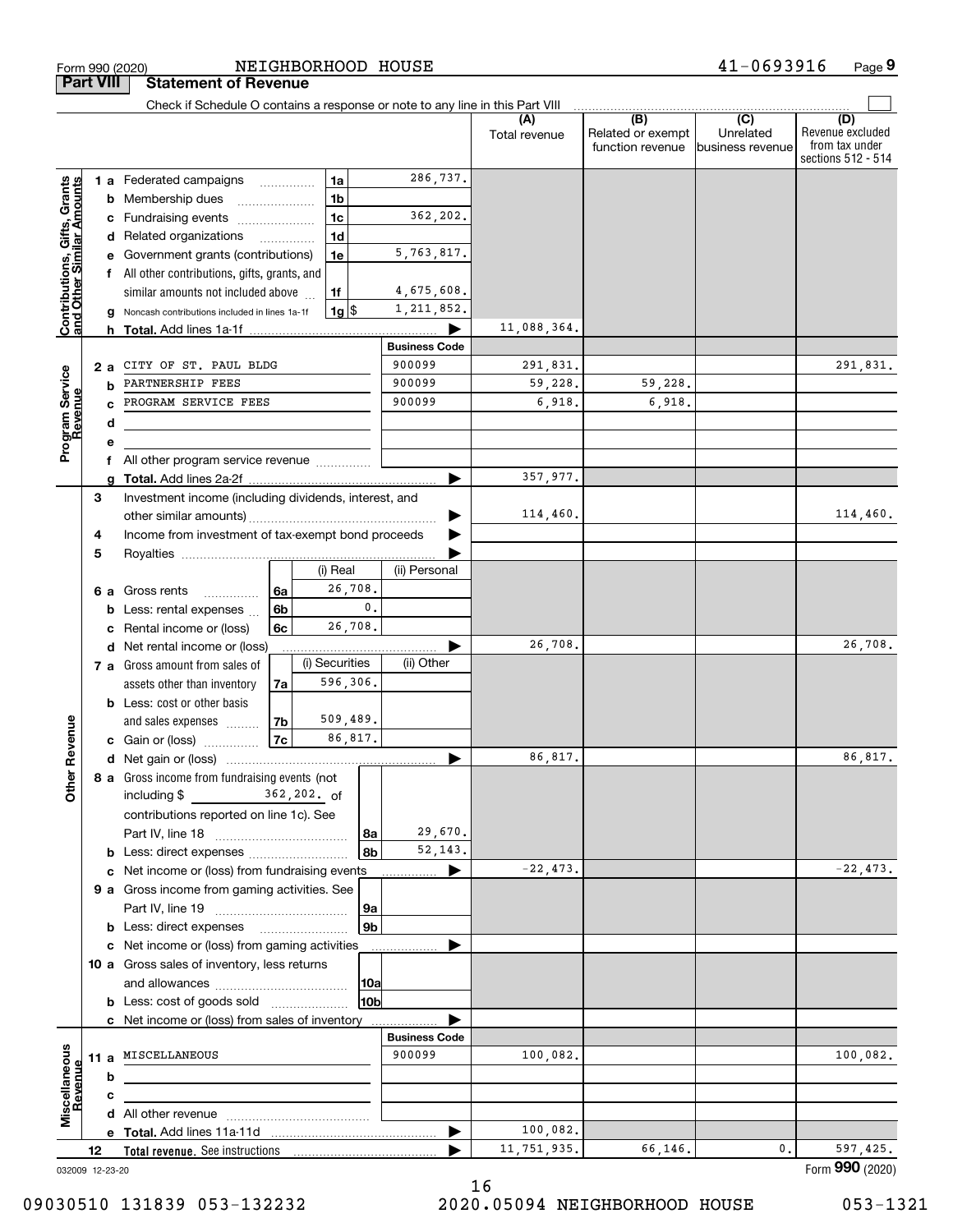Form 990 (2020) Page **Part IX Statement of Functional Expenses** NEIGHBORHOOD HOUSE 41-0693916

|              | Section 501(c)(3) and 501(c)(4) organizations must complete all columns. All other organizations must complete column (A).                                                                                 |                        |                                    |                                           |                                |
|--------------|------------------------------------------------------------------------------------------------------------------------------------------------------------------------------------------------------------|------------------------|------------------------------------|-------------------------------------------|--------------------------------|
|              | Check if Schedule O contains a response or note to any line in this Part IX                                                                                                                                |                        |                                    |                                           |                                |
|              | Do not include amounts reported on lines 6b,<br>7b, 8b, 9b, and 10b of Part VIII.                                                                                                                          | (A)<br>Total expenses  | (B)<br>Program service<br>expenses | (C)<br>Management and<br>general expenses | (D)<br>Fundraising<br>expenses |
| $\mathbf 1$  | Grants and other assistance to domestic organizations                                                                                                                                                      |                        |                                    |                                           |                                |
|              | and domestic governments. See Part IV, line 21                                                                                                                                                             | 8,000.                 | 8,000.                             |                                           |                                |
| $\mathbf{2}$ | Grants and other assistance to domestic                                                                                                                                                                    |                        |                                    |                                           |                                |
|              | individuals. See Part IV, line 22                                                                                                                                                                          | 5,490,986.             | 5,490,986.                         |                                           |                                |
| 3            | Grants and other assistance to foreign                                                                                                                                                                     |                        |                                    |                                           |                                |
|              | organizations, foreign governments, and foreign                                                                                                                                                            |                        |                                    |                                           |                                |
|              | individuals. See Part IV, lines 15 and 16                                                                                                                                                                  |                        |                                    |                                           |                                |
| 4            | Benefits paid to or for members                                                                                                                                                                            |                        |                                    |                                           |                                |
| 5            | Compensation of current officers, directors,                                                                                                                                                               |                        |                                    |                                           |                                |
|              | trustees, and key employees                                                                                                                                                                                | 223,487.               | 74,331.                            | 111,991.                                  | 37, 165.                       |
| 6            | Compensation not included above to disqualified                                                                                                                                                            |                        |                                    |                                           |                                |
|              | persons (as defined under section 4958(f)(1)) and                                                                                                                                                          |                        |                                    |                                           |                                |
|              | persons described in section 4958(c)(3)(B)<br>.                                                                                                                                                            |                        |                                    |                                           |                                |
| 7            |                                                                                                                                                                                                            | 2,532,293.             | 1,737,114.                         | 416,593.                                  | 378,586.                       |
| 8            | Pension plan accruals and contributions (include                                                                                                                                                           |                        |                                    |                                           |                                |
|              | section 401(k) and 403(b) employer contributions)                                                                                                                                                          | 44,720.                | $\frac{31,643}{212,169}$           | $\frac{7,032}{53,588}$                    | $\frac{6,045.}{47,859.}$       |
| 9            |                                                                                                                                                                                                            | 313,616.               |                                    |                                           |                                |
| 10           |                                                                                                                                                                                                            | $\overline{228,734}$ . | 157, 158.                          | 35,770.                                   | 35,806.                        |
| 11           | Fees for services (nonemployees):                                                                                                                                                                          |                        |                                    |                                           |                                |
| a            |                                                                                                                                                                                                            |                        |                                    |                                           |                                |
| b            |                                                                                                                                                                                                            | 12.                    |                                    | 12.                                       |                                |
| c            |                                                                                                                                                                                                            | 86, 245.               | 1,800.                             | 67,665.                                   | 16,780.                        |
| d            |                                                                                                                                                                                                            |                        |                                    |                                           |                                |
| е            | Professional fundraising services. See Part IV, line 17                                                                                                                                                    |                        |                                    |                                           |                                |
| f            | Investment management fees                                                                                                                                                                                 | 29,826.                |                                    | 28,657.                                   | 1,169.                         |
| g            | Other. (If line 11g amount exceeds 10% of line 25,                                                                                                                                                         |                        |                                    |                                           |                                |
|              | column (A) amount, list line 11g expenses on Sch O.)                                                                                                                                                       | 336,580.               | 223, 164.                          | 85,069.                                   | 28,347.                        |
| 12           |                                                                                                                                                                                                            | $\overline{25}$ .      | $\overline{25}$                    |                                           |                                |
| 13           |                                                                                                                                                                                                            | 209,490.               | 72,868.                            | 49,030.                                   | 87,592.                        |
| 14           |                                                                                                                                                                                                            |                        |                                    |                                           |                                |
| 15           |                                                                                                                                                                                                            |                        |                                    |                                           |                                |
| 16           |                                                                                                                                                                                                            | 181,890.               | 181,890.                           |                                           |                                |
| 17           |                                                                                                                                                                                                            | 9,940.                 | 8,903.                             | 268.                                      | 769.                           |
| 18           | Payments of travel or entertainment expenses                                                                                                                                                               |                        |                                    |                                           |                                |
|              | for any federal, state, or local public officials                                                                                                                                                          |                        |                                    |                                           |                                |
| 19           | Conferences, conventions, and meetings                                                                                                                                                                     | 16, 515.               | 485.                               | 14,923.                                   | 1,107.                         |
| 20           | Interest                                                                                                                                                                                                   |                        |                                    |                                           |                                |
| 21           |                                                                                                                                                                                                            |                        |                                    |                                           |                                |
| 22           | Depreciation, depletion, and amortization                                                                                                                                                                  | 359,601.               | 358,394.                           | 1,207.                                    |                                |
| 23           | Insurance                                                                                                                                                                                                  | 45,935.                | 42,680.                            | 3,255.                                    |                                |
| 24           | Other expenses. Itemize expenses not covered<br>above (List miscellaneous expenses on line 24e. If<br>line 24e amount exceeds 10% of line 25, column (A)<br>amount, list line 24e expenses on Schedule O.) |                        |                                    |                                           |                                |
| a            | FOOD COSTS                                                                                                                                                                                                 | 95, 157.               | 93,637.                            | 1,346.                                    | 174.                           |
| b            | <b>MISCELLANEOUS</b>                                                                                                                                                                                       | 41,816.                | 2,428.                             | $\overline{24,908}$ .                     | 14,480.                        |
| с            |                                                                                                                                                                                                            |                        |                                    |                                           |                                |
| d            |                                                                                                                                                                                                            |                        |                                    |                                           |                                |
|              | e All other expenses                                                                                                                                                                                       |                        |                                    |                                           |                                |
| 25           | Total functional expenses. Add lines 1 through 24e                                                                                                                                                         | 10,254,868.            | 8,697,675.                         | 901,314.                                  | 655,879.                       |
| 26           | Joint costs. Complete this line only if the organization                                                                                                                                                   |                        |                                    |                                           |                                |
|              | reported in column (B) joint costs from a combined                                                                                                                                                         |                        |                                    |                                           |                                |
|              | educational campaign and fundraising solicitation.                                                                                                                                                         |                        |                                    |                                           |                                |

032010 12-23-20

Check here

 $\mathcal{L}^{\text{max}}$ 

if following SOP 98-2 (ASC 958-720)

17 09030510 131839 053-132232 2020.05094 NEIGHBORHOOD HOUSE 053-1321

Form (2020) **990**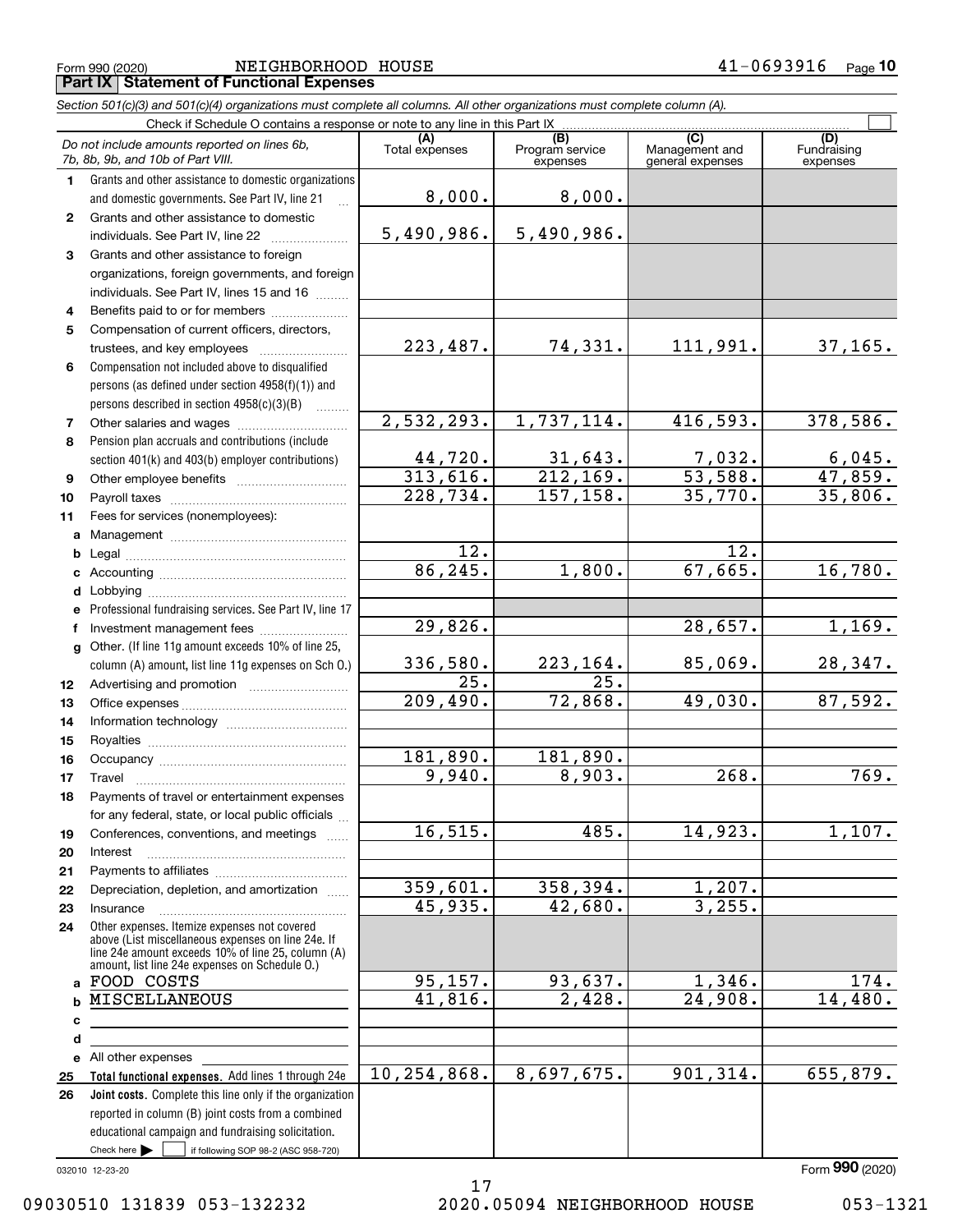| Form 990 (2020) | NEIGHBORHOOD HOUSE                                                         |                          |   | $41 - 0693916$<br>$_{\text{Page}}$ 11 |
|-----------------|----------------------------------------------------------------------------|--------------------------|---|---------------------------------------|
| Part X          | <b>Balance Sheet</b>                                                       |                          |   |                                       |
|                 | Check if Schedule O contains a response or note to any line in this Part X |                          |   |                                       |
|                 |                                                                            | (A)<br>Beginning of year |   | (B)<br>End of year                    |
|                 | Cash - non-interest-bearing                                                | 541, 260.                |   | 267,272.                              |
|                 | Savings and temporary cash investments                                     | 864,409.                 | 2 | 1,953,381.                            |
| з               | Pledges and grants receivable, net                                         | 751,842.                 |   | 770,816.                              |
| 4               | Accounts receivable, net                                                   | 64, 169.                 |   | 72,189.                               |
| 5               | Loans and other receivables from any current or former officer, director,  |                          |   |                                       |
|                 | trunted key employee erector or founder oubetantial contributor or 250%    |                          |   |                                       |

**5**Loans and other receivables from any current or former officer, director, trustee, key employee, creator or founder, substantial contributor, or 35%

controlled entity or family member of any of these persons ~~~~~~~~~

**6**Loans and other receivables from other disqualified persons (as defined

|                             |    | under section $4958(f)(1)$ , and persons described in section $4958(c)(3)(B)$                                     |                 | 6                                |             |                                  |                         |
|-----------------------------|----|-------------------------------------------------------------------------------------------------------------------|-----------------|----------------------------------|-------------|----------------------------------|-------------------------|
|                             | 7  |                                                                                                                   |                 |                                  |             | $\overline{7}$                   |                         |
| Assets                      | 8  |                                                                                                                   |                 |                                  |             | 8                                |                         |
|                             | 9  | Prepaid expenses and deferred charges [11] [11] prepaid expenses and deferred charges [11] [11] minimum materials |                 |                                  | 231,864.    | $\mathbf{9}$                     | 295,998.                |
|                             |    | 10a Land, buildings, and equipment: cost or other                                                                 |                 |                                  |             |                                  |                         |
|                             |    | basis. Complete Part VI of Schedule D  10a                                                                        |                 | 14,880,443.                      |             |                                  |                         |
|                             |    | <b>b</b> Less: accumulated depreciation<br>. 1                                                                    | 10 <sub>b</sub> | 6, 274, 956.                     | 8,965,088.  | 10 <sub>c</sub>                  | 8,605,487.              |
|                             | 11 |                                                                                                                   |                 |                                  | 2,857,342.  | 11                               | $\overline{3,915,653.}$ |
|                             | 12 |                                                                                                                   |                 |                                  |             | 12                               |                         |
|                             | 13 |                                                                                                                   |                 |                                  |             | 13                               |                         |
|                             | 14 | Intangible assets                                                                                                 |                 |                                  |             | 14                               |                         |
|                             | 15 |                                                                                                                   |                 |                                  | 232,379.    | 15                               | 268, 290.               |
|                             | 16 |                                                                                                                   |                 |                                  | 14,508,353. | 16                               | 16, 149, 086.           |
|                             | 17 |                                                                                                                   |                 |                                  | 304, 208.   | 17                               | 361,963.                |
|                             | 18 |                                                                                                                   |                 |                                  |             | 18                               |                         |
|                             | 19 |                                                                                                                   |                 |                                  | 38,096.     | 19                               | 58,014.                 |
|                             | 20 |                                                                                                                   |                 | 20                               |             |                                  |                         |
|                             | 21 | Escrow or custodial account liability. Complete Part IV of Schedule D                                             |                 | 21                               |             |                                  |                         |
|                             | 22 | Loans and other payables to any current or former officer, director,                                              |                 |                                  |             |                                  |                         |
|                             |    | trustee, key employee, creator or founder, substantial contributor, or 35%                                        |                 |                                  |             |                                  |                         |
| Liabilities                 |    | controlled entity or family member of any of these persons                                                        |                 |                                  |             | 22                               |                         |
|                             | 23 | Secured mortgages and notes payable to unrelated third parties                                                    |                 |                                  | 23          |                                  |                         |
|                             | 24 |                                                                                                                   | 653,898.        | 24                               | 133,219.    |                                  |                         |
|                             | 25 | Other liabilities (including federal income tax, payables to related third                                        |                 |                                  |             |                                  |                         |
|                             |    | parties, and other liabilities not included on lines 17-24). Complete Part X                                      |                 |                                  |             |                                  |                         |
|                             |    | of Schedule D                                                                                                     |                 |                                  | 25          |                                  |                         |
|                             | 26 |                                                                                                                   |                 |                                  | 996, 202.   | 26                               | 553, 196.               |
|                             |    | Organizations that follow FASB ASC 958, check here $\blacktriangleright \lfloor X \rfloor$                        |                 |                                  |             |                                  |                         |
|                             |    | and complete lines 27, 28, 32, and 33.                                                                            |                 |                                  |             |                                  |                         |
|                             | 27 |                                                                                                                   |                 | $\frac{11,701,018.}{1,811,133.}$ | 27          | $\frac{13,144,637.}{2,451,253.}$ |                         |
|                             | 28 |                                                                                                                   |                 |                                  |             | 28                               |                         |
|                             |    | Organizations that do not follow FASB ASC 958, check here $\blacktriangleright$                                   |                 |                                  |             |                                  |                         |
|                             |    | and complete lines 29 through 33.                                                                                 |                 |                                  |             |                                  |                         |
|                             | 29 |                                                                                                                   |                 |                                  | 29          |                                  |                         |
|                             | 30 | Paid-in or capital surplus, or land, building, or equipment fund                                                  |                 |                                  | 30          |                                  |                         |
| Net Assets or Fund Balances | 31 | Retained earnings, endowment, accumulated income, or other funds                                                  |                 |                                  |             | 31                               |                         |
|                             | 32 | Total net assets or fund balances                                                                                 |                 |                                  | 13,512,151. | 32                               | 15,595,890.             |
|                             | 33 |                                                                                                                   |                 |                                  | 14,508,353. | 33                               | 16, 149, 086.           |
|                             |    |                                                                                                                   |                 |                                  |             |                                  | Form 990 (2020)         |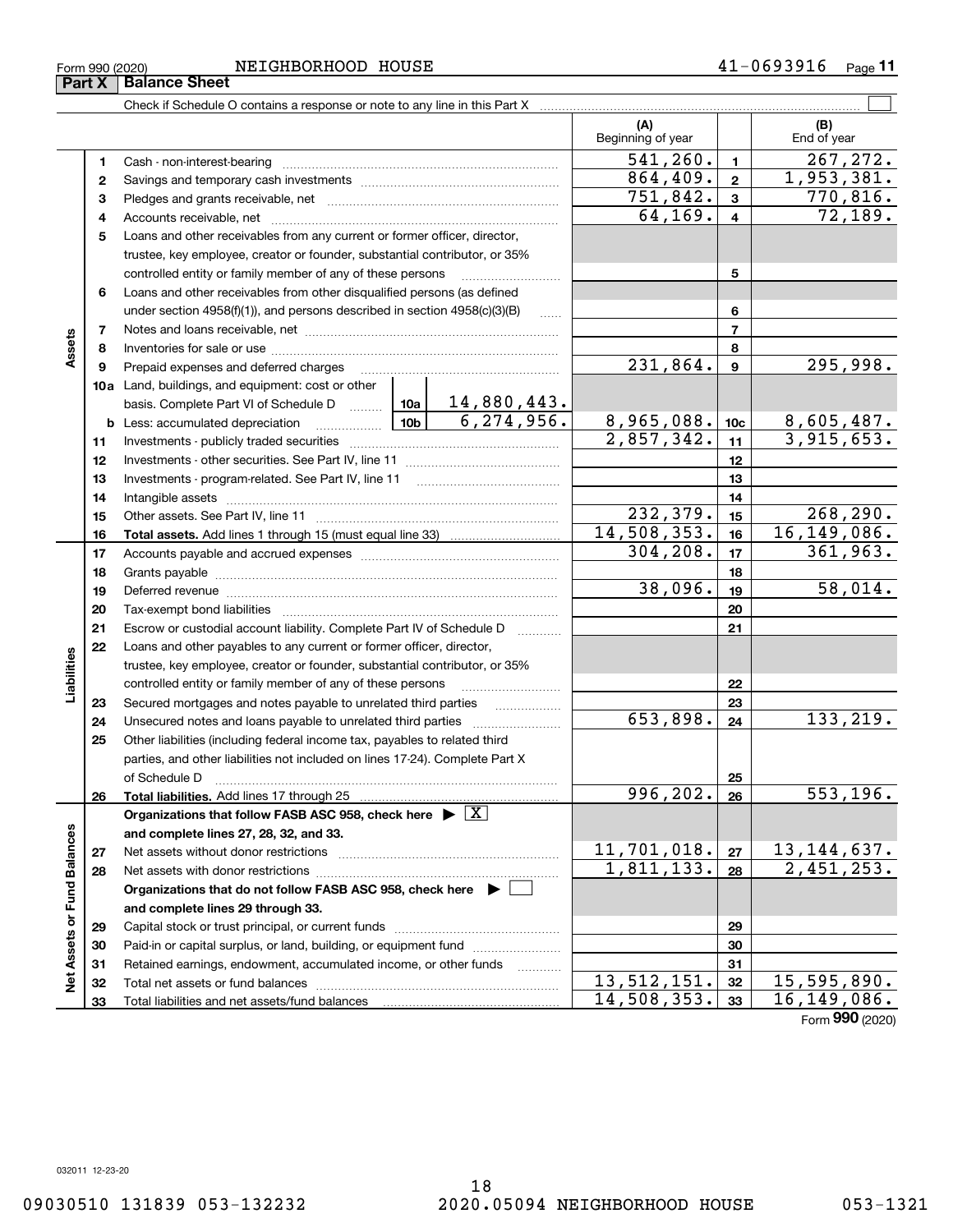|    | NEIGHBORHOOD HOUSE<br>Form 990 (2020)                                                                                                                                                                                          |                         | 41-0693916     |                 | Page 12                 |
|----|--------------------------------------------------------------------------------------------------------------------------------------------------------------------------------------------------------------------------------|-------------------------|----------------|-----------------|-------------------------|
|    | Part XI<br><b>Reconciliation of Net Assets</b>                                                                                                                                                                                 |                         |                |                 |                         |
|    |                                                                                                                                                                                                                                |                         |                |                 | $\overline{\mathbf{x}}$ |
|    |                                                                                                                                                                                                                                |                         |                |                 |                         |
| 1  |                                                                                                                                                                                                                                | 1                       | 11,751,935.    |                 |                         |
| 2  |                                                                                                                                                                                                                                | $\overline{2}$          | 10,254,868.    |                 |                         |
| 3  | Revenue less expenses. Subtract line 2 from line 1                                                                                                                                                                             | $\mathbf{3}$            | 1,497,067.     |                 |                         |
| 4  |                                                                                                                                                                                                                                | $\overline{\mathbf{A}}$ | 13, 512, 151.  |                 |                         |
| 5  |                                                                                                                                                                                                                                | 5                       |                |                 | 550, 761.               |
| 6  |                                                                                                                                                                                                                                | 6                       |                |                 |                         |
| 7  | Investment expenses                                                                                                                                                                                                            | $\overline{7}$          |                |                 |                         |
| 8  | Prior period adjustments material contents and content of the content of the content of the content of the content of the content of the content of the content of the content of the content of the content of the content of | 8                       |                |                 |                         |
| 9  | Other changes in net assets or fund balances (explain on Schedule O)                                                                                                                                                           | 9                       |                |                 | 35,911.                 |
| 10 | Net assets or fund balances at end of year. Combine lines 3 through 9 (must equal Part X, line 32,                                                                                                                             |                         |                |                 |                         |
|    |                                                                                                                                                                                                                                | 10                      | 15,595,890.    |                 |                         |
|    | Part XII Financial Statements and Reporting                                                                                                                                                                                    |                         |                |                 |                         |
|    |                                                                                                                                                                                                                                |                         |                |                 | $\boxed{\text{X}}$      |
|    |                                                                                                                                                                                                                                |                         |                | Yes             | No                      |
| 1  | $\boxed{\text{X}}$ Accrual<br>Accounting method used to prepare the Form 990: <u>June</u> Cash<br>Other<br>$\mathbf{1}$                                                                                                        |                         |                |                 |                         |
|    | If the organization changed its method of accounting from a prior year or checked "Other," explain in Schedule O.                                                                                                              |                         |                |                 |                         |
|    | 2a Were the organization's financial statements compiled or reviewed by an independent accountant?                                                                                                                             |                         | 2a             |                 | X                       |
|    | If "Yes," check a box below to indicate whether the financial statements for the year were compiled or reviewed on a                                                                                                           |                         |                |                 |                         |
|    | separate basis, consolidated basis, or both:                                                                                                                                                                                   |                         |                |                 |                         |
|    | Separate basis<br><b>Consolidated basis</b><br>Both consolidated and separate basis                                                                                                                                            |                         |                |                 |                         |
|    | <b>b</b> Were the organization's financial statements audited by an independent accountant?                                                                                                                                    |                         | 2 <sub>b</sub> | X               |                         |
|    | If "Yes," check a box below to indicate whether the financial statements for the year were audited on a separate basis,                                                                                                        |                         |                |                 |                         |
|    | consolidated basis, or both:                                                                                                                                                                                                   |                         |                |                 |                         |
|    | $\boxed{\mathbf{X}}$ Consolidated basis<br>Separate basis<br>Both consolidated and separate basis                                                                                                                              |                         |                |                 |                         |
|    | c If "Yes" to line 2a or 2b, does the organization have a committee that assumes responsibility for oversight of the audit,                                                                                                    |                         |                |                 |                         |
|    |                                                                                                                                                                                                                                |                         | 2c             | X               |                         |
|    | If the organization changed either its oversight process or selection process during the tax year, explain on Schedule O.                                                                                                      |                         |                |                 |                         |
|    | 3a As a result of a federal award, was the organization required to undergo an audit or audits as set forth in the Single Audit                                                                                                |                         |                |                 |                         |
|    |                                                                                                                                                                                                                                |                         | За             | x               |                         |
|    | b If "Yes," did the organization undergo the required audit or audits? If the organization did not undergo the required audit                                                                                                  |                         |                |                 |                         |
|    | or audits, explain why on Schedule O and describe any steps taken to undergo such audits manuming contains an                                                                                                                  |                         | 3 <sub>b</sub> | х<br><u>nuu</u> |                         |

Form (2020) **990**

032012 12-23-20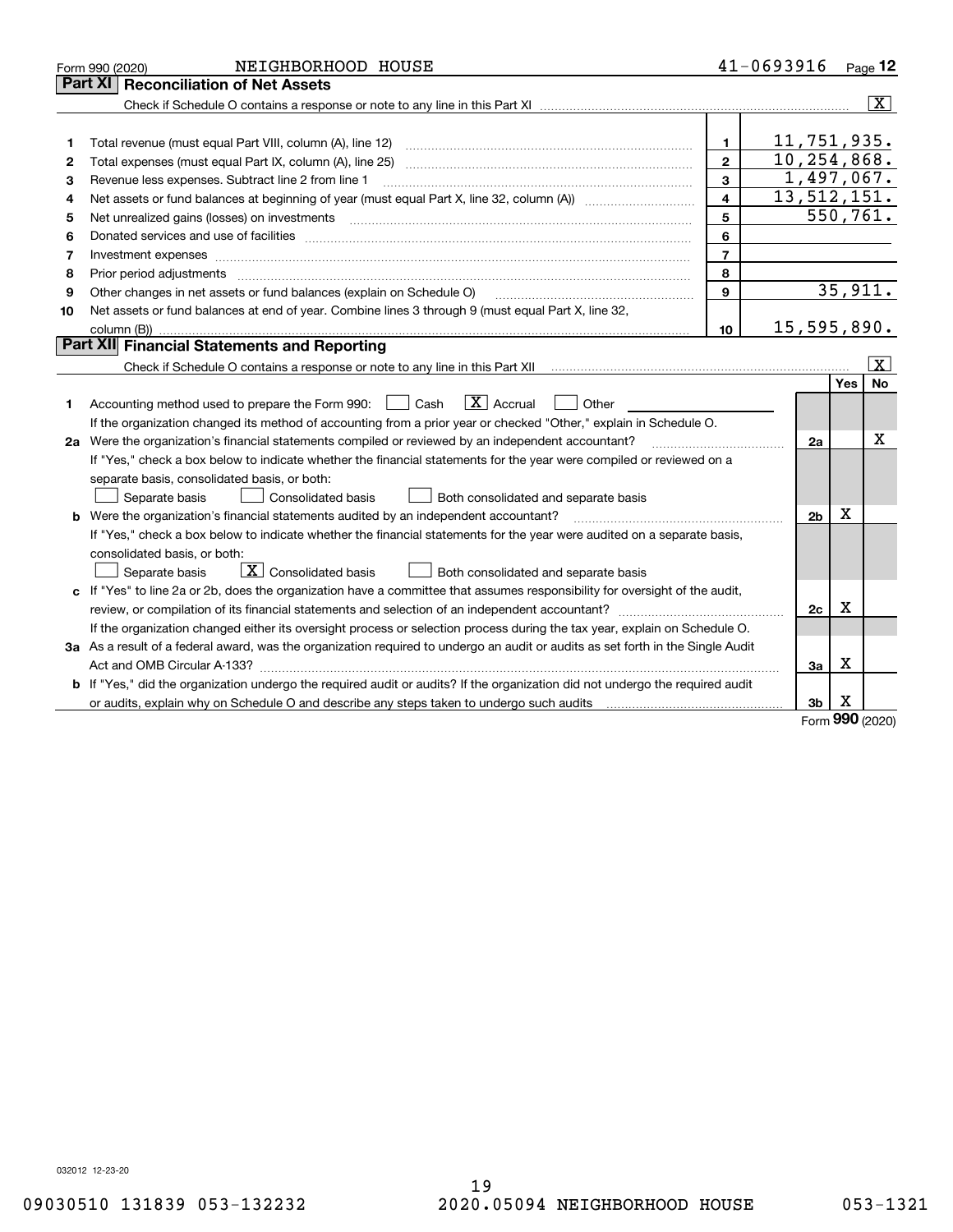Department of the Treasury Internal Revenue Service

**(Form 990 or 990-EZ)**

# **Public Charity Status and Public Support**

**Complete if the organization is a section 501(c)(3) organization or a section 4947(a)(1) nonexempt charitable trust. | Attach to Form 990 or Form 990-EZ.** 

**| Go to www.irs.gov/Form990 for instructions and the latest information.**

| OMB No 1545-0047                    |
|-------------------------------------|
|                                     |
| <b>Open to Public</b><br>Inspection |

|       | <b>Employer identification number</b><br>Name of the organization |                                                                                                                                                                                       |                    |                                                        |                             |                                 |                            |  |                            |
|-------|-------------------------------------------------------------------|---------------------------------------------------------------------------------------------------------------------------------------------------------------------------------------|--------------------|--------------------------------------------------------|-----------------------------|---------------------------------|----------------------------|--|----------------------------|
|       |                                                                   |                                                                                                                                                                                       | NEIGHBORHOOD HOUSE |                                                        |                             |                                 |                            |  | 41-0693916                 |
|       | Part I                                                            | Reason for Public Charity Status. (All organizations must complete this part.) See instructions.                                                                                      |                    |                                                        |                             |                                 |                            |  |                            |
|       |                                                                   | The organization is not a private foundation because it is: (For lines 1 through 12, check only one box.)                                                                             |                    |                                                        |                             |                                 |                            |  |                            |
| 1     |                                                                   | A church, convention of churches, or association of churches described in section 170(b)(1)(A)(i).                                                                                    |                    |                                                        |                             |                                 |                            |  |                            |
| 2     |                                                                   | A school described in section 170(b)(1)(A)(ii). (Attach Schedule E (Form 990 or 990-EZ).)                                                                                             |                    |                                                        |                             |                                 |                            |  |                            |
| З     |                                                                   | A hospital or a cooperative hospital service organization described in section $170(b)(1)(A)(iii)$ .                                                                                  |                    |                                                        |                             |                                 |                            |  |                            |
|       |                                                                   | A medical research organization operated in conjunction with a hospital described in section 170(b)(1)(A)(iii). Enter the hospital's name,                                            |                    |                                                        |                             |                                 |                            |  |                            |
|       |                                                                   | city, and state:                                                                                                                                                                      |                    |                                                        |                             |                                 |                            |  |                            |
| 5     |                                                                   | An organization operated for the benefit of a college or university owned or operated by a governmental unit described in                                                             |                    |                                                        |                             |                                 |                            |  |                            |
|       |                                                                   | section 170(b)(1)(A)(iv). (Complete Part II.)                                                                                                                                         |                    |                                                        |                             |                                 |                            |  |                            |
| 6     |                                                                   | A federal, state, or local government or governmental unit described in section 170(b)(1)(A)(v).                                                                                      |                    |                                                        |                             |                                 |                            |  |                            |
| 7     | $\lfloor x \rfloor$                                               | An organization that normally receives a substantial part of its support from a governmental unit or from the general public described in                                             |                    |                                                        |                             |                                 |                            |  |                            |
|       |                                                                   | section 170(b)(1)(A)(vi). (Complete Part II.)                                                                                                                                         |                    |                                                        |                             |                                 |                            |  |                            |
| 8     |                                                                   | A community trust described in section 170(b)(1)(A)(vi). (Complete Part II.)                                                                                                          |                    |                                                        |                             |                                 |                            |  |                            |
| 9     |                                                                   | An agricultural research organization described in section 170(b)(1)(A)(ix) operated in conjunction with a land-grant college                                                         |                    |                                                        |                             |                                 |                            |  |                            |
|       |                                                                   | or university or a non-land-grant college of agriculture (see instructions). Enter the name, city, and state of the college or                                                        |                    |                                                        |                             |                                 |                            |  |                            |
|       |                                                                   | university:                                                                                                                                                                           |                    |                                                        |                             |                                 |                            |  |                            |
| 10    |                                                                   | An organization that normally receives (1) more than 33 1/3% of its support from contributions, membership fees, and gross receipts from                                              |                    |                                                        |                             |                                 |                            |  |                            |
|       |                                                                   | activities related to its exempt functions, subject to certain exceptions; and (2) no more than 33 1/3% of its support from gross investment                                          |                    |                                                        |                             |                                 |                            |  |                            |
|       |                                                                   | income and unrelated business taxable income (less section 511 tax) from businesses acquired by the organization after June 30, 1975.                                                 |                    |                                                        |                             |                                 |                            |  |                            |
|       |                                                                   | See section 509(a)(2). (Complete Part III.)                                                                                                                                           |                    |                                                        |                             |                                 |                            |  |                            |
| 11    |                                                                   | An organization organized and operated exclusively to test for public safety. See section 509(a)(4).                                                                                  |                    |                                                        |                             |                                 |                            |  |                            |
| 12    |                                                                   | An organization organized and operated exclusively for the benefit of, to perform the functions of, or to carry out the purposes of one or                                            |                    |                                                        |                             |                                 |                            |  |                            |
|       |                                                                   | more publicly supported organizations described in section 509(a)(1) or section 509(a)(2). See section 509(a)(3). Check the box in                                                    |                    |                                                        |                             |                                 |                            |  |                            |
|       |                                                                   | lines 12a through 12d that describes the type of supporting organization and complete lines 12e, 12f, and 12g.                                                                        |                    |                                                        |                             |                                 |                            |  |                            |
| а     |                                                                   | Type I. A supporting organization operated, supervised, or controlled by its supported organization(s), typically by giving                                                           |                    |                                                        |                             |                                 |                            |  |                            |
|       |                                                                   | the supported organization(s) the power to regularly appoint or elect a majority of the directors or trustees of the supporting                                                       |                    |                                                        |                             |                                 |                            |  |                            |
|       |                                                                   | organization. You must complete Part IV, Sections A and B.<br>Type II. A supporting organization supervised or controlled in connection with its supported organization(s), by having |                    |                                                        |                             |                                 |                            |  |                            |
| b     |                                                                   | control or management of the supporting organization vested in the same persons that control or manage the supported                                                                  |                    |                                                        |                             |                                 |                            |  |                            |
|       |                                                                   | organization(s). You must complete Part IV, Sections A and C.                                                                                                                         |                    |                                                        |                             |                                 |                            |  |                            |
| с     |                                                                   | Type III functionally integrated. A supporting organization operated in connection with, and functionally integrated with,                                                            |                    |                                                        |                             |                                 |                            |  |                            |
|       |                                                                   | its supported organization(s) (see instructions). You must complete Part IV, Sections A, D, and E.                                                                                    |                    |                                                        |                             |                                 |                            |  |                            |
| d     |                                                                   | Type III non-functionally integrated. A supporting organization operated in connection with its supported organization(s)                                                             |                    |                                                        |                             |                                 |                            |  |                            |
|       |                                                                   | that is not functionally integrated. The organization generally must satisfy a distribution requirement and an attentiveness                                                          |                    |                                                        |                             |                                 |                            |  |                            |
|       |                                                                   | requirement (see instructions). You must complete Part IV, Sections A and D, and Part V.                                                                                              |                    |                                                        |                             |                                 |                            |  |                            |
| е     |                                                                   | Check this box if the organization received a written determination from the IRS that it is a Type I, Type II, Type III                                                               |                    |                                                        |                             |                                 |                            |  |                            |
|       |                                                                   | functionally integrated, or Type III non-functionally integrated supporting organization.                                                                                             |                    |                                                        |                             |                                 |                            |  |                            |
|       |                                                                   | f Enter the number of supported organizations                                                                                                                                         |                    |                                                        |                             |                                 |                            |  |                            |
|       |                                                                   | Provide the following information about the supported organization(s).                                                                                                                |                    |                                                        |                             |                                 |                            |  |                            |
|       |                                                                   | (i) Name of supported                                                                                                                                                                 | (ii) EIN           | (iii) Type of organization<br>(described on lines 1-10 | in your governing document? | (iv) Is the organization listed | (v) Amount of monetary     |  | (vi) Amount of other       |
|       |                                                                   | organization                                                                                                                                                                          |                    | above (see instructions))                              | Yes                         | No                              | support (see instructions) |  | support (see instructions) |
|       |                                                                   |                                                                                                                                                                                       |                    |                                                        |                             |                                 |                            |  |                            |
|       |                                                                   |                                                                                                                                                                                       |                    |                                                        |                             |                                 |                            |  |                            |
|       |                                                                   |                                                                                                                                                                                       |                    |                                                        |                             |                                 |                            |  |                            |
|       |                                                                   |                                                                                                                                                                                       |                    |                                                        |                             |                                 |                            |  |                            |
|       |                                                                   |                                                                                                                                                                                       |                    |                                                        |                             |                                 |                            |  |                            |
|       |                                                                   |                                                                                                                                                                                       |                    |                                                        |                             |                                 |                            |  |                            |
|       |                                                                   |                                                                                                                                                                                       |                    |                                                        |                             |                                 |                            |  |                            |
|       |                                                                   |                                                                                                                                                                                       |                    |                                                        |                             |                                 |                            |  |                            |
|       |                                                                   |                                                                                                                                                                                       |                    |                                                        |                             |                                 |                            |  |                            |
| Total |                                                                   |                                                                                                                                                                                       |                    |                                                        |                             |                                 |                            |  |                            |

LHA For Paperwork Reduction Act Notice, see the Instructions for Form 990 or 990-EZ. <sub>032021</sub> o1-25-21 Schedule A (Form 990 or 990-EZ) 2020 20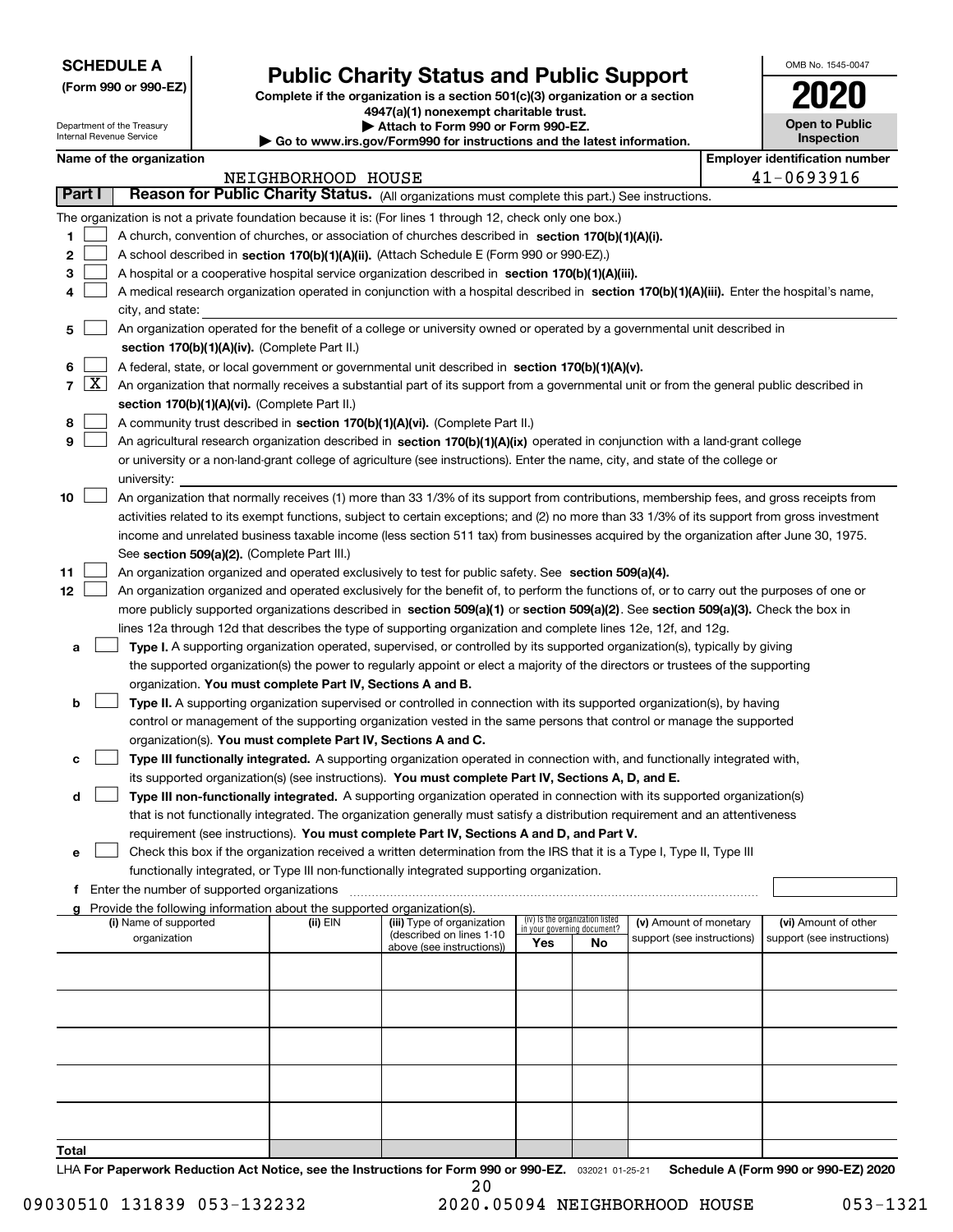## Schedule A (Form 990 or 990-EZ) 2020 Page NEIGHBORHOOD HOUSE 41-0693916

41-0693916 Page 2

**Part II Support Schedule for Organizations Described in Sections 170(b)(1)(A)(iv) and 170(b)(1)(A)(vi)**

(Complete only if you checked the box on line 5, 7, or 8 of Part I or if the organization failed to qualify under Part III. If the organization fails to qualify under the tests listed below, please complete Part III.)

|    | <b>Section A. Public Support</b>                                                                                                                                                                                                                                                    |          |          |            |            |                                      |                                          |  |
|----|-------------------------------------------------------------------------------------------------------------------------------------------------------------------------------------------------------------------------------------------------------------------------------------|----------|----------|------------|------------|--------------------------------------|------------------------------------------|--|
|    | Calendar year (or fiscal year beginning in)                                                                                                                                                                                                                                         | (a) 2016 | (b) 2017 | $(c)$ 2018 | $(d)$ 2019 | (e) 2020                             | (f) Total                                |  |
|    | 1 Gifts, grants, contributions, and                                                                                                                                                                                                                                                 |          |          |            |            |                                      |                                          |  |
|    | membership fees received. (Do not                                                                                                                                                                                                                                                   |          |          |            |            |                                      |                                          |  |
|    | include any "unusual grants.")                                                                                                                                                                                                                                                      | 4738073. | 7700409. | 4958071.   |            | 5581498.11088364.34066415.           |                                          |  |
|    | 2 Tax revenues levied for the organ-                                                                                                                                                                                                                                                |          |          |            |            |                                      |                                          |  |
|    | ization's benefit and either paid to                                                                                                                                                                                                                                                |          |          |            |            |                                      |                                          |  |
|    | or expended on its behalf                                                                                                                                                                                                                                                           |          |          |            |            |                                      |                                          |  |
|    | 3 The value of services or facilities                                                                                                                                                                                                                                               |          |          |            |            |                                      |                                          |  |
|    | furnished by a governmental unit to                                                                                                                                                                                                                                                 |          |          |            |            |                                      |                                          |  |
|    | the organization without charge                                                                                                                                                                                                                                                     |          |          |            |            |                                      |                                          |  |
|    | 4 Total. Add lines 1 through 3                                                                                                                                                                                                                                                      | 4738073. | 7700409. | 4958071.   |            | 5581498.11088364.34066415.           |                                          |  |
| 5. | The portion of total contributions                                                                                                                                                                                                                                                  |          |          |            |            |                                      |                                          |  |
|    | by each person (other than a                                                                                                                                                                                                                                                        |          |          |            |            |                                      |                                          |  |
|    | governmental unit or publicly                                                                                                                                                                                                                                                       |          |          |            |            |                                      |                                          |  |
|    | supported organization) included                                                                                                                                                                                                                                                    |          |          |            |            |                                      |                                          |  |
|    | on line 1 that exceeds 2% of the                                                                                                                                                                                                                                                    |          |          |            |            |                                      |                                          |  |
|    | amount shown on line 11,                                                                                                                                                                                                                                                            |          |          |            |            |                                      |                                          |  |
|    | column (f)                                                                                                                                                                                                                                                                          |          |          |            |            |                                      |                                          |  |
|    | 6 Public support. Subtract line 5 from line 4.                                                                                                                                                                                                                                      |          |          |            |            |                                      | 34066415.                                |  |
|    | <b>Section B. Total Support</b>                                                                                                                                                                                                                                                     |          |          |            |            |                                      |                                          |  |
|    | Calendar year (or fiscal year beginning in)                                                                                                                                                                                                                                         | (a) 2016 | (b) 2017 | $(c)$ 2018 | $(d)$ 2019 | (e) 2020                             | (f) Total                                |  |
|    | <b>7</b> Amounts from line 4                                                                                                                                                                                                                                                        | 4738073. | 7700409. | 4958071.   |            | 5581498.11088364.34066415.           |                                          |  |
|    | 8 Gross income from interest,                                                                                                                                                                                                                                                       |          |          |            |            |                                      |                                          |  |
|    | dividends, payments received on                                                                                                                                                                                                                                                     |          |          |            |            |                                      |                                          |  |
|    | securities loans, rents, royalties,                                                                                                                                                                                                                                                 |          |          |            |            |                                      |                                          |  |
|    | and income from similar sources                                                                                                                                                                                                                                                     | 54,861.  | 95, 221. | 344,680.   | 293,621.   | 141,168.                             | 929,551.                                 |  |
|    | <b>9</b> Net income from unrelated business                                                                                                                                                                                                                                         |          |          |            |            |                                      |                                          |  |
|    | activities, whether or not the                                                                                                                                                                                                                                                      |          |          |            |            |                                      |                                          |  |
|    | business is regularly carried on                                                                                                                                                                                                                                                    |          |          |            |            |                                      |                                          |  |
|    | 10 Other income. Do not include gain                                                                                                                                                                                                                                                |          |          |            |            |                                      |                                          |  |
|    | or loss from the sale of capital                                                                                                                                                                                                                                                    |          |          |            |            |                                      |                                          |  |
|    | assets (Explain in Part VI.)                                                                                                                                                                                                                                                        |          |          | 77,615.    |            | $93,598.$ 129, 752.                  | 300, 965.                                |  |
|    | 11 Total support. Add lines 7 through 10                                                                                                                                                                                                                                            |          |          |            |            |                                      | 35296931.                                |  |
|    | 12 Gross receipts from related activities, etc. (see instructions)                                                                                                                                                                                                                  |          |          |            |            | 12                                   | 1,281,867.                               |  |
|    | 13 First 5 years. If the Form 990 is for the organization's first, second, third, fourth, or fifth tax year as a section 501(c)(3)                                                                                                                                                  |          |          |            |            |                                      |                                          |  |
|    | organization, check this box and stop here <b>conservation and conservation</b> conservation of the state of the state of the state of the state of the state of the state of the state of the state of the state of the state of t                                                 |          |          |            |            |                                      |                                          |  |
|    | <b>Section C. Computation of Public Support Percentage</b>                                                                                                                                                                                                                          |          |          |            |            |                                      |                                          |  |
|    | 14 Public support percentage for 2020 (line 6, column (f), divided by line 11, column (f) <i>mummumumum</i>                                                                                                                                                                         |          |          |            |            | 14                                   | 96.51<br>%                               |  |
|    |                                                                                                                                                                                                                                                                                     |          |          |            |            | 15                                   | 96.46<br>%                               |  |
|    | 16a 33 1/3% support test - 2020. If the organization did not check the box on line 13, and line 14 is 33 1/3% or more, check this box and                                                                                                                                           |          |          |            |            |                                      |                                          |  |
|    | stop here. The organization qualifies as a publicly supported organization                                                                                                                                                                                                          |          |          |            |            |                                      | $\blacktriangleright$ $\boxed{\text{X}}$ |  |
|    | b 33 1/3% support test - 2019. If the organization did not check a box on line 13 or 16a, and line 15 is 33 1/3% or more, check this box                                                                                                                                            |          |          |            |            |                                      |                                          |  |
|    | and stop here. The organization qualifies as a publicly supported organization                                                                                                                                                                                                      |          |          |            |            |                                      |                                          |  |
|    |                                                                                                                                                                                                                                                                                     |          |          |            |            |                                      |                                          |  |
|    | 17a 10% -facts-and-circumstances test - 2020. If the organization did not check a box on line 13, 16a, or 16b, and line 14 is 10% or more,<br>and if the organization meets the facts-and-circumstances test, check this box and stop here. Explain in Part VI how the organization |          |          |            |            |                                      |                                          |  |
|    | meets the facts-and-circumstances test. The organization qualifies as a publicly supported organization                                                                                                                                                                             |          |          |            |            |                                      |                                          |  |
|    | <b>b 10% -facts-and-circumstances test - 2019.</b> If the organization did not check a box on line 13, 16a, 16b, or 17a, and line 15 is 10% or                                                                                                                                      |          |          |            |            |                                      |                                          |  |
|    | more, and if the organization meets the facts-and-circumstances test, check this box and stop here. Explain in Part VI how the                                                                                                                                                      |          |          |            |            |                                      |                                          |  |
|    | organization meets the facts-and-circumstances test. The organization qualifies as a publicly supported organization                                                                                                                                                                |          |          |            |            |                                      |                                          |  |
|    | 18 Private foundation. If the organization did not check a box on line 13, 16a, 16b, 17a, or 17b, check this box and see instructions                                                                                                                                               |          |          |            |            |                                      |                                          |  |
|    |                                                                                                                                                                                                                                                                                     |          |          |            |            | Schedule A (Form 990 or 990-F7) 2020 |                                          |  |

**Schedule A (Form 990 or 990-EZ) 2020**

032022 01-25-21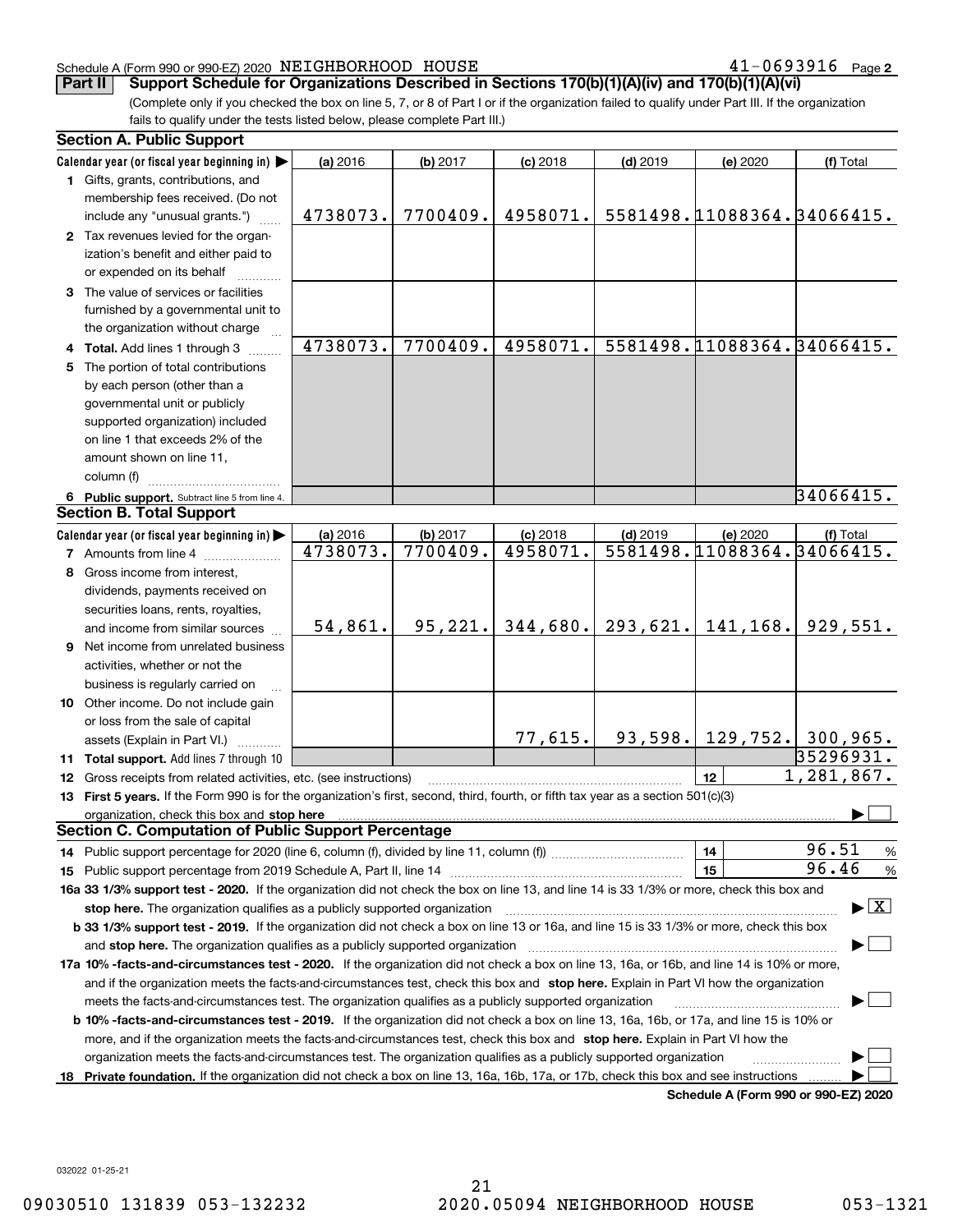# Schedule A (Form 990 or 990-EZ) 2020 Page NEIGHBORHOOD HOUSE 41-0693916

# **Part III** | Support Schedule for Organizations Described in Section 509(a)(2)

**3**

(Complete only if you checked the box on line 10 of Part I or if the organization failed to qualify under Part II. If the organization fails to qualify under the tests listed below, please complete Part II.)

|    | <b>Section A. Public Support</b>                                                                                                                                                                                               |          |          |                 |            |          |                                      |
|----|--------------------------------------------------------------------------------------------------------------------------------------------------------------------------------------------------------------------------------|----------|----------|-----------------|------------|----------|--------------------------------------|
|    | Calendar year (or fiscal year beginning in) $\blacktriangleright$                                                                                                                                                              | (a) 2016 | (b) 2017 | <b>(c)</b> 2018 | $(d)$ 2019 | (e) 2020 | (f) Total                            |
|    | 1 Gifts, grants, contributions, and                                                                                                                                                                                            |          |          |                 |            |          |                                      |
|    | membership fees received. (Do not                                                                                                                                                                                              |          |          |                 |            |          |                                      |
|    | include any "unusual grants.")                                                                                                                                                                                                 |          |          |                 |            |          |                                      |
|    | <b>2</b> Gross receipts from admissions,<br>merchandise sold or services per-<br>formed, or facilities furnished in<br>any activity that is related to the<br>organization's tax-exempt purpose                                |          |          |                 |            |          |                                      |
|    | 3 Gross receipts from activities that                                                                                                                                                                                          |          |          |                 |            |          |                                      |
|    | are not an unrelated trade or bus-                                                                                                                                                                                             |          |          |                 |            |          |                                      |
|    | iness under section 513                                                                                                                                                                                                        |          |          |                 |            |          |                                      |
|    | 4 Tax revenues levied for the organ-                                                                                                                                                                                           |          |          |                 |            |          |                                      |
|    | ization's benefit and either paid to<br>or expended on its behalf<br>.                                                                                                                                                         |          |          |                 |            |          |                                      |
|    | 5 The value of services or facilities                                                                                                                                                                                          |          |          |                 |            |          |                                      |
|    | furnished by a governmental unit to                                                                                                                                                                                            |          |          |                 |            |          |                                      |
|    | the organization without charge                                                                                                                                                                                                |          |          |                 |            |          |                                      |
|    | <b>6 Total.</b> Add lines 1 through 5 $\dots$                                                                                                                                                                                  |          |          |                 |            |          |                                      |
|    | 7a Amounts included on lines 1, 2, and<br>3 received from disqualified persons                                                                                                                                                 |          |          |                 |            |          |                                      |
|    | <b>b</b> Amounts included on lines 2 and 3 received<br>from other than disqualified persons that<br>exceed the greater of \$5,000 or 1% of the<br>amount on line 13 for the year                                               |          |          |                 |            |          |                                      |
|    | c Add lines 7a and 7b                                                                                                                                                                                                          |          |          |                 |            |          |                                      |
|    | 8 Public support. (Subtract line 7c from line 6.)<br><b>Section B. Total Support</b>                                                                                                                                           |          |          |                 |            |          |                                      |
|    | Calendar year (or fiscal year beginning in)                                                                                                                                                                                    | (a) 2016 | (b) 2017 | <b>(c)</b> 2018 | $(d)$ 2019 | (e) 2020 | (f) Total                            |
|    | 9 Amounts from line 6                                                                                                                                                                                                          |          |          |                 |            |          |                                      |
|    | 10a Gross income from interest,<br>dividends, payments received on<br>securities loans, rents, royalties,<br>and income from similar sources                                                                                   |          |          |                 |            |          |                                      |
|    | <b>b</b> Unrelated business taxable income                                                                                                                                                                                     |          |          |                 |            |          |                                      |
|    | (less section 511 taxes) from businesses<br>acquired after June 30, 1975 [10001]                                                                                                                                               |          |          |                 |            |          |                                      |
|    | c Add lines 10a and 10b                                                                                                                                                                                                        |          |          |                 |            |          |                                      |
|    | 11 Net income from unrelated business<br>activities not included in line 10b,<br>whether or not the business is<br>regularly carried on                                                                                        |          |          |                 |            |          |                                      |
|    | <b>12</b> Other income. Do not include gain<br>or loss from the sale of capital<br>assets (Explain in Part VI.)                                                                                                                |          |          |                 |            |          |                                      |
|    | 13 Total support. (Add lines 9, 10c, 11, and 12.)                                                                                                                                                                              |          |          |                 |            |          |                                      |
|    | 14 First 5 years. If the Form 990 is for the organization's first, second, third, fourth, or fifth tax year as a section 501(c)(3) organization,                                                                               |          |          |                 |            |          |                                      |
|    | check this box and stop here measurement content to the state of the state of the state of the state of the state of the state of the state of the state of the state of the state of the state of the state of the state of t |          |          |                 |            |          |                                      |
|    | <b>Section C. Computation of Public Support Percentage</b>                                                                                                                                                                     |          |          |                 |            |          |                                      |
|    |                                                                                                                                                                                                                                |          |          |                 |            | 15       | %                                    |
| 16 | Public support percentage from 2019 Schedule A, Part III, line 15                                                                                                                                                              |          |          |                 |            | 16       | %                                    |
|    | <b>Section D. Computation of Investment Income Percentage</b>                                                                                                                                                                  |          |          |                 |            |          |                                      |
|    | 17 Investment income percentage for 2020 (line 10c, column (f), divided by line 13, column (f))                                                                                                                                |          |          |                 |            | 17       | %                                    |
|    | 18 Investment income percentage from 2019 Schedule A, Part III, line 17                                                                                                                                                        |          |          |                 |            | 18       | %                                    |
|    | 19a 33 1/3% support tests - 2020. If the organization did not check the box on line 14, and line 15 is more than 33 1/3%, and line 17 is not                                                                                   |          |          |                 |            |          |                                      |
|    | more than 33 1/3%, check this box and stop here. The organization qualifies as a publicly supported organization                                                                                                               |          |          |                 |            |          | $\sim$ 1                             |
|    | b 33 1/3% support tests - 2019. If the organization did not check a box on line 14 or line 19a, and line 16 is more than 33 1/3%, and                                                                                          |          |          |                 |            |          |                                      |
|    | line 18 is not more than 33 1/3%, check this box and stop here. The organization qualifies as a publicly supported organization                                                                                                |          |          |                 |            |          |                                      |
| 20 | Private foundation. If the organization did not check a box on line 14, 19a, or 19b, check this box and see instructions                                                                                                       |          |          |                 |            |          |                                      |
|    | 032023 01-25-21                                                                                                                                                                                                                |          |          |                 |            |          | Schedule A (Form 990 or 990-EZ) 2020 |
|    |                                                                                                                                                                                                                                |          | 22       |                 |            |          |                                      |

09030510 131839 053-132232 2020.05094 NEIGHBORHOOD HOUSE 053-1321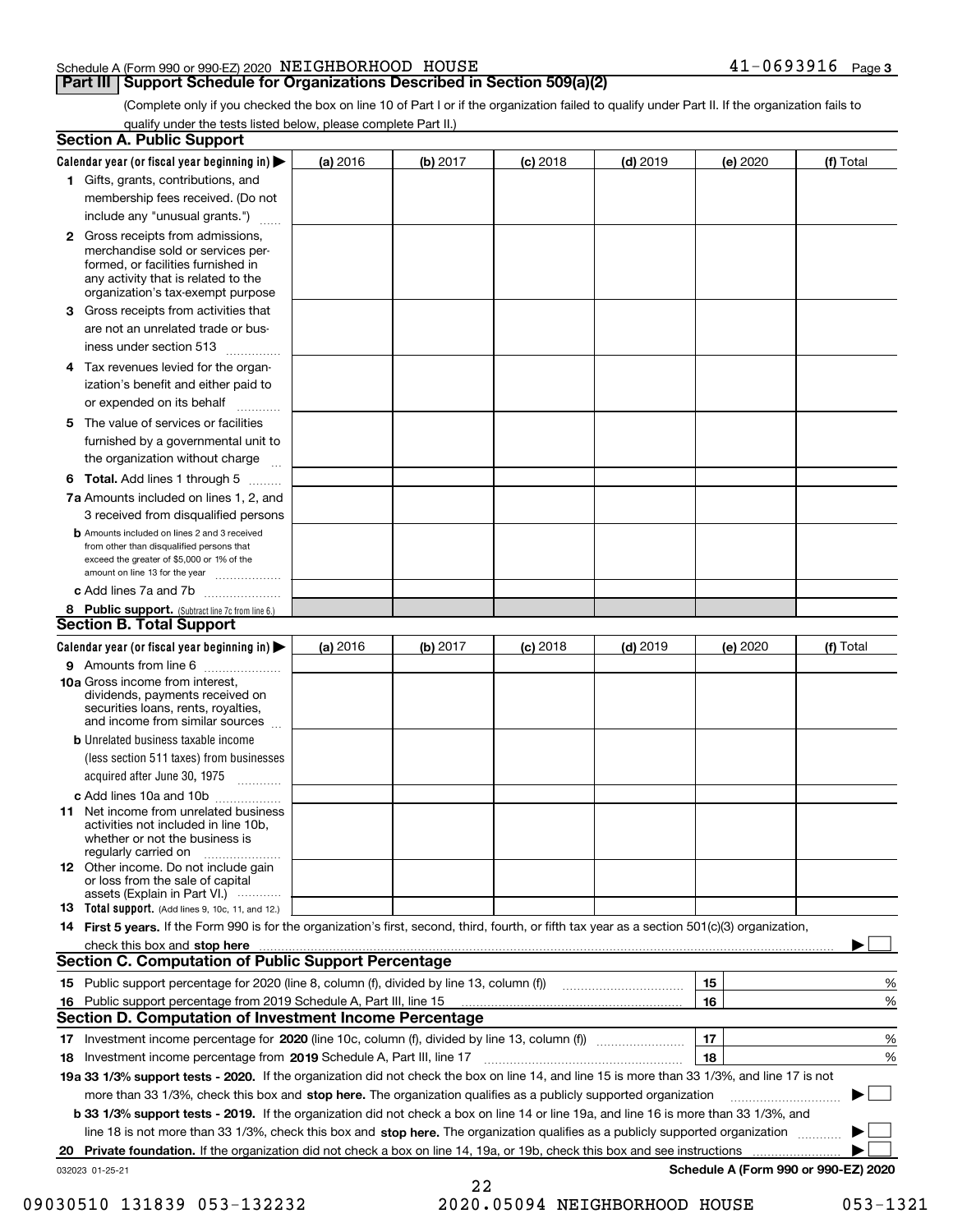**2**

**3a**

**3b**

**3c**

**4a**

**YesNo**

# **Part IV Supporting Organizations**

(Complete only if you checked a box in line 12 on Part I. If you checked box 12a, Part I, complete Sections A and B. If you checked box 12b, Part I, complete Sections A and C. If you checked box 12c, Part I, complete Sections A, D, and E. If you checked box 12d, Part I, complete Sections A and D, and complete Part V.)

# **Section A. All Supporting Organizations**

- **1** Are all of the organization's supported organizations listed by name in the organization's governing documents? If "No," describe in **Part VI** how the supported organizations are designated. If designated by *class or purpose, describe the designation. If historic and continuing relationship, explain.*
- **2** Did the organization have any supported organization that does not have an IRS determination of status under section 509(a)(1) or (2)? If "Yes," explain in Part VI how the organization determined that the supported *organization was described in section 509(a)(1) or (2).*
- **3a** Did the organization have a supported organization described in section 501(c)(4), (5), or (6)? If "Yes," answer *lines 3b and 3c below.*
- **b** Did the organization confirm that each supported organization qualified under section 501(c)(4), (5), or (6) and satisfied the public support tests under section 509(a)(2)? If "Yes," describe in **Part VI** when and how the *organization made the determination.*
- **c**Did the organization ensure that all support to such organizations was used exclusively for section 170(c)(2)(B) purposes? If "Yes," explain in **Part VI** what controls the organization put in place to ensure such use.
- **4a***If* Was any supported organization not organized in the United States ("foreign supported organization")? *"Yes," and if you checked box 12a or 12b in Part I, answer lines 4b and 4c below.*
- **b** Did the organization have ultimate control and discretion in deciding whether to make grants to the foreign supported organization? If "Yes," describe in **Part VI** how the organization had such control and discretion *despite being controlled or supervised by or in connection with its supported organizations.*
- **c** Did the organization support any foreign supported organization that does not have an IRS determination under sections 501(c)(3) and 509(a)(1) or (2)? If "Yes," explain in **Part VI** what controls the organization used *to ensure that all support to the foreign supported organization was used exclusively for section 170(c)(2)(B) purposes.*
- **5a** Did the organization add, substitute, or remove any supported organizations during the tax year? If "Yes," answer lines 5b and 5c below (if applicable). Also, provide detail in **Part VI,** including (i) the names and EIN *numbers of the supported organizations added, substituted, or removed; (ii) the reasons for each such action; (iii) the authority under the organization's organizing document authorizing such action; and (iv) how the action was accomplished (such as by amendment to the organizing document).*
- **b** Type I or Type II only. Was any added or substituted supported organization part of a class already designated in the organization's organizing document?
- **cSubstitutions only.**  Was the substitution the result of an event beyond the organization's control?
- **6** Did the organization provide support (whether in the form of grants or the provision of services or facilities) to **Part VI.** *If "Yes," provide detail in* support or benefit one or more of the filing organization's supported organizations? anyone other than (i) its supported organizations, (ii) individuals that are part of the charitable class benefited by one or more of its supported organizations, or (iii) other supporting organizations that also
- **7**Did the organization provide a grant, loan, compensation, or other similar payment to a substantial contributor *If "Yes," complete Part I of Schedule L (Form 990 or 990-EZ).* regard to a substantial contributor? (as defined in section 4958(c)(3)(C)), a family member of a substantial contributor, or a 35% controlled entity with
- **8** Did the organization make a loan to a disqualified person (as defined in section 4958) not described in line 7? *If "Yes," complete Part I of Schedule L (Form 990 or 990-EZ).*
- **9a** Was the organization controlled directly or indirectly at any time during the tax year by one or more in section 509(a)(1) or (2))? If "Yes," *provide detail in* <code>Part VI.</code> disqualified persons, as defined in section 4946 (other than foundation managers and organizations described
- **b** Did one or more disqualified persons (as defined in line 9a) hold a controlling interest in any entity in which the supporting organization had an interest? If "Yes," provide detail in P**art VI**.
- **c**Did a disqualified person (as defined in line 9a) have an ownership interest in, or derive any personal benefit from, assets in which the supporting organization also had an interest? If "Yes," provide detail in P**art VI.**
- **10a** Was the organization subject to the excess business holdings rules of section 4943 because of section supporting organizations)? If "Yes," answer line 10b below. 4943(f) (regarding certain Type II supporting organizations, and all Type III non-functionally integrated
- **b** Did the organization have any excess business holdings in the tax year? (Use Schedule C, Form 4720, to *determine whether the organization had excess business holdings.)*

032024 01-25-21

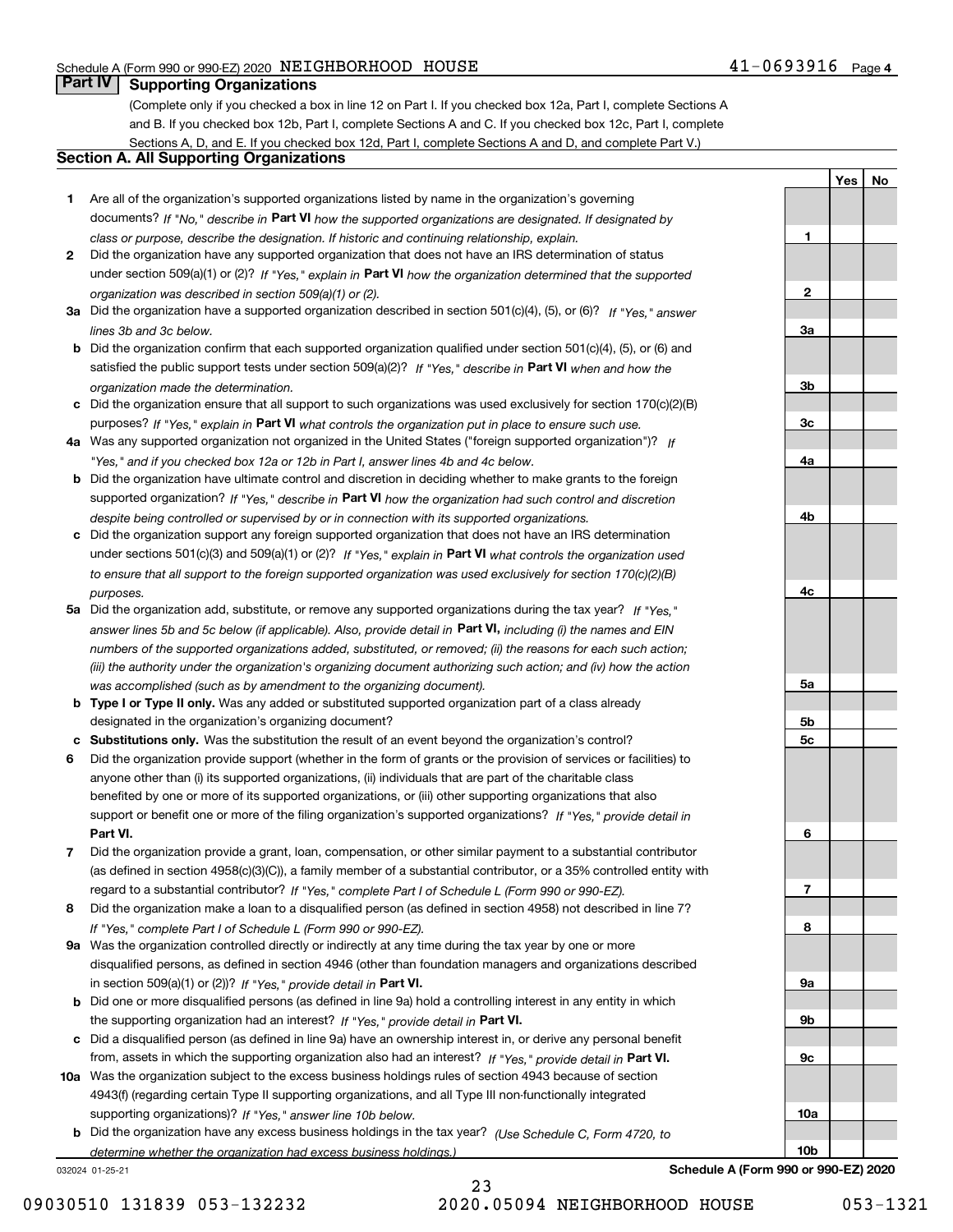|    | Part IV | Supporting Organizations (continued)                                                                                                                                                                                                                                                                                                                                                                                                                                                                                                                                                                                                                 |                 |     |    |
|----|---------|------------------------------------------------------------------------------------------------------------------------------------------------------------------------------------------------------------------------------------------------------------------------------------------------------------------------------------------------------------------------------------------------------------------------------------------------------------------------------------------------------------------------------------------------------------------------------------------------------------------------------------------------------|-----------------|-----|----|
|    |         |                                                                                                                                                                                                                                                                                                                                                                                                                                                                                                                                                                                                                                                      |                 | Yes | No |
| 11 |         | Has the organization accepted a gift or contribution from any of the following persons?                                                                                                                                                                                                                                                                                                                                                                                                                                                                                                                                                              |                 |     |    |
|    |         | a A person who directly or indirectly controls, either alone or together with persons described in lines 11b and                                                                                                                                                                                                                                                                                                                                                                                                                                                                                                                                     |                 |     |    |
|    |         | 11c below, the governing body of a supported organization?                                                                                                                                                                                                                                                                                                                                                                                                                                                                                                                                                                                           | 11a             |     |    |
|    |         | <b>b</b> A family member of a person described in line 11a above?                                                                                                                                                                                                                                                                                                                                                                                                                                                                                                                                                                                    | 11 <sub>b</sub> |     |    |
|    |         | c A 35% controlled entity of a person described in line 11a or 11b above? If "Yes" to line 11a, 11b, or 11c, provide                                                                                                                                                                                                                                                                                                                                                                                                                                                                                                                                 |                 |     |    |
|    |         | detail in Part VI.                                                                                                                                                                                                                                                                                                                                                                                                                                                                                                                                                                                                                                   | 11c             |     |    |
|    |         | <b>Section B. Type I Supporting Organizations</b>                                                                                                                                                                                                                                                                                                                                                                                                                                                                                                                                                                                                    |                 |     |    |
|    |         |                                                                                                                                                                                                                                                                                                                                                                                                                                                                                                                                                                                                                                                      |                 | Yes | No |
| 1  |         | Did the governing body, members of the governing body, officers acting in their official capacity, or membership of one or<br>more supported organizations have the power to regularly appoint or elect at least a majority of the organization's officers,<br>directors, or trustees at all times during the tax year? If "No," describe in Part VI how the supported organization(s)<br>effectively operated, supervised, or controlled the organization's activities. If the organization had more than one supported<br>organization, describe how the powers to appoint and/or remove officers, directors, or trustees were allocated among the |                 |     |    |
|    |         | supported organizations and what conditions or restrictions, if any, applied to such powers during the tax year.                                                                                                                                                                                                                                                                                                                                                                                                                                                                                                                                     | 1               |     |    |
| 2  |         | Did the organization operate for the benefit of any supported organization other than the supported                                                                                                                                                                                                                                                                                                                                                                                                                                                                                                                                                  |                 |     |    |
|    |         | organization(s) that operated, supervised, or controlled the supporting organization? If "Yes," explain in                                                                                                                                                                                                                                                                                                                                                                                                                                                                                                                                           |                 |     |    |
|    |         | Part VI how providing such benefit carried out the purposes of the supported organization(s) that operated,                                                                                                                                                                                                                                                                                                                                                                                                                                                                                                                                          |                 |     |    |
|    |         | supervised, or controlled the supporting organization.                                                                                                                                                                                                                                                                                                                                                                                                                                                                                                                                                                                               | $\overline{2}$  |     |    |
|    |         | Section C. Type II Supporting Organizations                                                                                                                                                                                                                                                                                                                                                                                                                                                                                                                                                                                                          |                 |     |    |
|    |         |                                                                                                                                                                                                                                                                                                                                                                                                                                                                                                                                                                                                                                                      |                 | Yes | No |
| 1. |         | Were a majority of the organization's directors or trustees during the tax year also a majority of the directors                                                                                                                                                                                                                                                                                                                                                                                                                                                                                                                                     |                 |     |    |
|    |         | or trustees of each of the organization's supported organization(s)? If "No," describe in Part VI how control                                                                                                                                                                                                                                                                                                                                                                                                                                                                                                                                        |                 |     |    |
|    |         | or management of the supporting organization was vested in the same persons that controlled or managed                                                                                                                                                                                                                                                                                                                                                                                                                                                                                                                                               |                 |     |    |
|    |         | the supported organization(s).                                                                                                                                                                                                                                                                                                                                                                                                                                                                                                                                                                                                                       | 1               |     |    |
|    |         | Section D. All Type III Supporting Organizations                                                                                                                                                                                                                                                                                                                                                                                                                                                                                                                                                                                                     |                 |     |    |
|    |         |                                                                                                                                                                                                                                                                                                                                                                                                                                                                                                                                                                                                                                                      |                 | Yes | No |
| 1  |         | Did the organization provide to each of its supported organizations, by the last day of the fifth month of the                                                                                                                                                                                                                                                                                                                                                                                                                                                                                                                                       |                 |     |    |
|    |         | organization's tax year, (i) a written notice describing the type and amount of support provided during the prior tax                                                                                                                                                                                                                                                                                                                                                                                                                                                                                                                                |                 |     |    |
|    |         | year, (ii) a copy of the Form 990 that was most recently filed as of the date of notification, and (iii) copies of the                                                                                                                                                                                                                                                                                                                                                                                                                                                                                                                               |                 |     |    |
|    |         | organization's governing documents in effect on the date of notification, to the extent not previously provided?                                                                                                                                                                                                                                                                                                                                                                                                                                                                                                                                     | 1               |     |    |
| 2  |         | Were any of the organization's officers, directors, or trustees either (i) appointed or elected by the supported                                                                                                                                                                                                                                                                                                                                                                                                                                                                                                                                     |                 |     |    |
|    |         | organization(s) or (ii) serving on the governing body of a supported organization? If "No," explain in Part VI how                                                                                                                                                                                                                                                                                                                                                                                                                                                                                                                                   |                 |     |    |
|    |         | the organization maintained a close and continuous working relationship with the supported organization(s).                                                                                                                                                                                                                                                                                                                                                                                                                                                                                                                                          | $\overline{2}$  |     |    |
| 3  |         | By reason of the relationship described in line 2, above, did the organization's supported organizations have a                                                                                                                                                                                                                                                                                                                                                                                                                                                                                                                                      |                 |     |    |
|    |         | significant voice in the organization's investment policies and in directing the use of the organization's                                                                                                                                                                                                                                                                                                                                                                                                                                                                                                                                           |                 |     |    |
|    |         | income or assets at all times during the tax year? If "Yes," describe in Part VI the role the organization's                                                                                                                                                                                                                                                                                                                                                                                                                                                                                                                                         |                 |     |    |
|    |         | supported organizations played in this regard.                                                                                                                                                                                                                                                                                                                                                                                                                                                                                                                                                                                                       | 3               |     |    |
|    |         | Section E. Type III Functionally Integrated Supporting Organizations                                                                                                                                                                                                                                                                                                                                                                                                                                                                                                                                                                                 |                 |     |    |
| 1. |         | Check the box next to the method that the organization used to satisfy the Integral Part Test during the year (see instructions).                                                                                                                                                                                                                                                                                                                                                                                                                                                                                                                    |                 |     |    |

- **a**The organization satisfied the Activities Test. *Complete* line 2 below.  $\mathcal{L}^{\text{max}}$
- **b**The organization is the parent of each of its supported organizations. *Complete* line 3 *below.*  $\mathcal{L}^{\text{max}}$

|  |  |  | $\mathsf{c}$ The organization supported a governmental entity. Describe in Part VI how you supported a governmental entity (see instructions) |  |
|--|--|--|-----------------------------------------------------------------------------------------------------------------------------------------------|--|
|--|--|--|-----------------------------------------------------------------------------------------------------------------------------------------------|--|

- **2Answer lines 2a and 2b below. Yes No** Activities Test.
- **a** Did substantially all of the organization's activities during the tax year directly further the exempt purposes of the supported organization(s) to which the organization was responsive? If "Yes," then in **Part VI identify those supported organizations and explain**  *how these activities directly furthered their exempt purposes, how the organization was responsive to those supported organizations, and how the organization determined that these activities constituted substantially all of its activities.*
- **b** Did the activities described in line 2a, above, constitute activities that, but for the organization's involvement, **Part VI**  *the reasons for the organization's position that its supported organization(s) would have engaged in* one or more of the organization's supported organization(s) would have been engaged in? If "Yes," e*xplain in these activities but for the organization's involvement.*
- **3** Parent of Supported Organizations. Answer lines 3a and 3b below.

**a** Did the organization have the power to regularly appoint or elect a majority of the officers, directors, or trustees of each of the supported organizations? If "Yes" or "No" provide details in **Part VI.** 

**b** Did the organization exercise a substantial degree of direction over the policies, programs, and activities of each of its supported organizations? If "Yes," describe in Part VI the role played by the organization in this regard.

032025 01-25-21

**Schedule A (Form 990 or 990-EZ) 2020**

**2a**

**2b**

**3a**

**3b**

09030510 131839 053-132232 2020.05094 NEIGHBORHOOD HOUSE 053-1321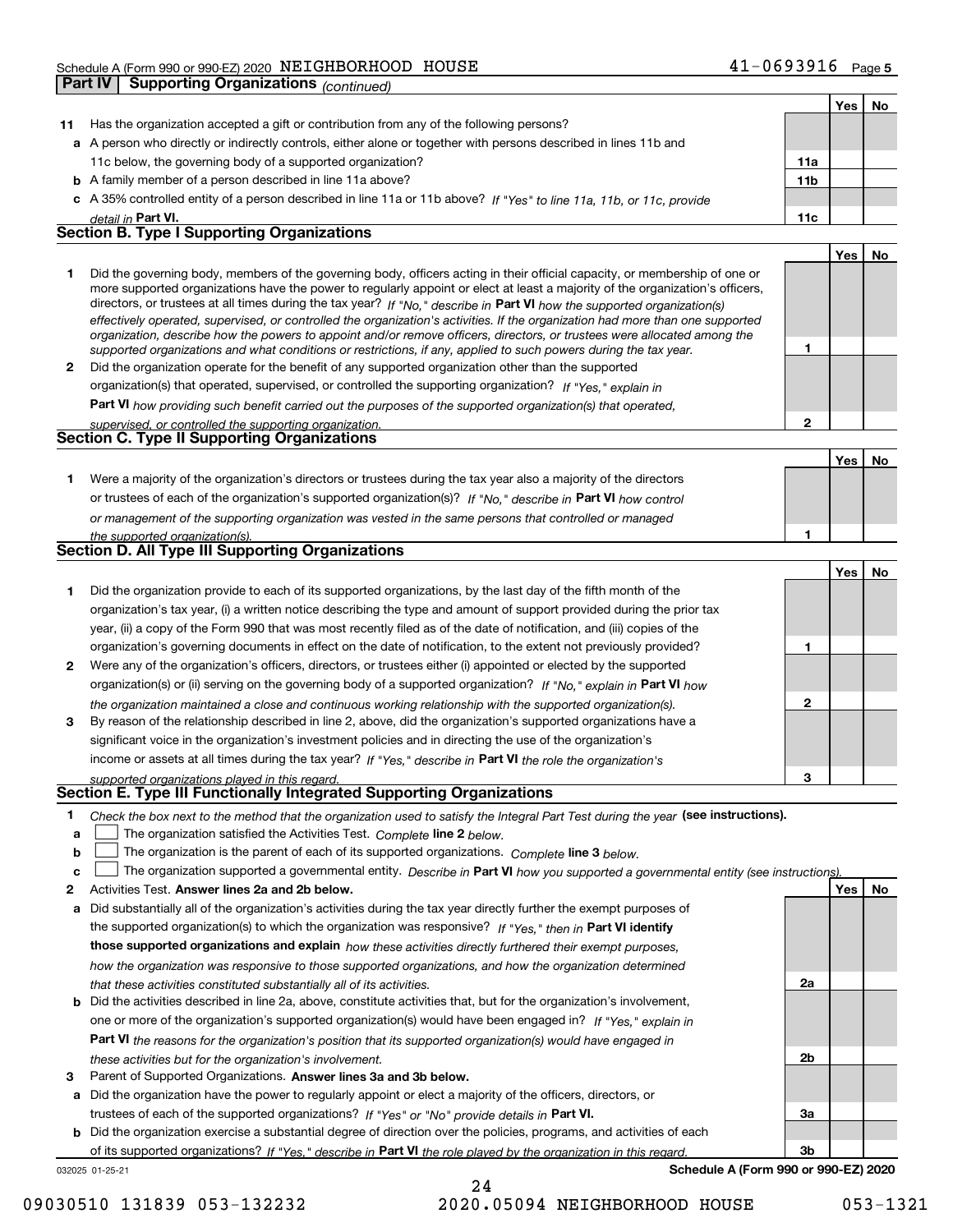| <b>Part V</b> Type III Non-Functionally Integrated 509(a)(3) Supporting Organizations |                   |  |
|---------------------------------------------------------------------------------------|-------------------|--|
| Schedule A (Form 990 or 990-EZ) 2020 NEIGHBORHOOD HOUSE                               | 41-0693916 Page 6 |  |

1 Check here if the organization satisfied the Integral Part Test as a qualifying trust on Nov. 20, 1970 (explain in Part VI). See instructions. All other Type III non-functionally integrated supporting organizations must complete Sections A through E.

|   | Section A - Adjusted Net Income                                                                                                   |                | (A) Prior Year | (B) Current Year<br>(optional) |
|---|-----------------------------------------------------------------------------------------------------------------------------------|----------------|----------------|--------------------------------|
| 1 | Net short-term capital gain                                                                                                       | 1              |                |                                |
| 2 | Recoveries of prior-year distributions                                                                                            | $\overline{2}$ |                |                                |
| 3 | Other gross income (see instructions)                                                                                             | 3              |                |                                |
| 4 | Add lines 1 through 3.                                                                                                            | 4              |                |                                |
| 5 | Depreciation and depletion                                                                                                        | 5              |                |                                |
| 6 | Portion of operating expenses paid or incurred for production or                                                                  |                |                |                                |
|   | collection of gross income or for management, conservation, or                                                                    |                |                |                                |
|   | maintenance of property held for production of income (see instructions)                                                          | 6              |                |                                |
| 7 | Other expenses (see instructions)                                                                                                 | $\overline{7}$ |                |                                |
| 8 | <b>Adjusted Net Income</b> (subtract lines 5, 6, and 7 from line 4)                                                               | 8              |                |                                |
|   | <b>Section B - Minimum Asset Amount</b>                                                                                           |                | (A) Prior Year | (B) Current Year<br>(optional) |
| 1 | Aggregate fair market value of all non-exempt-use assets (see                                                                     |                |                |                                |
|   | instructions for short tax year or assets held for part of year):                                                                 |                |                |                                |
|   | <b>a</b> Average monthly value of securities                                                                                      | 1a             |                |                                |
|   | <b>b</b> Average monthly cash balances                                                                                            | 1 <sub>b</sub> |                |                                |
|   | c Fair market value of other non-exempt-use assets                                                                                | 1c             |                |                                |
|   | d Total (add lines 1a, 1b, and 1c)                                                                                                | 1d             |                |                                |
|   | e Discount claimed for blockage or other factors                                                                                  |                |                |                                |
|   | (explain in detail in Part VI):                                                                                                   |                |                |                                |
| 2 | Acquisition indebtedness applicable to non-exempt-use assets                                                                      | $\mathbf 2$    |                |                                |
| 3 | Subtract line 2 from line 1d.                                                                                                     | 3              |                |                                |
| 4 | Cash deemed held for exempt use. Enter 0.015 of line 3 (for greater amount,                                                       |                |                |                                |
|   | see instructions)                                                                                                                 | 4              |                |                                |
| 5 | Net value of non-exempt-use assets (subtract line 4 from line 3)                                                                  | 5              |                |                                |
| 6 | Multiply line 5 by 0.035.                                                                                                         | 6              |                |                                |
| 7 | Recoveries of prior-year distributions                                                                                            | $\overline{7}$ |                |                                |
| 8 | Minimum Asset Amount (add line 7 to line 6)                                                                                       | 8              |                |                                |
|   | <b>Section C - Distributable Amount</b>                                                                                           |                |                | <b>Current Year</b>            |
| 1 | Adjusted net income for prior year (from Section A, line 8, column A)                                                             | 1              |                |                                |
| 2 | Enter 0.85 of line 1.                                                                                                             | $\overline{2}$ |                |                                |
| З | Minimum asset amount for prior year (from Section B, line 8, column A)                                                            | 3              |                |                                |
| 4 | Enter greater of line 2 or line 3.                                                                                                | 4              |                |                                |
| 5 | Income tax imposed in prior year                                                                                                  | 5              |                |                                |
| 6 | <b>Distributable Amount.</b> Subtract line 5 from line 4, unless subject to                                                       |                |                |                                |
|   | emergency temporary reduction (see instructions).                                                                                 | 6              |                |                                |
| 7 | Check here if the current year is the organization's first as a non-functionally integrated Type III supporting organization (see |                |                |                                |

instructions).

**Schedule A (Form 990 or 990-EZ) 2020**

032026 01-25-21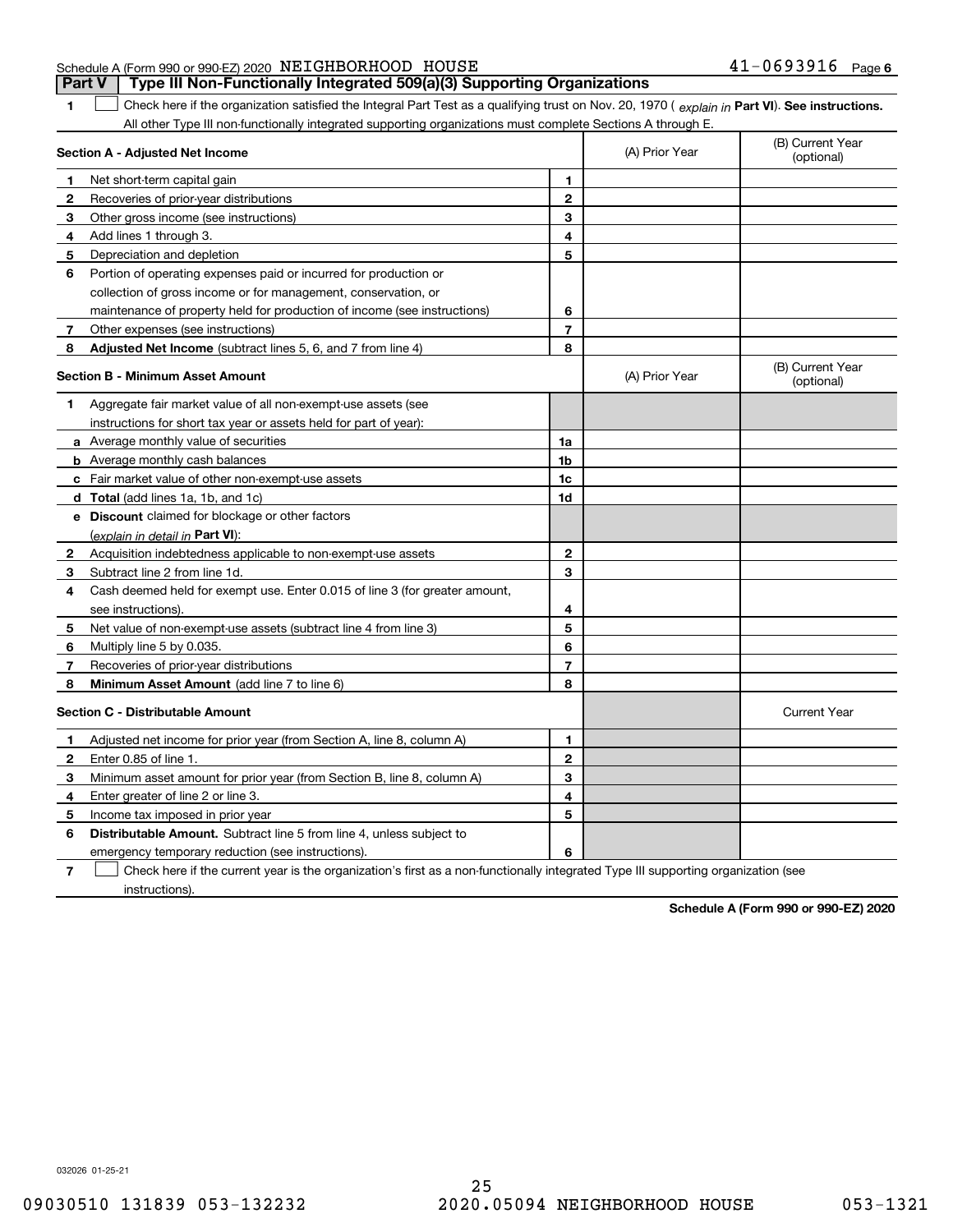### Schedule A (Form 990 or 990-EZ) 2020 Page NEIGHBORHOOD HOUSE 41-0693916

| <b>Part V</b> | Type III Non-Functionally Integrated 509(a)(3) Supporting Organizations                    |                                    | (continued)                                   |    |                                                  |
|---------------|--------------------------------------------------------------------------------------------|------------------------------------|-----------------------------------------------|----|--------------------------------------------------|
|               | <b>Section D - Distributions</b>                                                           |                                    |                                               |    | <b>Current Year</b>                              |
| 1             | Amounts paid to supported organizations to accomplish exempt purposes                      |                                    |                                               | 1  |                                                  |
| 2             | Amounts paid to perform activity that directly furthers exempt purposes of supported       |                                    |                                               |    |                                                  |
|               | organizations, in excess of income from activity                                           |                                    |                                               | 2  |                                                  |
| 3             | Administrative expenses paid to accomplish exempt purposes of supported organizations      |                                    |                                               | 3  |                                                  |
| 4             | Amounts paid to acquire exempt-use assets                                                  |                                    |                                               | 4  |                                                  |
| 5             | Qualified set-aside amounts (prior IRS approval required - provide details in Part VI)     |                                    |                                               | 5  |                                                  |
| 6             | Other distributions (describe in Part VI). See instructions.                               |                                    |                                               | 6  |                                                  |
| 7             | Total annual distributions. Add lines 1 through 6.                                         |                                    |                                               | 7  |                                                  |
| 8             | Distributions to attentive supported organizations to which the organization is responsive |                                    |                                               |    |                                                  |
|               | (provide details in Part VI). See instructions.                                            |                                    |                                               | 8  |                                                  |
| 9             | Distributable amount for 2020 from Section C, line 6                                       |                                    |                                               | 9  |                                                  |
| 10            | Line 8 amount divided by line 9 amount                                                     |                                    |                                               | 10 |                                                  |
|               | <b>Section E - Distribution Allocations</b> (see instructions)                             | (i)<br><b>Excess Distributions</b> | (ii)<br><b>Underdistributions</b><br>Pre-2020 |    | (iii)<br><b>Distributable</b><br>Amount for 2020 |
| 1             | Distributable amount for 2020 from Section C, line 6                                       |                                    |                                               |    |                                                  |
| 2             | Underdistributions, if any, for years prior to 2020 (reason-                               |                                    |                                               |    |                                                  |
|               | able cause required - explain in Part VI). See instructions.                               |                                    |                                               |    |                                                  |
| 3             | Excess distributions carryover, if any, to 2020                                            |                                    |                                               |    |                                                  |
|               | <b>a</b> From 2015                                                                         |                                    |                                               |    |                                                  |
|               | <b>b</b> From 2016                                                                         |                                    |                                               |    |                                                  |
|               | c From 2017                                                                                |                                    |                                               |    |                                                  |
|               | <b>d</b> From 2018                                                                         |                                    |                                               |    |                                                  |
|               | e From 2019                                                                                |                                    |                                               |    |                                                  |
|               | f Total of lines 3a through 3e                                                             |                                    |                                               |    |                                                  |
|               | g Applied to underdistributions of prior years                                             |                                    |                                               |    |                                                  |
|               | <b>h</b> Applied to 2020 distributable amount                                              |                                    |                                               |    |                                                  |
|               | Carryover from 2015 not applied (see instructions)                                         |                                    |                                               |    |                                                  |
|               | Remainder. Subtract lines 3g, 3h, and 3i from line 3f.                                     |                                    |                                               |    |                                                  |
| 4             | Distributions for 2020 from Section D,                                                     |                                    |                                               |    |                                                  |
|               | line $7:$                                                                                  |                                    |                                               |    |                                                  |
|               | a Applied to underdistributions of prior years                                             |                                    |                                               |    |                                                  |
|               | <b>b</b> Applied to 2020 distributable amount                                              |                                    |                                               |    |                                                  |
|               | c Remainder. Subtract lines 4a and 4b from line 4.                                         |                                    |                                               |    |                                                  |
| 5             | Remaining underdistributions for years prior to 2020, if                                   |                                    |                                               |    |                                                  |
|               | any. Subtract lines 3g and 4a from line 2. For result greater                              |                                    |                                               |    |                                                  |
|               | than zero, explain in Part VI. See instructions.                                           |                                    |                                               |    |                                                  |
| 6             | Remaining underdistributions for 2020. Subtract lines 3h                                   |                                    |                                               |    |                                                  |
|               | and 4b from line 1. For result greater than zero, explain in                               |                                    |                                               |    |                                                  |
|               | Part VI. See instructions.                                                                 |                                    |                                               |    |                                                  |
| 7             | Excess distributions carryover to 2021. Add lines 3j                                       |                                    |                                               |    |                                                  |
|               | and 4c.                                                                                    |                                    |                                               |    |                                                  |
| 8             | Breakdown of line 7:                                                                       |                                    |                                               |    |                                                  |
|               | a Excess from 2016                                                                         |                                    |                                               |    |                                                  |
|               | <b>b</b> Excess from 2017                                                                  |                                    |                                               |    |                                                  |
|               | c Excess from 2018                                                                         |                                    |                                               |    |                                                  |
|               | d Excess from 2019                                                                         |                                    |                                               |    |                                                  |
|               | e Excess from 2020                                                                         |                                    |                                               |    |                                                  |

**Schedule A (Form 990 or 990-EZ) 2020**

032027 01-25-21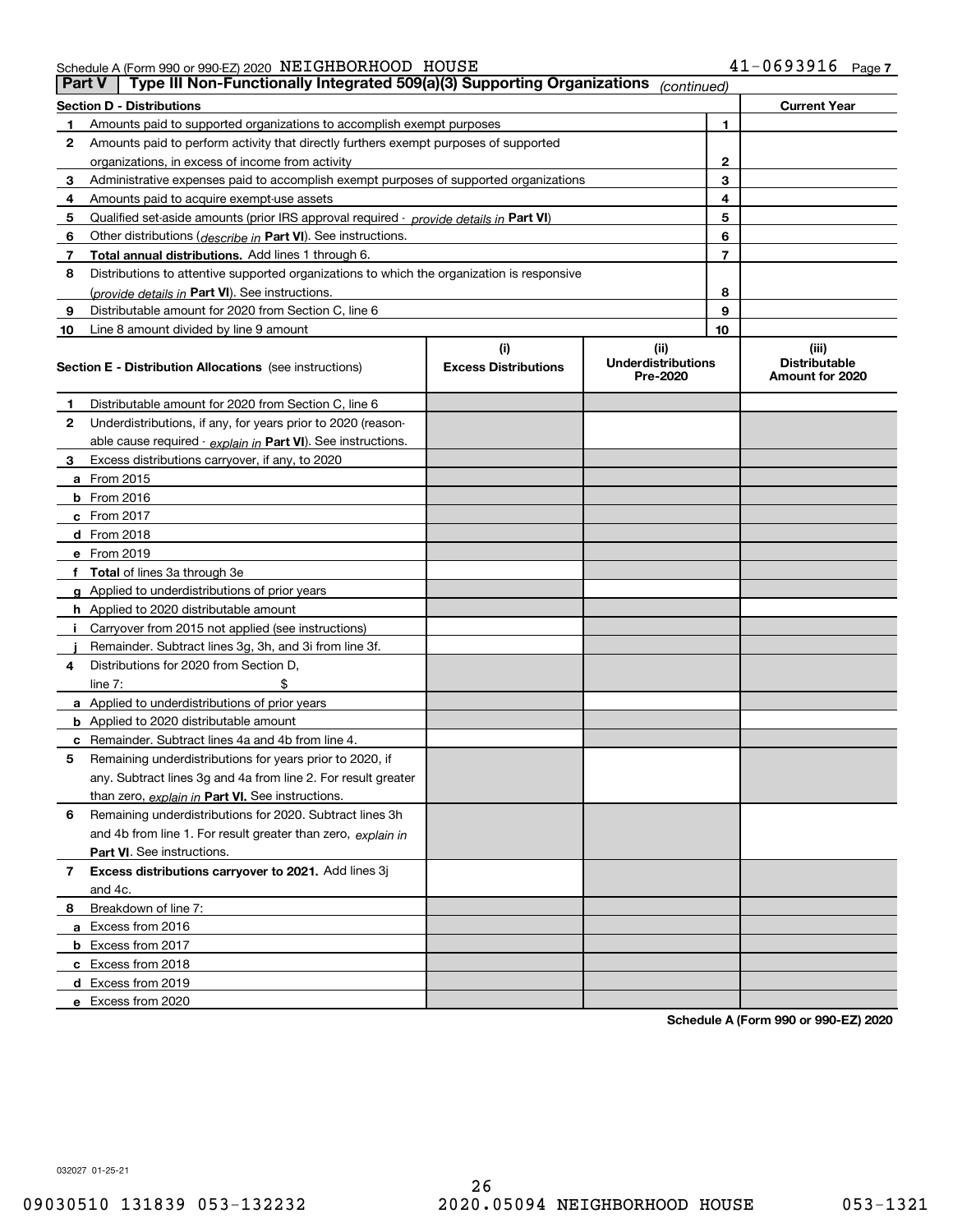#### Schedule A (Form 990 or 990-EZ) 2020 NEIGHBORHOOD HOUSE 4I-Ub939Ib Page NEIGHBORHOOD HOUSE 41-0693916

| (See instructions.) | Supplemental Information. Provide the explanations required by Part II, line 10; Part II, line 17a or 17b; Part III, line 12;<br>Part IV, Section A, lines 1, 2, 3b, 3c, 4b, 4c, 5a, 6, 9a, 9b, 9c, 11a, 11b, and 11c; Part IV, Section B, lines 1 and 2; Part IV, Section C,<br>line 1; Part IV, Section D, lines 2 and 3; Part IV, Section E, lines 1c, 2a, 2b, 3a, and 3b; Part V, line 1; Part V, Section B, line 1e; Part V,<br>Section D, lines 5, 6, and 8; and Part V, Section E, lines 2, 5, and 6. Also complete this part for any additional information. |
|---------------------|----------------------------------------------------------------------------------------------------------------------------------------------------------------------------------------------------------------------------------------------------------------------------------------------------------------------------------------------------------------------------------------------------------------------------------------------------------------------------------------------------------------------------------------------------------------------|
|                     |                                                                                                                                                                                                                                                                                                                                                                                                                                                                                                                                                                      |
|                     |                                                                                                                                                                                                                                                                                                                                                                                                                                                                                                                                                                      |
|                     |                                                                                                                                                                                                                                                                                                                                                                                                                                                                                                                                                                      |
|                     |                                                                                                                                                                                                                                                                                                                                                                                                                                                                                                                                                                      |
|                     |                                                                                                                                                                                                                                                                                                                                                                                                                                                                                                                                                                      |
|                     |                                                                                                                                                                                                                                                                                                                                                                                                                                                                                                                                                                      |
|                     |                                                                                                                                                                                                                                                                                                                                                                                                                                                                                                                                                                      |
|                     |                                                                                                                                                                                                                                                                                                                                                                                                                                                                                                                                                                      |
|                     |                                                                                                                                                                                                                                                                                                                                                                                                                                                                                                                                                                      |
|                     |                                                                                                                                                                                                                                                                                                                                                                                                                                                                                                                                                                      |
|                     |                                                                                                                                                                                                                                                                                                                                                                                                                                                                                                                                                                      |
|                     |                                                                                                                                                                                                                                                                                                                                                                                                                                                                                                                                                                      |
|                     |                                                                                                                                                                                                                                                                                                                                                                                                                                                                                                                                                                      |
|                     |                                                                                                                                                                                                                                                                                                                                                                                                                                                                                                                                                                      |
|                     |                                                                                                                                                                                                                                                                                                                                                                                                                                                                                                                                                                      |
|                     |                                                                                                                                                                                                                                                                                                                                                                                                                                                                                                                                                                      |
|                     |                                                                                                                                                                                                                                                                                                                                                                                                                                                                                                                                                                      |
|                     |                                                                                                                                                                                                                                                                                                                                                                                                                                                                                                                                                                      |
|                     |                                                                                                                                                                                                                                                                                                                                                                                                                                                                                                                                                                      |
|                     |                                                                                                                                                                                                                                                                                                                                                                                                                                                                                                                                                                      |
|                     |                                                                                                                                                                                                                                                                                                                                                                                                                                                                                                                                                                      |
|                     |                                                                                                                                                                                                                                                                                                                                                                                                                                                                                                                                                                      |
|                     |                                                                                                                                                                                                                                                                                                                                                                                                                                                                                                                                                                      |
|                     |                                                                                                                                                                                                                                                                                                                                                                                                                                                                                                                                                                      |
|                     |                                                                                                                                                                                                                                                                                                                                                                                                                                                                                                                                                                      |
|                     |                                                                                                                                                                                                                                                                                                                                                                                                                                                                                                                                                                      |
|                     |                                                                                                                                                                                                                                                                                                                                                                                                                                                                                                                                                                      |
|                     |                                                                                                                                                                                                                                                                                                                                                                                                                                                                                                                                                                      |
|                     |                                                                                                                                                                                                                                                                                                                                                                                                                                                                                                                                                                      |
|                     |                                                                                                                                                                                                                                                                                                                                                                                                                                                                                                                                                                      |
|                     |                                                                                                                                                                                                                                                                                                                                                                                                                                                                                                                                                                      |
|                     |                                                                                                                                                                                                                                                                                                                                                                                                                                                                                                                                                                      |
|                     |                                                                                                                                                                                                                                                                                                                                                                                                                                                                                                                                                                      |
|                     |                                                                                                                                                                                                                                                                                                                                                                                                                                                                                                                                                                      |
|                     |                                                                                                                                                                                                                                                                                                                                                                                                                                                                                                                                                                      |
|                     |                                                                                                                                                                                                                                                                                                                                                                                                                                                                                                                                                                      |
|                     |                                                                                                                                                                                                                                                                                                                                                                                                                                                                                                                                                                      |
|                     |                                                                                                                                                                                                                                                                                                                                                                                                                                                                                                                                                                      |
|                     |                                                                                                                                                                                                                                                                                                                                                                                                                                                                                                                                                                      |
|                     |                                                                                                                                                                                                                                                                                                                                                                                                                                                                                                                                                                      |
| 032028 01-25-21     | Schedule A (Form 990 or 990-EZ) 2020                                                                                                                                                                                                                                                                                                                                                                                                                                                                                                                                 |
|                     | 27<br>2020.05094 NEIGHBORHOOD HOUSE                                                                                                                                                                                                                                                                                                                                                                                                                                                                                                                                  |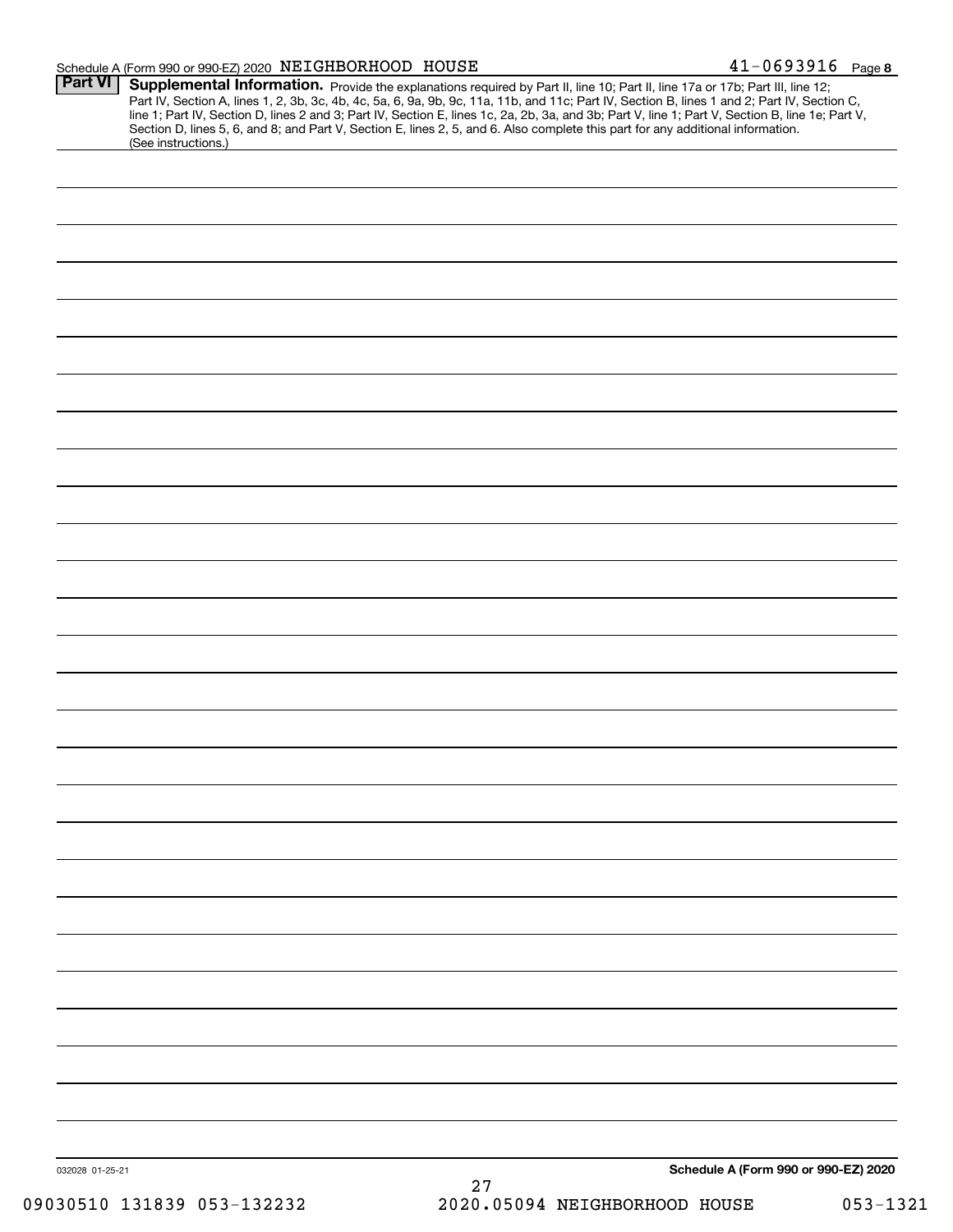Department of the Treasury Internal Revenue Service **(Form 990, 990-EZ, or 990-PF)**

Name of the organization

# **Schedule B Schedule of Contributors**

**| Attach to Form 990, Form 990-EZ, or Form 990-PF. | Go to www.irs.gov/Form990 for the latest information.** OMB No. 1545-0047

**2020**

**Employer identification number**

41-0693916

| NEIGHBORHOOD HOUSE |  |
|--------------------|--|
|--------------------|--|

| <b>Organization type (check one):</b> |                                                                                    |  |  |  |
|---------------------------------------|------------------------------------------------------------------------------------|--|--|--|
| Filers of:                            | Section:                                                                           |  |  |  |
| Form 990 or 990-EZ                    | $\lfloor x \rfloor$ 501(c)( 3) (enter number) organization                         |  |  |  |
|                                       | $4947(a)(1)$ nonexempt charitable trust <b>not</b> treated as a private foundation |  |  |  |
|                                       | 527 political organization                                                         |  |  |  |
| Form 990-PF                           | 501(c)(3) exempt private foundation                                                |  |  |  |
|                                       | 4947(a)(1) nonexempt charitable trust treated as a private foundation              |  |  |  |
|                                       | 501(c)(3) taxable private foundation                                               |  |  |  |

Check if your organization is covered by the **General Rule** or a **Special Rule. Note:**  Only a section 501(c)(7), (8), or (10) organization can check boxes for both the General Rule and a Special Rule. See instructions.

# **General Rule**

 $\mathcal{L}^{\text{max}}$ 

For an organization filing Form 990, 990-EZ, or 990-PF that received, during the year, contributions totaling \$5,000 or more (in money or property) from any one contributor. Complete Parts I and II. See instructions for determining a contributor's total contributions.

### **Special Rules**

any one contributor, during the year, total contributions of the greater of  $\,$  (1) \$5,000; or **(2)** 2% of the amount on (i) Form 990, Part VIII, line 1h;  $\boxed{\textbf{X}}$  For an organization described in section 501(c)(3) filing Form 990 or 990-EZ that met the 33 1/3% support test of the regulations under sections 509(a)(1) and 170(b)(1)(A)(vi), that checked Schedule A (Form 990 or 990-EZ), Part II, line 13, 16a, or 16b, and that received from or (ii) Form 990-EZ, line 1. Complete Parts I and II.

For an organization described in section 501(c)(7), (8), or (10) filing Form 990 or 990-EZ that received from any one contributor, during the year, total contributions of more than \$1,000 exclusively for religious, charitable, scientific, literary, or educational purposes, or for the prevention of cruelty to children or animals. Complete Parts I (entering "N/A" in column (b) instead of the contributor name and address), II, and III.  $\mathcal{L}^{\text{max}}$ 

purpose. Don't complete any of the parts unless the **General Rule** applies to this organization because it received *nonexclusively* year, contributions <sub>exclusively</sub> for religious, charitable, etc., purposes, but no such contributions totaled more than \$1,000. If this box is checked, enter here the total contributions that were received during the year for an  $\;$ exclusively religious, charitable, etc., For an organization described in section 501(c)(7), (8), or (10) filing Form 990 or 990-EZ that received from any one contributor, during the religious, charitable, etc., contributions totaling \$5,000 or more during the year  $\Box$ — $\Box$   $\Box$   $\Box$  $\mathcal{L}^{\text{max}}$ 

**Caution:**  An organization that isn't covered by the General Rule and/or the Special Rules doesn't file Schedule B (Form 990, 990-EZ, or 990-PF),  **must** but it answer "No" on Part IV, line 2, of its Form 990; or check the box on line H of its Form 990-EZ or on its Form 990-PF, Part I, line 2, to certify that it doesn't meet the filing requirements of Schedule B (Form 990, 990-EZ, or 990-PF).

**For Paperwork Reduction Act Notice, see the instructions for Form 990, 990-EZ, or 990-PF. Schedule B (Form 990, 990-EZ, or 990-PF) (2020)** LHA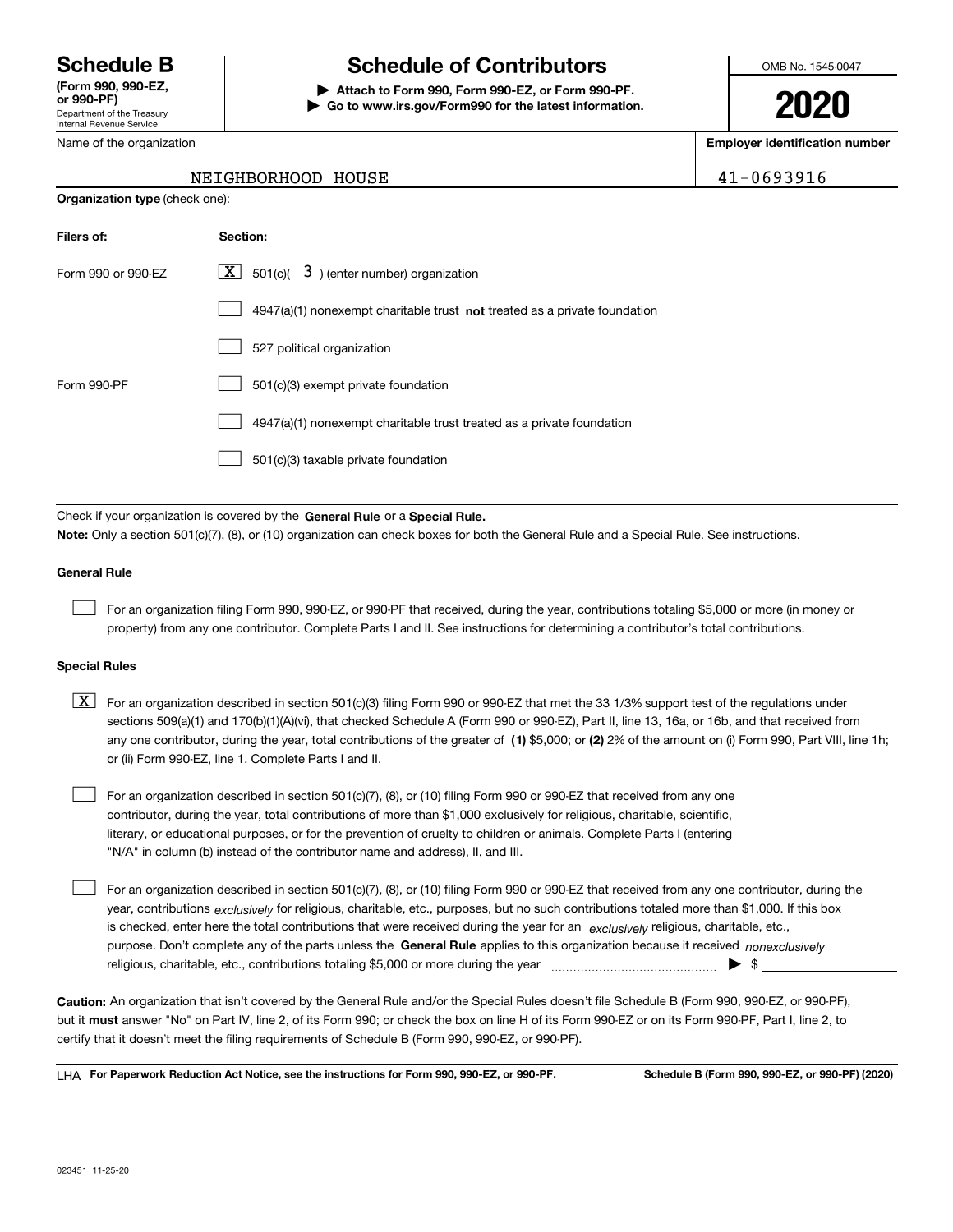# Schedule B (Form 990, 990-EZ, or 990-PF) (2020) **Page 2** Page 2 and the state of the state of the state of the state of the state of the state of the state of the state of the state of the state of the state of the state o **2** Chedule B (Form 990, 990-EZ, or 990-PF) (2020)<br> **2Part I**<br> **2Part I Contributors** (see instructions). Use duplicate copies of Part I if additional space is needed.<br> **Part I Contributors** (see instructions). Use dup

Name of organization

NEIGHBORHOOD HOUSE 41-0693916

#### **(a)No.(b)Name, address, and ZIP + 4 (c)Total contributions Type of contribution PersonPayrollNoncash(a)No.(b)Name, address, and ZIP + 4 (c)Total contributions Type of contribution PersonPayrollNoncash(a)No.(b)Name, address, and ZIP + 4 (c)Total contributions Type of contribution PersonPayrollNoncash(a) No.(b) Name, address, and ZIP + 4 (c) Total contributions Type of contribution PersonPayrollNoncash(a) No.(b) Name, address, and ZIP + 4 (c) Total contributions Type of contribution PersonPayrollNoncash(a) No.(b)Name, address, and ZIP + 4 (c) Total contributions Type of contribution PersonPayrollNoncash**\$(Complete Part II for noncash contributions.) \$(Complete Part II for noncash contributions.) \$(Complete Part II for noncash contributions.) \$(Complete Part II for noncash contributions.) \$(Complete Part II for noncash contributions.) \$(Complete Part II for noncash contributions.)  $\begin{array}{c|c|c|c|c|c} 1 & \hspace{1.5cm} & \hspace{1.5cm} & \hspace{1.5cm} & \hspace{1.5cm} & \hspace{1.5cm} & \hspace{1.5cm} & \hspace{1.5cm} & \hspace{1.5cm} & \hspace{1.5cm} & \hspace{1.5cm} & \hspace{1.5cm} & \hspace{1.5cm} & \hspace{1.5cm} & \hspace{1.5cm} & \hspace{1.5cm} & \hspace{1.5cm} & \hspace{1.5cm} & \hspace{1.5cm} & \hspace{1.5cm} & \hspace{1.5cm} &$ 417,054.  $2$  | Person  $\overline{\text{X}}$ 309,201. | Noncash X 3 X 4,110,325. 4 Person X 286,650. 5 890,811. | Noncash X 6 Berson X Adventure Contract of the Contract of the Contract of the Contract of the Contract of the Contract of the Contract of the Contract of the Contract of the Contract of the Contract of the Contract of the Contract 507,500.

**Contributors** (see instructions). Use duplicate copies of Part I if additional space is needed.

023452 11-25-20 **Schedule B (Form 990, 990-EZ, or 990-PF) (2020)**

**(d)**

 $\boxed{\mathbf{X}}$ 

 $\boxed{\text{X}}$ 

**(d)**

**(d)**

**(d)**

**(d)**

**(d)**

09030510 131839 053-132232 2020.05094 NEIGHBORHOOD HOUSE 053-1321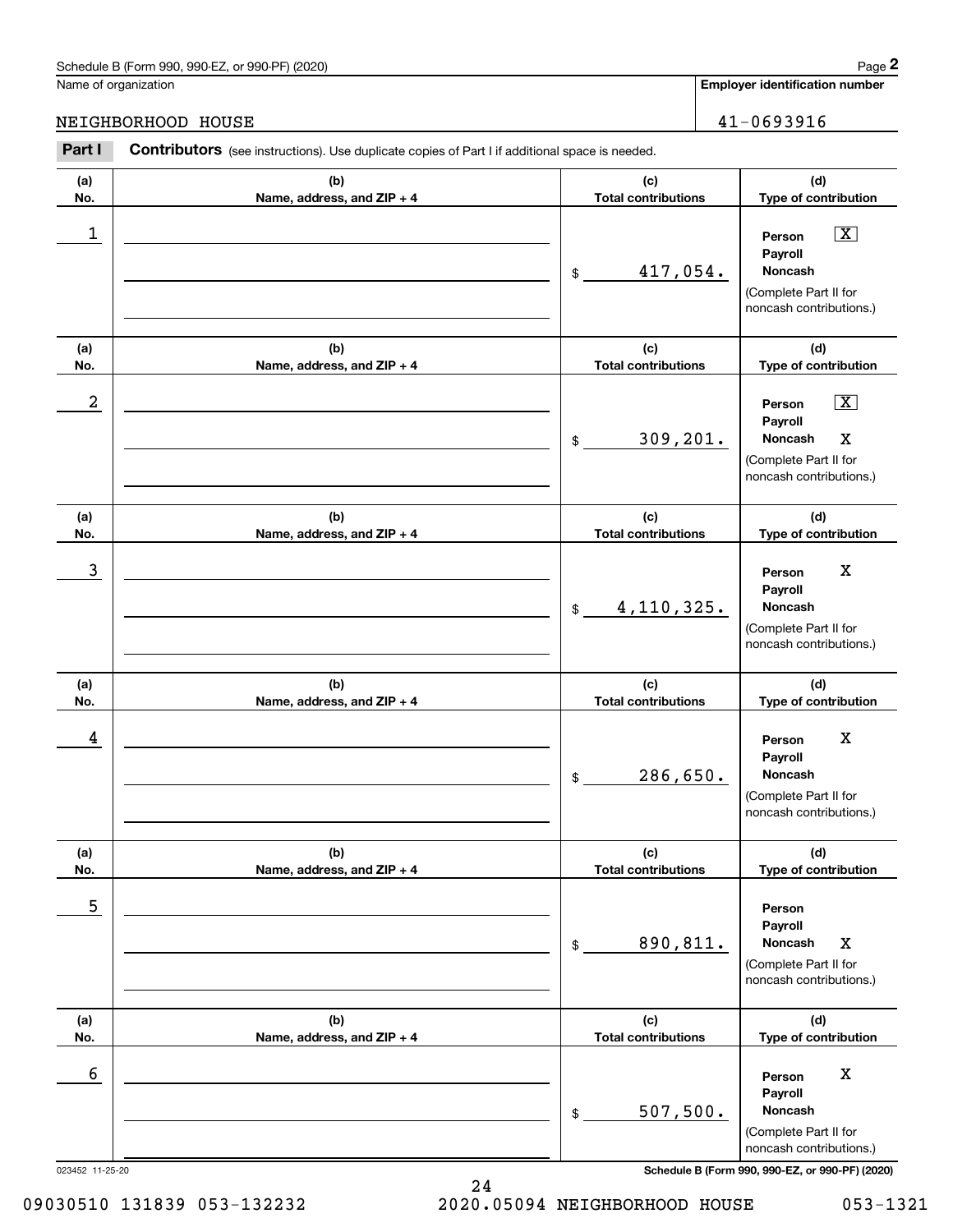# Schedule B (Form 990, 990-EZ, or 990-PF) (2020) Page 2

# NEIGHBORHOOD HOUSE 21-0693916

|                 | Schedule B (Form 990, 990-EZ, or 990-PF) (2020)                                                       |                                   | Page 2                                                                                                                              |
|-----------------|-------------------------------------------------------------------------------------------------------|-----------------------------------|-------------------------------------------------------------------------------------------------------------------------------------|
|                 | Name of organization                                                                                  |                                   | <b>Employer identification number</b>                                                                                               |
|                 | NEIGHBORHOOD HOUSE                                                                                    |                                   | 41-0693916                                                                                                                          |
| Part I          | <b>Contributors</b> (see instructions). Use duplicate copies of Part I if additional space is needed. |                                   |                                                                                                                                     |
| (a)<br>No.      | (b)<br>Name, address, and ZIP + 4                                                                     | (c)<br><b>Total contributions</b> | (d)<br>Type of contribution                                                                                                         |
| 7               |                                                                                                       | 324,606.<br>\$                    | $\boxed{\text{X}}$<br>Person<br>Payroll<br>Noncash<br>(Complete Part II for<br>noncash contributions.)                              |
| (a)<br>No.      | (b)<br>Name, address, and ZIP + 4                                                                     | (c)<br><b>Total contributions</b> | (d)<br>Type of contribution                                                                                                         |
| 8               |                                                                                                       | 368,286.<br>\$                    | $\boxed{\text{X}}$<br>Person<br>Payroll<br>Noncash<br>(Complete Part II for<br>noncash contributions.)                              |
| (a)<br>No.      | (b)<br>Name, address, and ZIP + 4                                                                     | (c)<br><b>Total contributions</b> | (d)<br>Type of contribution                                                                                                         |
|                 |                                                                                                       | \$                                | Person<br>Payroll<br>Noncash<br>(Complete Part II for<br>noncash contributions.)                                                    |
| (a)<br>No.      | (b)<br>Name, address, and ZIP + 4                                                                     | (c)<br><b>Total contributions</b> | (d)<br>Type of contribution                                                                                                         |
|                 |                                                                                                       | \$                                | Person<br>Payroll<br>Noncash<br>(Complete Part II for<br>noncash contributions.)                                                    |
| (a)<br>No.      | (b)<br>Name, address, and ZIP + 4                                                                     | (c)<br><b>Total contributions</b> | (d)<br>Type of contribution                                                                                                         |
|                 |                                                                                                       | \$                                | Person<br>Payroll<br>Noncash<br>(Complete Part II for<br>noncash contributions.)                                                    |
| (a)<br>No.      | (b)<br>Name, address, and ZIP + 4                                                                     | (c)<br><b>Total contributions</b> | (d)<br>Type of contribution                                                                                                         |
| 023452 11-25-20 |                                                                                                       | \$                                | Person<br>Payroll<br>Noncash<br>(Complete Part II for<br>noncash contributions.)<br>Schedule B (Form 990, 990-EZ, or 990-PF) (2020) |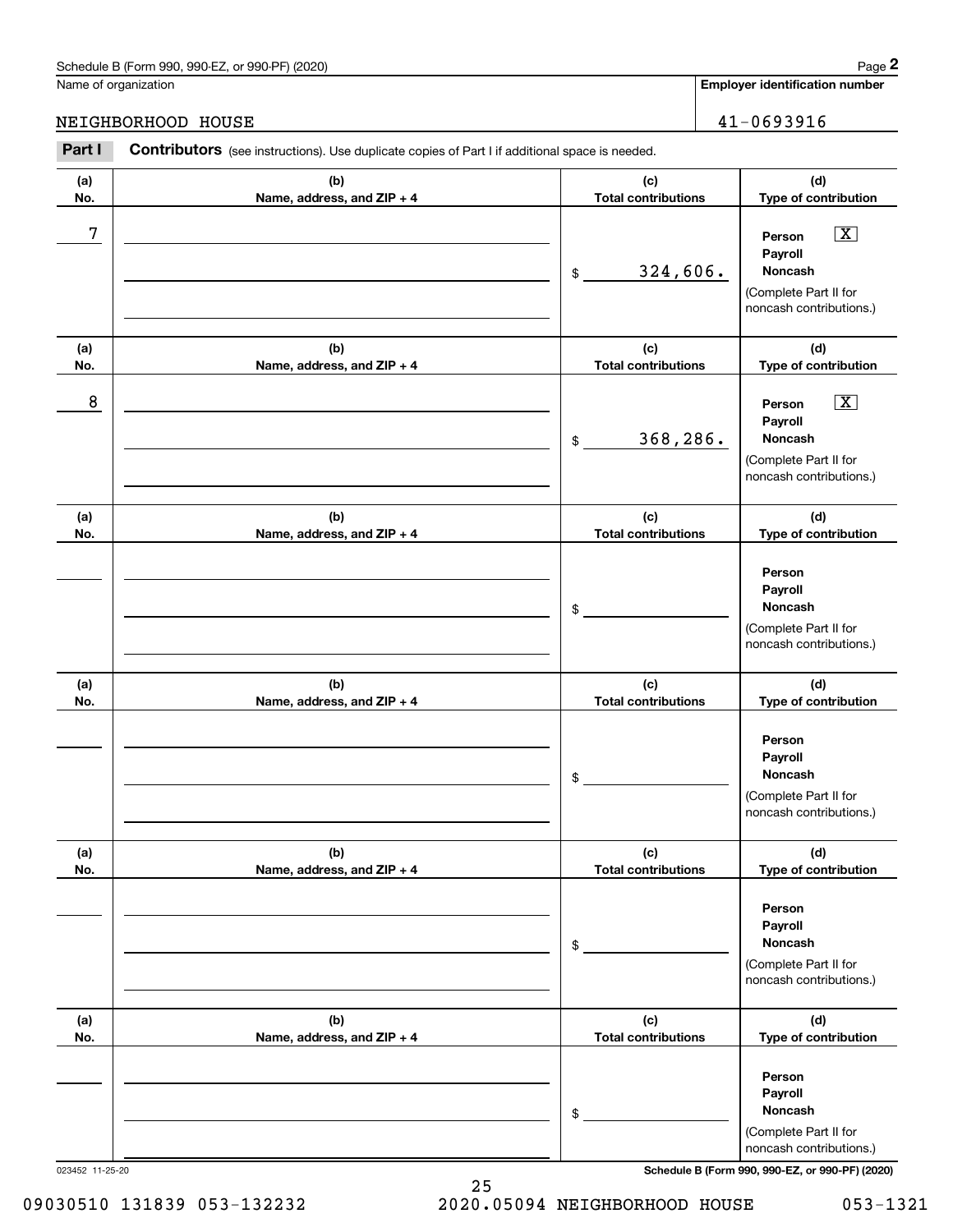Name of organization

**Employer identification number**

NEIGHBORHOOD HOUSE 41-0693916

**(a)No.fromPart I (c)FMV (or estimate) (b)Description of noncash property given (d) Date received (a)No.fromPart I (c) FMV (or estimate) (b) Description of noncash property given (d) Date received (a)No.fromPart I (c)FMV (or estimate) (b) Description of noncash property given (d) Date received (a) No.fromPart I (c) FMV (or estimate) (b)Description of noncash property given (d) Date received (a) No.fromPart I (c) FMV (or estimate) (b) Description of noncash property given (d)Date received (a) No.fromPart I (c)FMV (or estimate) (b)Description of noncash property given (d)Date received** Noncash Property (see instructions). Use duplicate copies of Part II if additional space is needed. (See instructions.)  $\mathfrak s$ (See instructions.)  $$$ (See instructions.) \$(See instructions.) \$(See instructions.) \$(See instructions.) \$**Employer identification**<br> **13Part II**<br> **13Part II**<br> **13Part II**<br> **13Part II**<br> **13Part II**<br> **14Part II**<br> **14Part II**<br> **14Part II**<br> **14Part II**<br> **14Part II**<br> **14Part II**<br> **14Part II**<br> **14Part II**<br> **14Part II**<br> **14Part II**<br> 2 07/24/20 5 06/30/21 205,101. 645 SHARES OF MMM, 325 SHARES OF MCD AND 1,428 SHARES OF WFC890,811. 890,810 POUNDS OF FOOD

023453 11-25-20 **Schedule B (Form 990, 990-EZ, or 990-PF) (2020)**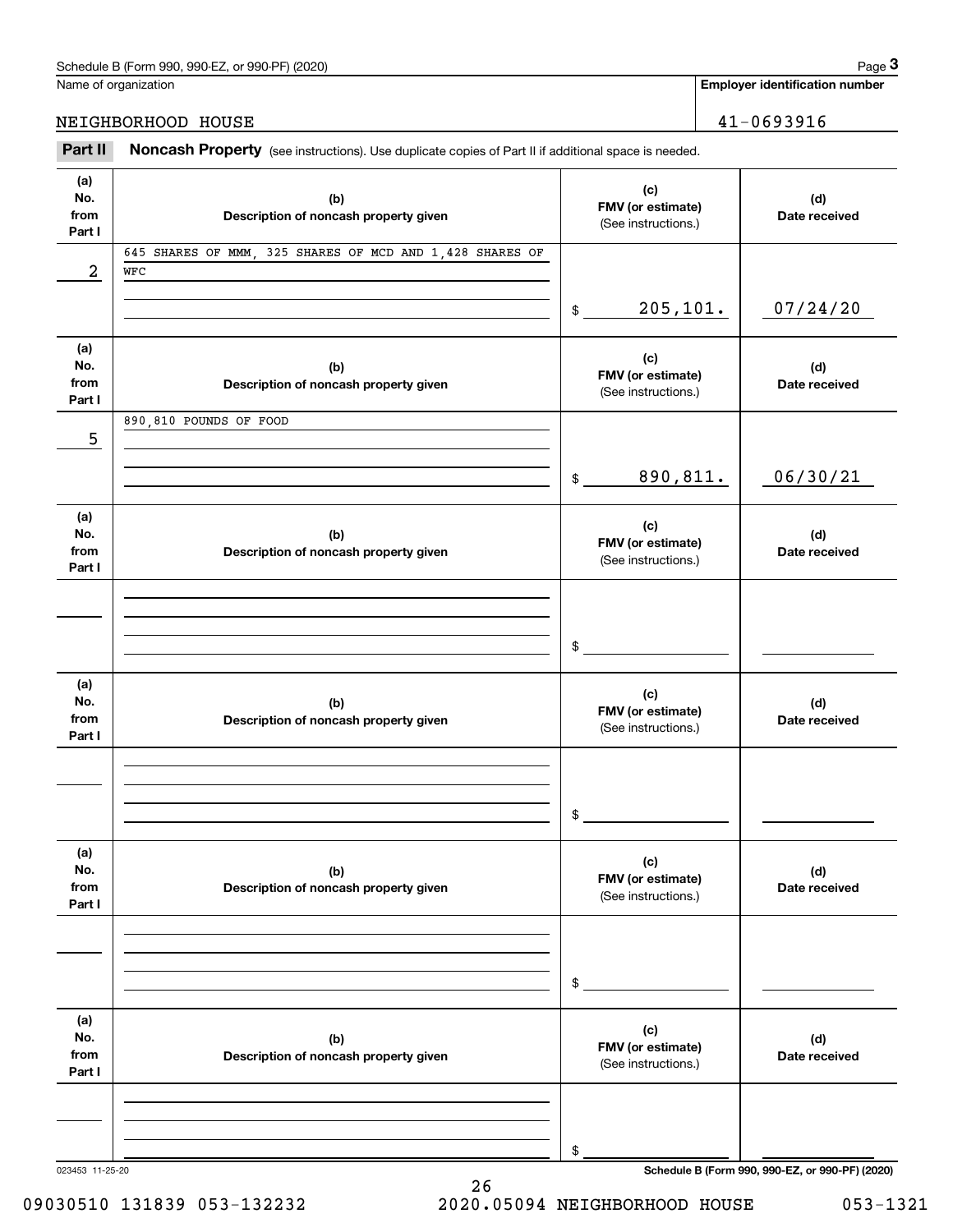|                           | Schedule B (Form 990, 990-EZ, or 990-PF) (2020)                                                                                                                                                                                                                                                 |                      | Page 4                                                                                                                                                         |
|---------------------------|-------------------------------------------------------------------------------------------------------------------------------------------------------------------------------------------------------------------------------------------------------------------------------------------------|----------------------|----------------------------------------------------------------------------------------------------------------------------------------------------------------|
|                           | Name of organization                                                                                                                                                                                                                                                                            |                      | <b>Employer identification number</b>                                                                                                                          |
|                           | NEIGHBORHOOD HOUSE                                                                                                                                                                                                                                                                              |                      | 41-0693916                                                                                                                                                     |
| <b>Part III</b>           |                                                                                                                                                                                                                                                                                                 |                      | Exclusively religious, charitable, etc., contributions to organizations described in section 501(c)(7), (8), or (10) that total more than \$1,000 for the year |
|                           | from any one contributor. Complete columns (a) through (e) and the following line entry. For organizations<br>completing Part III, enter the total of exclusively religious, charitable, etc., contributions of \$1,000 or less for the year. (Enter this info. once.) $\blacktriangleright$ \$ |                      |                                                                                                                                                                |
|                           | Use duplicate copies of Part III if additional space is needed.                                                                                                                                                                                                                                 |                      |                                                                                                                                                                |
| (a) No.<br>from<br>Part I | (b) Purpose of gift                                                                                                                                                                                                                                                                             | (c) Use of gift      | (d) Description of how gift is held                                                                                                                            |
|                           |                                                                                                                                                                                                                                                                                                 |                      |                                                                                                                                                                |
|                           |                                                                                                                                                                                                                                                                                                 |                      |                                                                                                                                                                |
|                           |                                                                                                                                                                                                                                                                                                 | (e) Transfer of gift |                                                                                                                                                                |
|                           | Transferee's name, address, and ZIP + 4                                                                                                                                                                                                                                                         |                      | Relationship of transferor to transferee                                                                                                                       |
|                           |                                                                                                                                                                                                                                                                                                 |                      |                                                                                                                                                                |
| (a) No.<br>from<br>Part I | (b) Purpose of gift                                                                                                                                                                                                                                                                             | (c) Use of gift      | (d) Description of how gift is held                                                                                                                            |
|                           |                                                                                                                                                                                                                                                                                                 |                      |                                                                                                                                                                |
|                           |                                                                                                                                                                                                                                                                                                 |                      |                                                                                                                                                                |
|                           | Transferee's name, address, and ZIP + 4                                                                                                                                                                                                                                                         | (e) Transfer of gift | Relationship of transferor to transferee                                                                                                                       |
|                           |                                                                                                                                                                                                                                                                                                 |                      |                                                                                                                                                                |
|                           |                                                                                                                                                                                                                                                                                                 |                      |                                                                                                                                                                |
| (a) No.<br>from<br>Part I | (b) Purpose of gift                                                                                                                                                                                                                                                                             | (c) Use of gift      | (d) Description of how gift is held                                                                                                                            |
|                           |                                                                                                                                                                                                                                                                                                 |                      |                                                                                                                                                                |
|                           |                                                                                                                                                                                                                                                                                                 | (e) Transfer of gift |                                                                                                                                                                |
|                           | Transferee's name, address, and ZIP + 4                                                                                                                                                                                                                                                         |                      | Relationship of transferor to transferee                                                                                                                       |
|                           |                                                                                                                                                                                                                                                                                                 |                      |                                                                                                                                                                |
|                           |                                                                                                                                                                                                                                                                                                 |                      |                                                                                                                                                                |
| (a) No.<br>from<br>Part I | (b) Purpose of gift                                                                                                                                                                                                                                                                             | (c) Use of gift      | (d) Description of how gift is held                                                                                                                            |
|                           |                                                                                                                                                                                                                                                                                                 |                      |                                                                                                                                                                |
|                           |                                                                                                                                                                                                                                                                                                 | (e) Transfer of gift |                                                                                                                                                                |
|                           |                                                                                                                                                                                                                                                                                                 |                      |                                                                                                                                                                |
|                           | Transferee's name, address, and ZIP + 4                                                                                                                                                                                                                                                         |                      | Relationship of transferor to transferee                                                                                                                       |
|                           |                                                                                                                                                                                                                                                                                                 |                      |                                                                                                                                                                |
| 023454 11-25-20           |                                                                                                                                                                                                                                                                                                 |                      | Schedule B (Form 990, 990-EZ, or 990-PF) (2020)                                                                                                                |

27 09030510 131839 053-132232 2020.05094 NEIGHBORHOOD HOUSE 053-1321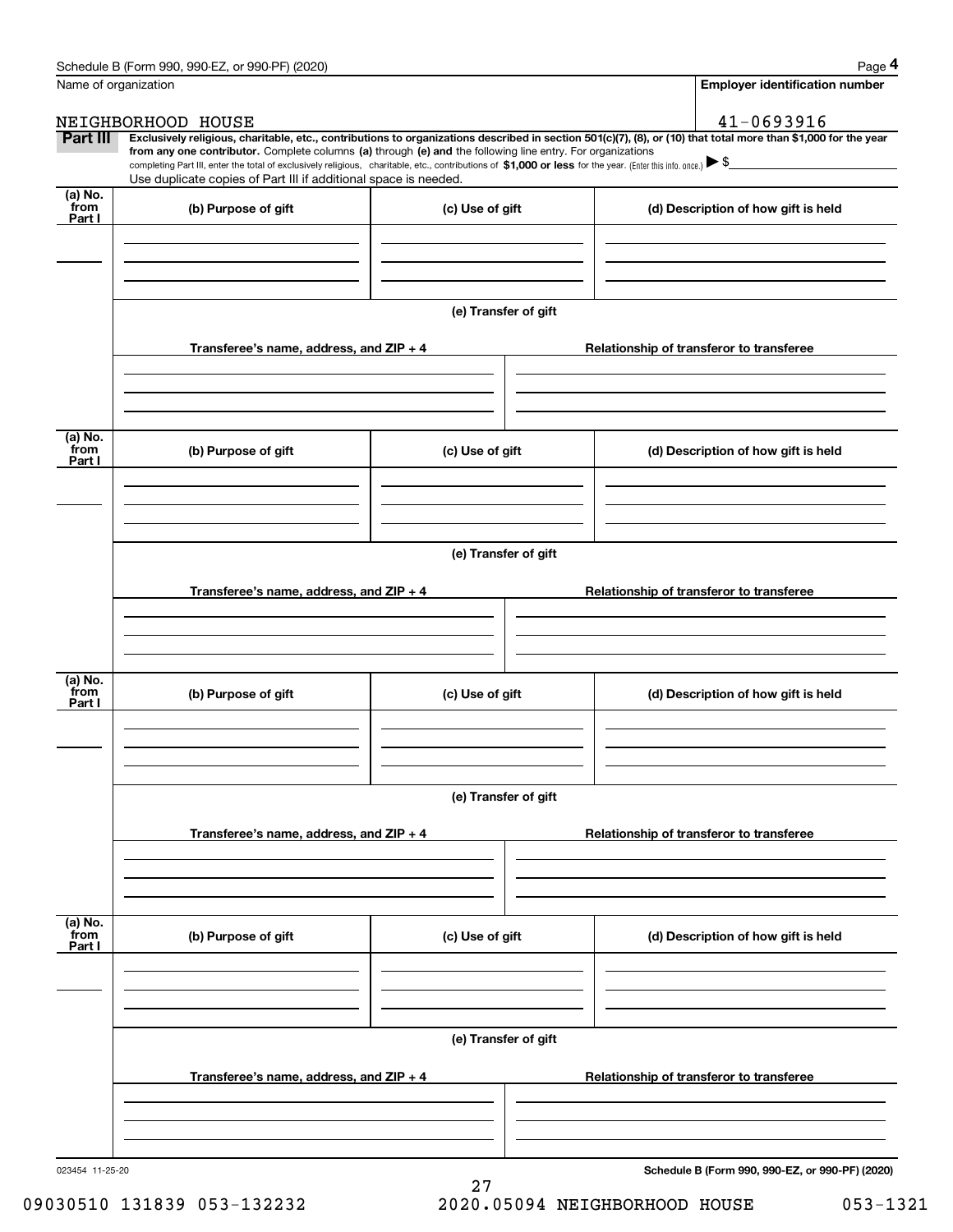| <b>SCHEDULE D</b> |
|-------------------|
|-------------------|

**Part II** 

# **Supplemental Financial Statements**

**(Form 990)** (**Form 990,**<br>Part IV, line 6, 7, 8, 9, 10, 11a, 11b, 11c, 11d, 11e, 11f, 12a, or 12b.<br>Department of the Treasury **and Exercise Connect Connect Connect Connect Connect Connect Connect Connect Connect** 

NEIGHBORHOOD HOUSE and the set of the set of the set of the set of the set of the set of the set of the set of the set of the set of the set of the set of the set of the set of the set of the set of the set of the set of t



Department of the Treasury Internal Revenue Service

| Name of the organization   |                                                                        | <b>Employer identification number</b> |
|----------------------------|------------------------------------------------------------------------|---------------------------------------|
| Department of the Treasury | ► Attach to Form 990.                                                  |                                       |
| Internal Revenue Service   | Go to www.irs.gov/Form990 for instructions and the latest information. | <b>Inspection</b>                     |

| Part I  | <b>Organizations Maintaining Donor Advised Funds or Other Similar Funds or Accounts.</b> Complete if the                                                                                                                      |                                                    |    |                                 |    |
|---------|-------------------------------------------------------------------------------------------------------------------------------------------------------------------------------------------------------------------------------|----------------------------------------------------|----|---------------------------------|----|
|         | organization answered "Yes" on Form 990, Part IV, line 6.                                                                                                                                                                     |                                                    |    |                                 |    |
|         |                                                                                                                                                                                                                               | (a) Donor advised funds                            |    | (b) Funds and other accounts    |    |
| 1       |                                                                                                                                                                                                                               |                                                    |    |                                 |    |
| 2       | Aggregate value of contributions to (during year)                                                                                                                                                                             |                                                    |    |                                 |    |
| 3       |                                                                                                                                                                                                                               |                                                    |    |                                 |    |
| 4       |                                                                                                                                                                                                                               |                                                    |    |                                 |    |
| 5       | Did the organization inform all donors and donor advisors in writing that the assets held in donor advised funds                                                                                                              |                                                    |    |                                 |    |
|         |                                                                                                                                                                                                                               |                                                    |    | Yes                             | No |
| 6       | Did the organization inform all grantees, donors, and donor advisors in writing that grant funds can be used only                                                                                                             |                                                    |    |                                 |    |
|         | for charitable purposes and not for the benefit of the donor or donor advisor, or for any other purpose conferring                                                                                                            |                                                    |    |                                 |    |
|         | impermissible private benefit?                                                                                                                                                                                                |                                                    |    | Yes                             | No |
| Part II | Conservation Easements. Complete if the organization answered "Yes" on Form 990, Part IV, line 7.                                                                                                                             |                                                    |    |                                 |    |
| 1       | Purpose(s) of conservation easements held by the organization (check all that apply).                                                                                                                                         |                                                    |    |                                 |    |
|         | Preservation of land for public use (for example, recreation or education)                                                                                                                                                    | Preservation of a historically important land area |    |                                 |    |
|         | Protection of natural habitat                                                                                                                                                                                                 | Preservation of a certified historic structure     |    |                                 |    |
|         | Preservation of open space                                                                                                                                                                                                    |                                                    |    |                                 |    |
| 2       | Complete lines 2a through 2d if the organization held a qualified conservation contribution in the form of a conservation easement on the last                                                                                |                                                    |    |                                 |    |
|         | day of the tax year.                                                                                                                                                                                                          |                                                    |    | Held at the End of the Tax Year |    |
|         | a Total number of conservation easements                                                                                                                                                                                      |                                                    | 2a |                                 |    |
|         | <b>b</b> Total acreage restricted by conservation easements                                                                                                                                                                   |                                                    | 2b |                                 |    |
|         |                                                                                                                                                                                                                               |                                                    | 2c |                                 |    |
|         | d Number of conservation easements included in (c) acquired after 7/25/06, and not on a historic structure                                                                                                                    |                                                    |    |                                 |    |
|         | listed in the National Register [111] Marshall Register [11] Marshall Register [11] Marshall Register [11] Marshall Register [11] Marshall Register [11] Marshall Register [11] Marshall Register [11] Marshall Register [11] |                                                    | 2d |                                 |    |
| З       | Number of conservation easements modified, transferred, released, extinguished, or terminated by the organization during the tax                                                                                              |                                                    |    |                                 |    |
|         | year                                                                                                                                                                                                                          |                                                    |    |                                 |    |
| 4       | Number of states where property subject to conservation easement is located >                                                                                                                                                 |                                                    |    |                                 |    |
| 5       | Does the organization have a written policy regarding the periodic monitoring, inspection, handling of                                                                                                                        |                                                    |    |                                 |    |
|         | violations, and enforcement of the conservation easements it holds?                                                                                                                                                           |                                                    |    | Yes                             | No |
| 6       | Staff and volunteer hours devoted to monitoring, inspecting, handling of violations, and enforcing conservation easements during the year                                                                                     |                                                    |    |                                 |    |
|         |                                                                                                                                                                                                                               |                                                    |    |                                 |    |
| 7       | Amount of expenses incurred in monitoring, inspecting, handling of violations, and enforcing conservation easements during the year                                                                                           |                                                    |    |                                 |    |
|         | $\blacktriangleright$ \$                                                                                                                                                                                                      |                                                    |    |                                 |    |
| 8       | Does each conservation easement reported on line 2(d) above satisfy the requirements of section 170(h)(4)(B)(i)                                                                                                               |                                                    |    |                                 |    |
|         |                                                                                                                                                                                                                               |                                                    |    | Yes                             | No |
| 9       | In Part XIII, describe how the organization reports conservation easements in its revenue and expense statement and                                                                                                           |                                                    |    |                                 |    |
|         | balance sheet, and include, if applicable, the text of the footnote to the organization's financial statements that describes the                                                                                             |                                                    |    |                                 |    |
|         | organization's accounting for conservation easements.                                                                                                                                                                         |                                                    |    |                                 |    |
|         | Organizations Maintaining Collections of Art, Historical Treasures, or Other Similar Assets.<br>Part III                                                                                                                      |                                                    |    |                                 |    |
|         | Complete if the organization answered "Yes" on Form 990, Part IV, line 8.                                                                                                                                                     |                                                    |    |                                 |    |
|         | 1a If the organization elected, as permitted under FASB ASC 958, not to report in its revenue statement and balance sheet works                                                                                               |                                                    |    |                                 |    |
|         | of art, historical treasures, or other similar assets held for public exhibition, education, or research in furtherance of public                                                                                             |                                                    |    |                                 |    |
|         | service, provide in Part XIII the text of the footnote to its financial statements that describes these items.                                                                                                                |                                                    |    |                                 |    |
|         | <b>b</b> If the organization elected, as permitted under FASB ASC 958, to report in its revenue statement and balance sheet works of                                                                                          |                                                    |    |                                 |    |
|         | art, historical treasures, or other similar assets held for public exhibition, education, or research in furtherance of public service,                                                                                       |                                                    |    |                                 |    |

**2(i)** Revenue included on Form 990, Part VIII, line 1 ~~~~~~~~~~~~~~~~~~~~~~~~~~~~**(ii)** Assets included in Form 990, Part X ~~~~~~~~~~~~~~~~~~~~~~~~~~~~~~~~~ | \$ **abFor Paperwork Reduction Act Notice, see the Instructions for Form 990. Schedule D (Form 990) 2020** LHA provide the following amounts relating to these items:  $\blacktriangleright$  \$ If the organization received or held works of art, historical treasures, or other similar assets for financial gain, provide the following amounts required to be reported under FASB ASC 958 relating to these items: Revenue included on Form 990, Part VIII, line 1 <sub>………………………………………………………………………………</sub> Assets included in Form 990, Part X  $\blacktriangleright$  \$  $\blacktriangleright$  \$

032051 12-01-20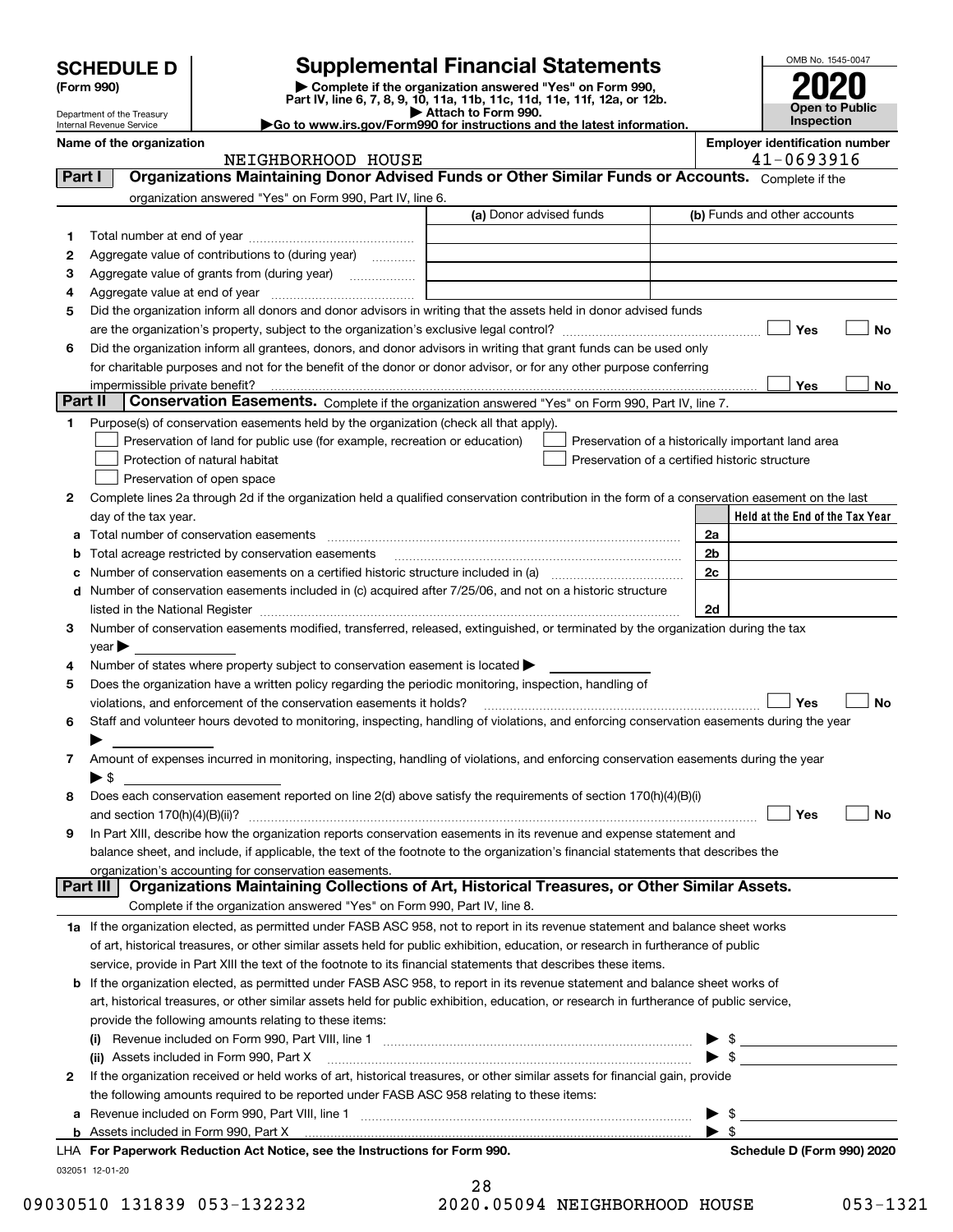|        | $41 - 0693916$ Page 2<br>NEIGHBORHOOD HOUSE<br>Schedule D (Form 990) 2020                                                                                                                                                      |                    |                |                                                                                                                                                                                                                                |          |                            |            |                            |     |             |
|--------|--------------------------------------------------------------------------------------------------------------------------------------------------------------------------------------------------------------------------------|--------------------|----------------|--------------------------------------------------------------------------------------------------------------------------------------------------------------------------------------------------------------------------------|----------|----------------------------|------------|----------------------------|-----|-------------|
|        | Organizations Maintaining Collections of Art, Historical Treasures, or Other Similar Assets (continued)<br>Part III                                                                                                            |                    |                |                                                                                                                                                                                                                                |          |                            |            |                            |     |             |
| З      | Using the organization's acquisition, accession, and other records, check any of the following that make significant use of its                                                                                                |                    |                |                                                                                                                                                                                                                                |          |                            |            |                            |     |             |
|        | collection items (check all that apply):                                                                                                                                                                                       |                    |                |                                                                                                                                                                                                                                |          |                            |            |                            |     |             |
| a      | Public exhibition                                                                                                                                                                                                              |                    |                | Loan or exchange program                                                                                                                                                                                                       |          |                            |            |                            |     |             |
| b      | Scholarly research                                                                                                                                                                                                             | е                  |                | Other the contract of the contract of the contract of the contract of the contract of the contract of the contract of the contract of the contract of the contract of the contract of the contract of the contract of the cont |          |                            |            |                            |     |             |
| c      | Preservation for future generations                                                                                                                                                                                            |                    |                |                                                                                                                                                                                                                                |          |                            |            |                            |     |             |
| 4      | Provide a description of the organization's collections and explain how they further the organization's exempt purpose in Part XIII.                                                                                           |                    |                |                                                                                                                                                                                                                                |          |                            |            |                            |     |             |
| 5      | During the year, did the organization solicit or receive donations of art, historical treasures, or other similar assets                                                                                                       |                    |                |                                                                                                                                                                                                                                |          |                            |            |                            |     |             |
|        | to be sold to raise funds rather than to be maintained as part of the organization's collection?                                                                                                                               |                    |                |                                                                                                                                                                                                                                |          |                            |            | Yes                        |     | No          |
|        | <b>Part IV</b><br>Escrow and Custodial Arrangements. Complete if the organization answered "Yes" on Form 990, Part IV, line 9, or                                                                                              |                    |                |                                                                                                                                                                                                                                |          |                            |            |                            |     |             |
|        | reported an amount on Form 990, Part X, line 21.                                                                                                                                                                               |                    |                |                                                                                                                                                                                                                                |          |                            |            |                            |     |             |
|        | 1a Is the organization an agent, trustee, custodian or other intermediary for contributions or other assets not included                                                                                                       |                    |                |                                                                                                                                                                                                                                |          |                            |            |                            |     |             |
|        |                                                                                                                                                                                                                                |                    |                |                                                                                                                                                                                                                                |          |                            |            | Yes                        |     | No          |
|        | <b>b</b> If "Yes," explain the arrangement in Part XIII and complete the following table:                                                                                                                                      |                    |                |                                                                                                                                                                                                                                |          |                            |            |                            |     |             |
|        |                                                                                                                                                                                                                                |                    |                |                                                                                                                                                                                                                                |          |                            |            | Amount                     |     |             |
| c      | Beginning balance                                                                                                                                                                                                              |                    |                |                                                                                                                                                                                                                                |          | 1c                         |            |                            |     |             |
|        | Additions during the year manufactured and an annual contract of the year manufactured and all the year manufactured and all the year manufactured and all the year manufactured and all the year manufactured and all the yea |                    |                |                                                                                                                                                                                                                                |          | 1d                         |            |                            |     |             |
|        | Distributions during the year manufactured and an account of the state of the state of the state of the state o                                                                                                                |                    |                |                                                                                                                                                                                                                                |          | 1e                         |            |                            |     |             |
|        | Ending balance manufactured and contract and contract the contract of the contract of the contract of the contract of the contract of the contract of the contract of the contract of the contract of the contract of the cont |                    |                |                                                                                                                                                                                                                                |          | 1f                         |            |                            |     |             |
|        | 2a Did the organization include an amount on Form 990, Part X, line 21, for escrow or custodial account liability?                                                                                                             |                    |                |                                                                                                                                                                                                                                |          |                            |            | Yes                        |     | No          |
|        | <b>b</b> If "Yes," explain the arrangement in Part XIII. Check here if the explanation has been provided on Part XIII                                                                                                          |                    |                |                                                                                                                                                                                                                                |          |                            |            |                            |     |             |
| Part V | Endowment Funds. Complete if the organization answered "Yes" on Form 990, Part IV, line 10.                                                                                                                                    |                    |                |                                                                                                                                                                                                                                |          |                            |            |                            |     |             |
|        |                                                                                                                                                                                                                                | (a) Current year   | (b) Prior year | (c) Two years back                                                                                                                                                                                                             |          | (d) Three years back       |            | (e) Four years back        |     |             |
| 1a     | Beginning of year balance                                                                                                                                                                                                      | 2,915,962.         | 2,992,466.     | 1,562,545.                                                                                                                                                                                                                     |          |                            | 1,712,308. |                            |     | 1,566,198.  |
| b      |                                                                                                                                                                                                                                | 301,839.           |                | 1,445,050.                                                                                                                                                                                                                     |          |                            |            |                            |     | 11,265.     |
|        | Net investment earnings, gains, and losses                                                                                                                                                                                     | 822,166.           | 97,810.        |                                                                                                                                                                                                                                | 130,299. |                            | $-5,767.$  |                            |     | 256,917.    |
|        | Grants or scholarships                                                                                                                                                                                                         |                    |                |                                                                                                                                                                                                                                |          |                            |            |                            |     |             |
|        | e Other expenditures for facilities                                                                                                                                                                                            |                    |                |                                                                                                                                                                                                                                |          |                            |            |                            |     |             |
|        | and programs                                                                                                                                                                                                                   |                    | 147,063.       |                                                                                                                                                                                                                                | 145,428. |                            | 135,955.   |                            |     | 109,100.    |
|        |                                                                                                                                                                                                                                |                    | 27,251.        |                                                                                                                                                                                                                                |          |                            | 8,041.     |                            |     | 12,972.     |
| g      | End of year balance                                                                                                                                                                                                            | 4,039,967.         | 2,915,962.     | 2,992,466.                                                                                                                                                                                                                     |          |                            | 1,562,545. |                            |     | 1,712,308.  |
| 2      | Provide the estimated percentage of the current year end balance (line 1g, column (a)) held as:                                                                                                                                |                    |                |                                                                                                                                                                                                                                |          |                            |            |                            |     |             |
|        | Board designated or quasi-endowment >                                                                                                                                                                                          | 75.0700            | %              |                                                                                                                                                                                                                                |          |                            |            |                            |     |             |
| b      | Permanent endowment > 20.0600                                                                                                                                                                                                  | %                  |                |                                                                                                                                                                                                                                |          |                            |            |                            |     |             |
| c      | Term endowment $\blacktriangleright$ 4.8700                                                                                                                                                                                    | %                  |                |                                                                                                                                                                                                                                |          |                            |            |                            |     |             |
|        | The percentages on lines 2a, 2b, and 2c should equal 100%.                                                                                                                                                                     |                    |                |                                                                                                                                                                                                                                |          |                            |            |                            |     |             |
|        | 3a Are there endowment funds not in the possession of the organization that are held and administered for the organization                                                                                                     |                    |                |                                                                                                                                                                                                                                |          |                            |            |                            |     |             |
|        | by:                                                                                                                                                                                                                            |                    |                |                                                                                                                                                                                                                                |          |                            |            |                            | Yes | No          |
|        | (i)                                                                                                                                                                                                                            |                    |                |                                                                                                                                                                                                                                |          |                            |            | 3a(i)                      |     | X           |
|        |                                                                                                                                                                                                                                |                    |                |                                                                                                                                                                                                                                |          |                            |            | 3a(ii)                     |     | $\mathbf X$ |
|        |                                                                                                                                                                                                                                |                    |                |                                                                                                                                                                                                                                |          |                            |            | 3b                         |     |             |
|        | Describe in Part XIII the intended uses of the organization's endowment funds.                                                                                                                                                 |                    |                |                                                                                                                                                                                                                                |          |                            |            |                            |     |             |
|        | Land, Buildings, and Equipment.<br><b>Part VI</b>                                                                                                                                                                              |                    |                |                                                                                                                                                                                                                                |          |                            |            |                            |     |             |
|        | Complete if the organization answered "Yes" on Form 990, Part IV, line 11a. See Form 990, Part X, line 10.                                                                                                                     |                    |                |                                                                                                                                                                                                                                |          |                            |            |                            |     |             |
|        | Description of property                                                                                                                                                                                                        | (a) Cost or other  |                | (b) Cost or other                                                                                                                                                                                                              |          | (c) Accumulated            |            | (d) Book value             |     |             |
|        |                                                                                                                                                                                                                                | basis (investment) |                | basis (other)                                                                                                                                                                                                                  |          | depreciation               |            |                            |     |             |
|        |                                                                                                                                                                                                                                |                    |                |                                                                                                                                                                                                                                |          |                            |            |                            |     |             |
| b      |                                                                                                                                                                                                                                |                    |                | 13,940,931.                                                                                                                                                                                                                    |          | $\overline{5}$ , 354, 707. |            | 8,586,224.                 |     |             |
|        |                                                                                                                                                                                                                                |                    |                |                                                                                                                                                                                                                                |          |                            |            |                            |     |             |
| d      |                                                                                                                                                                                                                                |                    |                | 939,512.                                                                                                                                                                                                                       |          | 920,249.                   |            |                            |     | 19,263.     |
|        | e Other.                                                                                                                                                                                                                       |                    |                |                                                                                                                                                                                                                                |          |                            |            |                            |     |             |
|        | Total. Add lines 1a through 1e. (Column (d) must equal Form 990. Part X. column (B). line 10c.)                                                                                                                                |                    |                |                                                                                                                                                                                                                                |          |                            |            | 8,605,487.                 |     |             |
|        |                                                                                                                                                                                                                                |                    |                |                                                                                                                                                                                                                                |          |                            |            | Schedule D (Form 990) 2020 |     |             |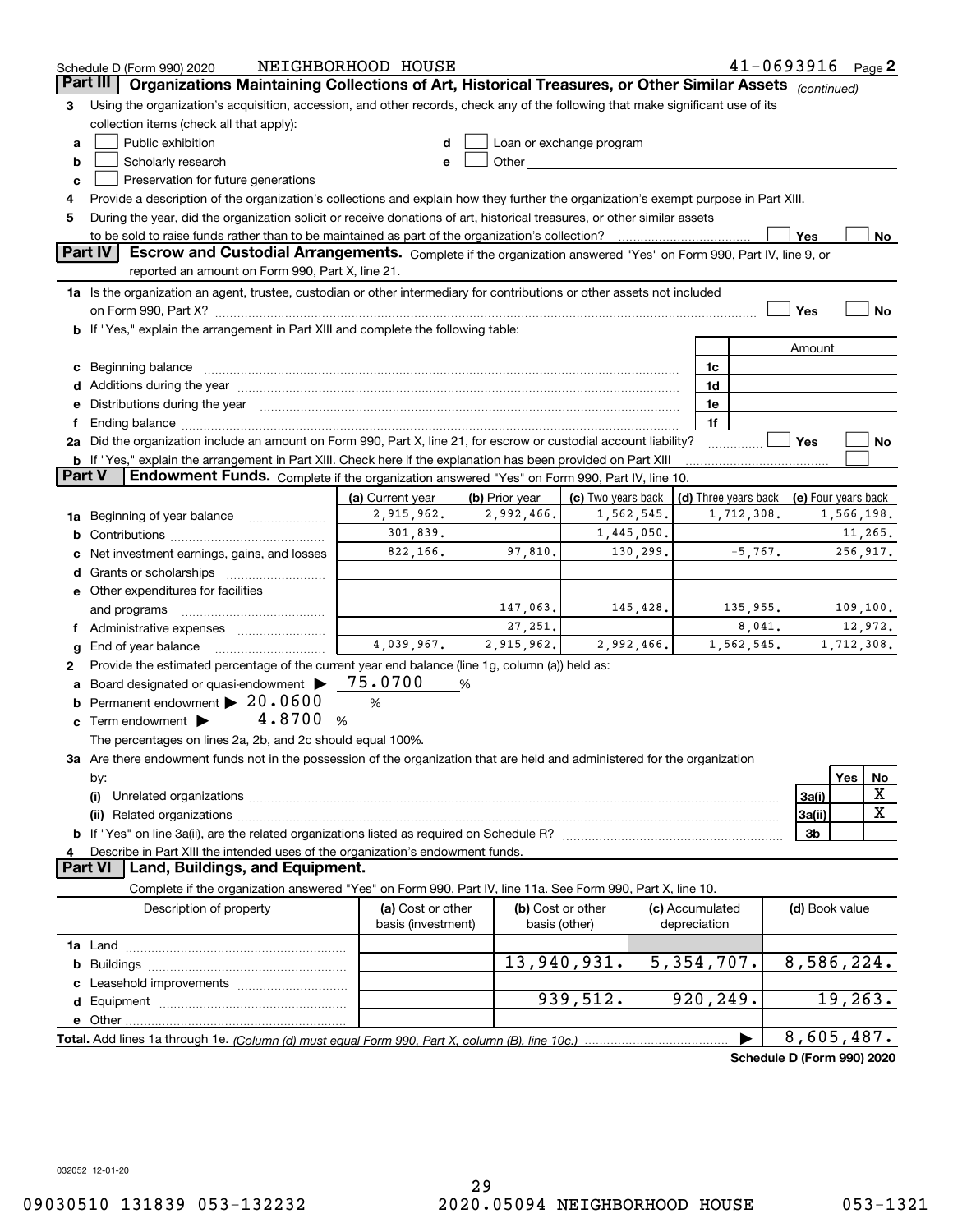# (a) Description of security or category (including name of security)  $\vert$  (b) Book value  $\vert$  (c) Total. (Col. (b) must equal Form 990, Part X, col. (B) line 12.) Total. (Col. (b) must equal Form 990, Part X, col. (B) line 13.) **(1)** Financial derivatives ~~~~~~~~~~~~~~~**(2)** Closely held equity interests **(3)** Other (a) Description of investment **b (b)** Book value **(1)(2) (3)(4) (5)(6)(7)(8)(9)(a) (b)**  Description**(1)(2) (3)(4)(5) (6)(7) (8)(9)Total.**  *(Column (b) must equal Form 990, Part X, col. (B) line 15.)* **1.(a)** Description of liability **Book value** Book value Book value Book value Book value Schedule D (Form 990) 2020 Page NEIGHBORHOOD HOUSE 41-0693916 Complete if the organization answered "Yes" on Form 990, Part IV, line 11b. See Form 990, Part X, line 12.  $(b)$  Book value  $\vert$  (c) Method of valuation: Cost or end-of-year market value (A)(B)(C)(D)(E)(F)(G)(H)Complete if the organization answered "Yes" on Form 990, Part IV, line 11c. See Form 990, Part X, line 13. (c) Method of valuation: Cost or end-of-year market value Complete if the organization answered "Yes" on Form 990, Part IV, line 11d. See Form 990, Part X, line 15. (b) Book value  $\blacktriangleright$ Complete if the organization answered "Yes" on Form 990, Part IV, line 11e or 11f. See Form 990, Part X, line 25. (1)(2)(3)(4)Federal income taxes Schedule D (Form 990) 2020 MEIGHBORHOOD HOUSE **1998 100 MBC 100 MBC 100 MBC 100 MBC 100 MBC 100 MBC 100 MBC 100**<br>**Part VII Investments - Other Securities. Part VIII Investments - Program Related. Part IX Other Assets. Part X Other Liabilities.**

**Total.**  *(Column (b) must equal Form 990, Part X, col. (B) line 25.)* 

**2.**Liability for uncertain tax positions. In Part XIII, provide the text of the footnote to the organization's financial statements that reports the organization's liability for uncertain tax positions under FASB ASC 740. Check here if the text of the footnote has been provided in Part XIII  $\boxed{\text{X}}$ 

**Schedule D (Form 990) 2020**

 $\blacktriangleright$ 

032053 12-01-20

(5)(6)(7)(8)(9)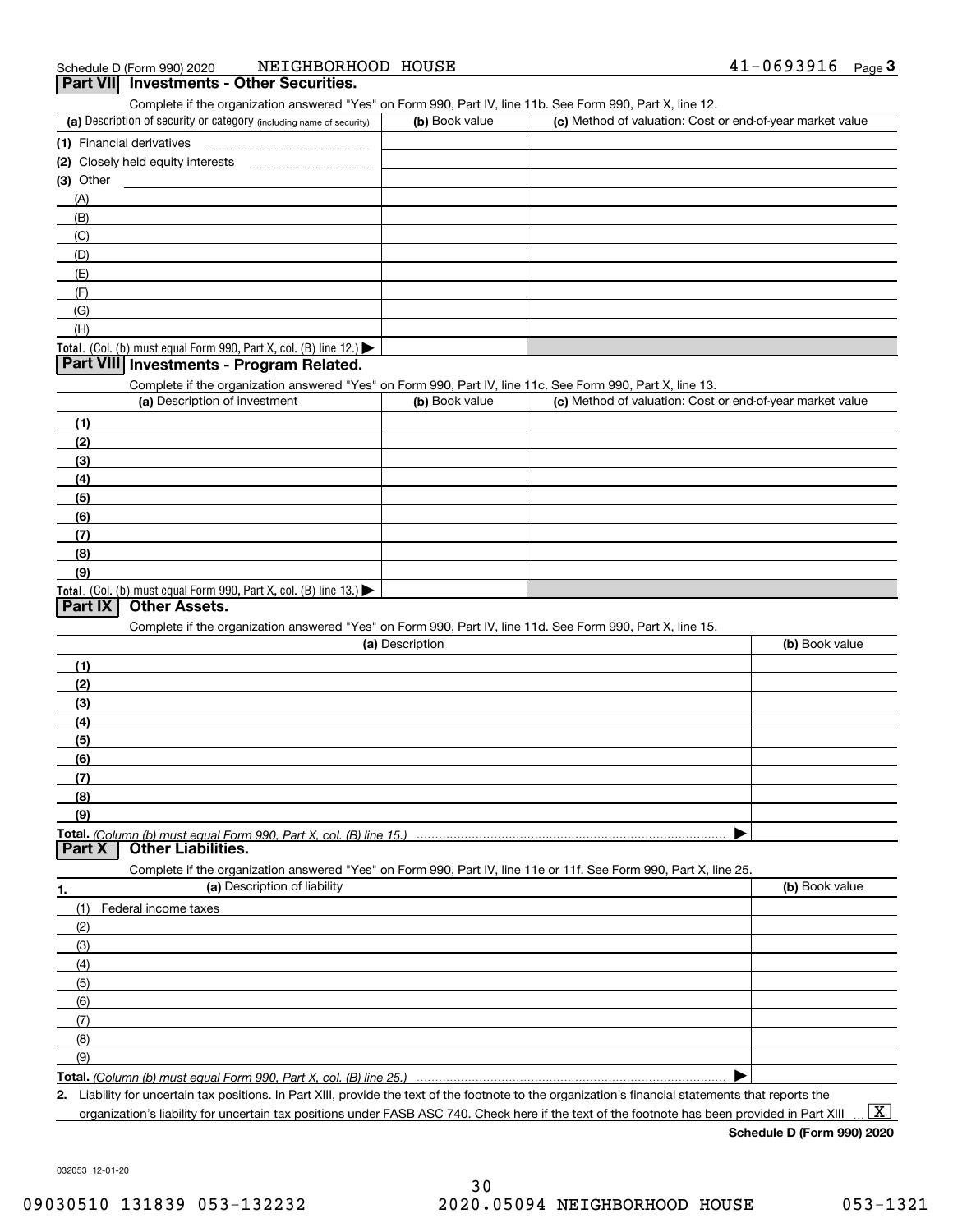|              | NEIGHBORHOOD HOUSE<br>Schedule D (Form 990) 2020                                                                                                                                                                                    |                |          |                | 41-0693916<br>Page 4       |
|--------------|-------------------------------------------------------------------------------------------------------------------------------------------------------------------------------------------------------------------------------------|----------------|----------|----------------|----------------------------|
|              | Reconciliation of Revenue per Audited Financial Statements With Revenue per Return.<br><b>Part XI</b>                                                                                                                               |                |          |                |                            |
|              | Complete if the organization answered "Yes" on Form 990, Part IV, line 12a.                                                                                                                                                         |                |          |                |                            |
| 1            | Total revenue, gains, and other support per audited financial statements                                                                                                                                                            |                |          | $\blacksquare$ | $\overline{12, 415, 532.}$ |
| $\mathbf{2}$ | Amounts included on line 1 but not on Form 990, Part VIII, line 12:                                                                                                                                                                 |                |          |                |                            |
| a            | Net unrealized gains (losses) on investments [11] matter contracts and the unrealized gains (losses) on investments                                                                                                                 | 2a             | 550,761. |                |                            |
| b            |                                                                                                                                                                                                                                     | 2 <sub>b</sub> | 24,782.  |                |                            |
|              |                                                                                                                                                                                                                                     | 2c             |          |                |                            |
| d            |                                                                                                                                                                                                                                     | 2d             | 88,054.  |                |                            |
| е            | Add lines 2a through 2d                                                                                                                                                                                                             |                |          | 2e             | <u>663,597.</u>            |
| 3            |                                                                                                                                                                                                                                     |                |          | $\mathbf{3}$   | 11,751,935.                |
| 4            | Amounts included on Form 990, Part VIII, line 12, but not on line 1:                                                                                                                                                                |                |          |                |                            |
|              |                                                                                                                                                                                                                                     | 4a             |          |                |                            |
|              |                                                                                                                                                                                                                                     | 4 <sub>h</sub> |          |                |                            |
| c.           | Add lines 4a and 4b                                                                                                                                                                                                                 |                |          | 4с             |                            |
|              |                                                                                                                                                                                                                                     |                |          | 5              | 11,751,935.                |
|              |                                                                                                                                                                                                                                     |                |          |                |                            |
|              | Part XII   Reconciliation of Expenses per Audited Financial Statements With Expenses per Return.                                                                                                                                    |                |          |                |                            |
|              | Complete if the organization answered "Yes" on Form 990, Part IV, line 12a.                                                                                                                                                         |                |          |                |                            |
| 1            | Total expenses and losses per audited financial statements [11] [12] contraction control in the statements [15] [15] and the statements [15] [15] and the statements [15] and the statements [15] and the statements [15] and       |                |          | $\blacksquare$ | 10,331,793.                |
| 2            | Amounts included on line 1 but not on Form 990, Part IX, line 25:                                                                                                                                                                   |                |          |                |                            |
| a            |                                                                                                                                                                                                                                     | 2a             | 24,782.  |                |                            |
|              |                                                                                                                                                                                                                                     | 2 <sub>b</sub> |          |                |                            |
|              |                                                                                                                                                                                                                                     | 2c             |          |                |                            |
|              |                                                                                                                                                                                                                                     | 2d             | 52, 143. |                |                            |
|              | Add lines 2a through 2d <b>contained a contained a contained a contained a</b> contained a contact the state of the state of the state of the state of the state of the state of the state of the state of the state of the state o |                |          | 2e             | <u>76,925.</u>             |
|              |                                                                                                                                                                                                                                     |                |          | 3              | 10, 254, 868.              |
| 4            | Amounts included on Form 990, Part IX, line 25, but not on line 1:                                                                                                                                                                  |                |          |                |                            |
| a            |                                                                                                                                                                                                                                     | 4a             |          |                |                            |
|              | <b>b</b> Other (Describe in Part XIII.)                                                                                                                                                                                             | 4 <sub>b</sub> |          |                |                            |
| c            | Add lines 4a and 4b                                                                                                                                                                                                                 |                |          | 4c             | 0.                         |
|              | Part XIII Supplemental Information.                                                                                                                                                                                                 |                |          | 5              | 10, 254, 868.              |

Provide the descriptions required for Part II, lines 3, 5, and 9; Part III, lines 1a and 4; Part IV, lines 1b and 2b; Part V, line 4; Part X, line 2; Part XI, lines 2d and 4b; and Part XII, lines 2d and 4b. Also complete this part to provide any additional information.

# PART X, LINE 2:

| THE ORGANIZATION IS EXEMPT FROM INCOME TAXES UNDER INTERNAL REVENUE CODE    |
|-----------------------------------------------------------------------------|
| SECTION $501(C)(3)$ and applicable minnesota statutes, except to the extent |
| IT HAS TAXABLE INCOME FROM ACTIVITIES THAT ARE NOT RELATED TO ITS EXEMPT    |
| PURPOSE. UNRELATED BUSINESS INCOME IS TAXED AT THE CORPORATE INCOME TAX     |
| RATE. THE ORGANIZATION DID NOT HAVE ANY UNRELATED BUSINESS INCOME IN 2020.  |
| MANAGEMENT OF THE ORGANIZATION BELIEVES THAT IT HAS APPROPRIATE SUPPORT     |
| FOR ANY TAX POSITIONS TAKEN, AND ACCORDINGLY, DOES NOT HAVE ANY UNCERTAIN   |
| TAX POSITIONS THAT ARE MATERIAL TO THE CONSOLIDATED FINANCIAL STATEMENTS.   |
|                                                                             |

31

# PART XI, LINE 2D - OTHER ADJUSTMENTS:

DIRECT SPECIAL EVENT EXPENSES 52,143.

032054 12-01-20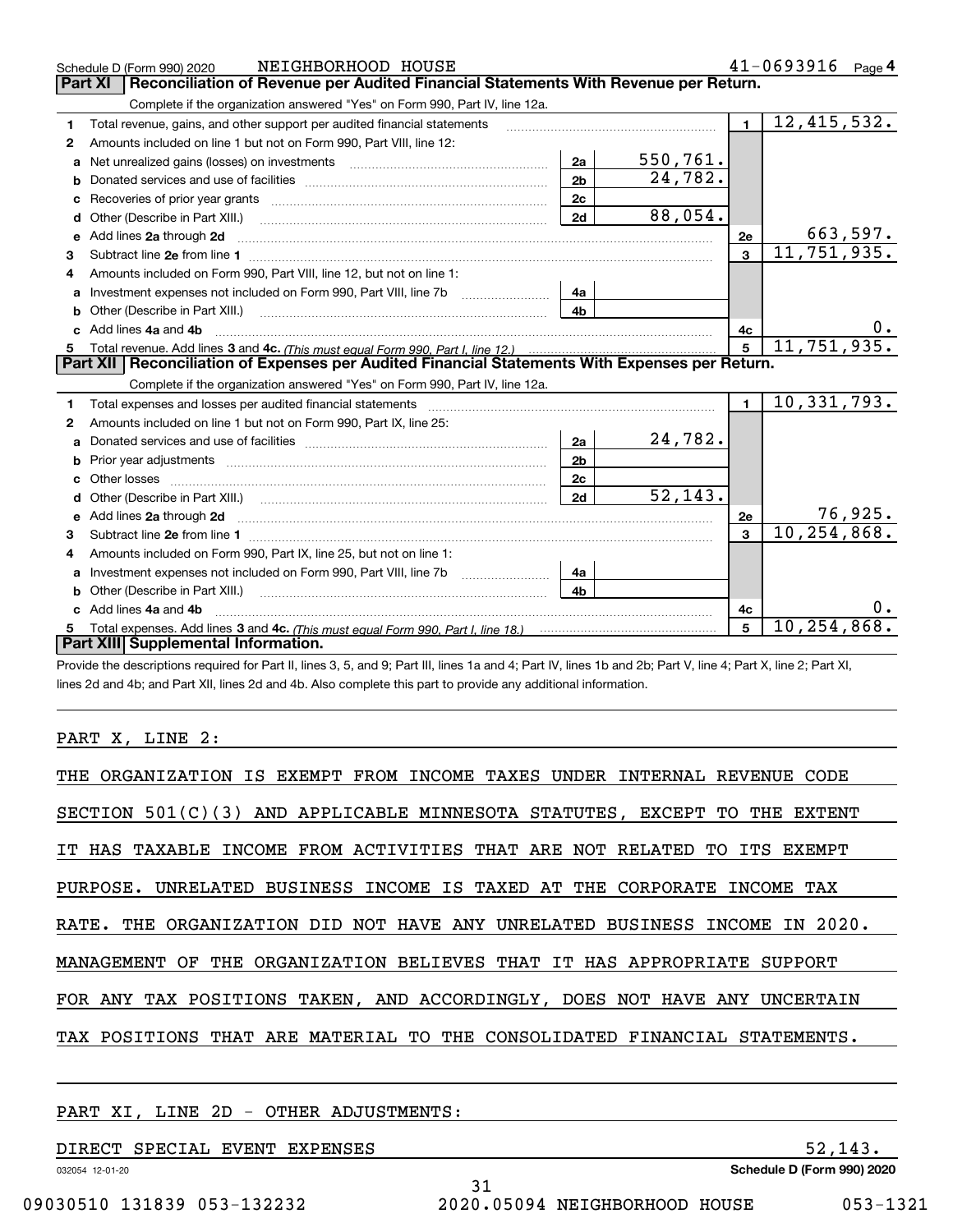| NEIGHBORHOOD HOUSE<br>Schedule D (Form 990) 2020      | 41-0693916 Page 5                                                    |
|-------------------------------------------------------|----------------------------------------------------------------------|
| <b>Part XIII Supplemental Information</b> (continued) |                                                                      |
| CHANGE IN BENEFICIAL INTEREST IN TRUST                | 35,911.                                                              |
| TOTAL TO SCHEDULE D, PART XI, LINE 2D                 | 88,054.<br><u> 1989 - Johann Barbara, martin amerikan personal (</u> |
| PART XII, LINE 2D - OTHER ADJUSTMENTS:                |                                                                      |
| DIRECT SPECIAL EVENT EXPENSES                         | 52, 143.                                                             |
|                                                       |                                                                      |
|                                                       |                                                                      |
|                                                       |                                                                      |
|                                                       |                                                                      |
|                                                       |                                                                      |
|                                                       |                                                                      |
|                                                       |                                                                      |
|                                                       |                                                                      |
|                                                       |                                                                      |
|                                                       |                                                                      |
|                                                       |                                                                      |
|                                                       |                                                                      |
|                                                       |                                                                      |
|                                                       |                                                                      |
|                                                       |                                                                      |
|                                                       |                                                                      |
|                                                       |                                                                      |
|                                                       |                                                                      |
|                                                       | Schedule D (Form 990) 2020                                           |

032055 12-01-20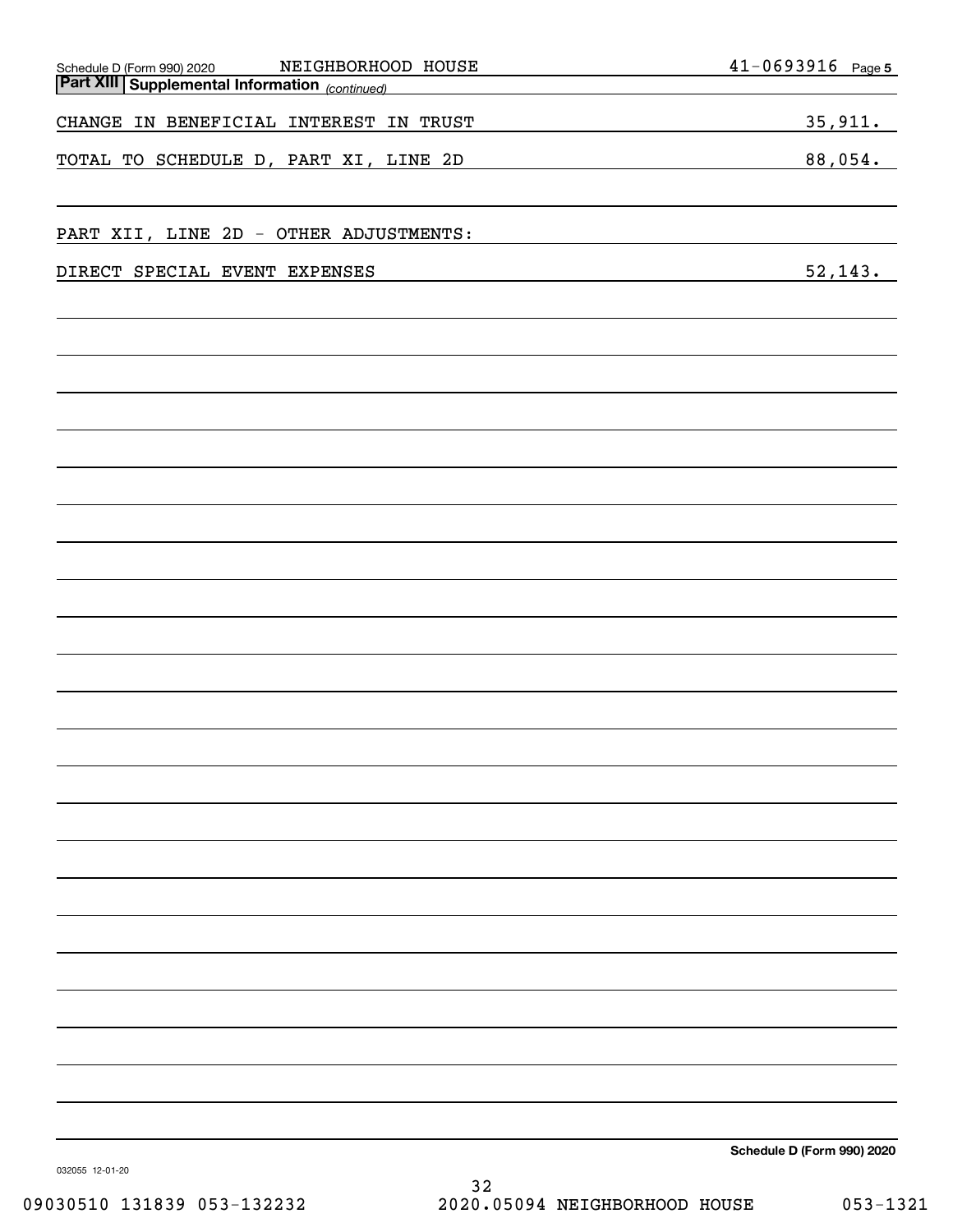| <b>Supplemental Information Regarding Fundraising or Gaming Activities</b><br><b>SCHEDULE G</b>                                                                                             |                                  |                                                                                                                                                                                                                                                                                                                                                                                                                                                                                                                                                    |                                                                            |    |                                                                            | OMB No. 1545-0047 |                                                                            |                                                         |
|---------------------------------------------------------------------------------------------------------------------------------------------------------------------------------------------|----------------------------------|----------------------------------------------------------------------------------------------------------------------------------------------------------------------------------------------------------------------------------------------------------------------------------------------------------------------------------------------------------------------------------------------------------------------------------------------------------------------------------------------------------------------------------------------------|----------------------------------------------------------------------------|----|----------------------------------------------------------------------------|-------------------|----------------------------------------------------------------------------|---------------------------------------------------------|
| Complete if the organization answered "Yes" on Form 990, Part IV, line 17, 18, or 19, or if the<br>(Form 990 or 990-EZ)<br>organization entered more than \$15,000 on Form 990-EZ, line 6a. |                                  |                                                                                                                                                                                                                                                                                                                                                                                                                                                                                                                                                    |                                                                            |    |                                                                            |                   |                                                                            |                                                         |
| Department of the Treasury<br>Internal Revenue Service                                                                                                                                      |                                  | Attach to Form 990 or Form 990-EZ.                                                                                                                                                                                                                                                                                                                                                                                                                                                                                                                 |                                                                            |    |                                                                            |                   |                                                                            | <b>Open to Public</b><br>Inspection                     |
| Name of the organization                                                                                                                                                                    |                                  | ► Go to www.irs.gov/Form990 for instructions and the latest information.                                                                                                                                                                                                                                                                                                                                                                                                                                                                           |                                                                            |    |                                                                            |                   |                                                                            | <b>Employer identification number</b>                   |
|                                                                                                                                                                                             |                                  | NEIGHBORHOOD HOUSE                                                                                                                                                                                                                                                                                                                                                                                                                                                                                                                                 |                                                                            |    |                                                                            |                   | 41-0693916                                                                 |                                                         |
| Part I                                                                                                                                                                                      | required to complete this part.  | Fundraising Activities. Complete if the organization answered "Yes" on Form 990, Part IV, line 17. Form 990-EZ filers are not                                                                                                                                                                                                                                                                                                                                                                                                                      |                                                                            |    |                                                                            |                   |                                                                            |                                                         |
| Mail solicitations<br>a<br>b<br>Phone solicitations<br>с<br>In-person solicitations<br>d<br>compensated at least \$5,000 by the organization.                                               | Internet and email solicitations | 1 Indicate whether the organization raised funds through any of the following activities. Check all that apply.<br>e<br>f<br>Special fundraising events<br>g<br>2 a Did the organization have a written or oral agreement with any individual (including officers, directors, trustees, or<br>key employees listed in Form 990, Part VII) or entity in connection with professional fundraising services?<br>b If "Yes," list the 10 highest paid individuals or entities (fundraisers) pursuant to agreements under which the fundraiser is to be |                                                                            |    | Solicitation of non-government grants<br>Solicitation of government grants |                   | Yes                                                                        | <b>No</b>                                               |
| (i) Name and address of individual<br>or entity (fundraiser)                                                                                                                                |                                  | (ii) Activity                                                                                                                                                                                                                                                                                                                                                                                                                                                                                                                                      | (iii) Did<br>fundraiser<br>have custody<br>or control of<br>contributions? |    | (iv) Gross receipts<br>from activity                                       |                   | (v) Amount paid<br>to (or retained by)<br>fundraiser<br>listed in col. (i) | (vi) Amount paid<br>to (or retained by)<br>organization |
|                                                                                                                                                                                             |                                  |                                                                                                                                                                                                                                                                                                                                                                                                                                                                                                                                                    | Yes                                                                        | No |                                                                            |                   |                                                                            |                                                         |
|                                                                                                                                                                                             |                                  |                                                                                                                                                                                                                                                                                                                                                                                                                                                                                                                                                    |                                                                            |    |                                                                            |                   |                                                                            |                                                         |
|                                                                                                                                                                                             |                                  |                                                                                                                                                                                                                                                                                                                                                                                                                                                                                                                                                    |                                                                            |    |                                                                            |                   |                                                                            |                                                         |
|                                                                                                                                                                                             |                                  |                                                                                                                                                                                                                                                                                                                                                                                                                                                                                                                                                    |                                                                            |    |                                                                            |                   |                                                                            |                                                         |
|                                                                                                                                                                                             |                                  |                                                                                                                                                                                                                                                                                                                                                                                                                                                                                                                                                    |                                                                            |    |                                                                            |                   |                                                                            |                                                         |
|                                                                                                                                                                                             |                                  |                                                                                                                                                                                                                                                                                                                                                                                                                                                                                                                                                    |                                                                            |    |                                                                            |                   |                                                                            |                                                         |
|                                                                                                                                                                                             |                                  |                                                                                                                                                                                                                                                                                                                                                                                                                                                                                                                                                    |                                                                            |    |                                                                            |                   |                                                                            |                                                         |
|                                                                                                                                                                                             |                                  |                                                                                                                                                                                                                                                                                                                                                                                                                                                                                                                                                    |                                                                            |    |                                                                            |                   |                                                                            |                                                         |
|                                                                                                                                                                                             |                                  |                                                                                                                                                                                                                                                                                                                                                                                                                                                                                                                                                    |                                                                            |    |                                                                            |                   |                                                                            |                                                         |
|                                                                                                                                                                                             |                                  |                                                                                                                                                                                                                                                                                                                                                                                                                                                                                                                                                    |                                                                            |    |                                                                            |                   |                                                                            |                                                         |
|                                                                                                                                                                                             |                                  |                                                                                                                                                                                                                                                                                                                                                                                                                                                                                                                                                    |                                                                            |    |                                                                            |                   |                                                                            |                                                         |
|                                                                                                                                                                                             |                                  |                                                                                                                                                                                                                                                                                                                                                                                                                                                                                                                                                    |                                                                            |    |                                                                            |                   |                                                                            |                                                         |
| Total<br>or licensing.                                                                                                                                                                      |                                  | 3 List all states in which the organization is registered or licensed to solicit contributions or has been notified it is exempt from registration                                                                                                                                                                                                                                                                                                                                                                                                 |                                                                            |    |                                                                            |                   |                                                                            |                                                         |
|                                                                                                                                                                                             |                                  |                                                                                                                                                                                                                                                                                                                                                                                                                                                                                                                                                    |                                                                            |    |                                                                            |                   |                                                                            |                                                         |
|                                                                                                                                                                                             |                                  |                                                                                                                                                                                                                                                                                                                                                                                                                                                                                                                                                    |                                                                            |    |                                                                            |                   |                                                                            |                                                         |
|                                                                                                                                                                                             |                                  |                                                                                                                                                                                                                                                                                                                                                                                                                                                                                                                                                    |                                                                            |    |                                                                            |                   |                                                                            |                                                         |
|                                                                                                                                                                                             |                                  |                                                                                                                                                                                                                                                                                                                                                                                                                                                                                                                                                    |                                                                            |    |                                                                            |                   |                                                                            |                                                         |
|                                                                                                                                                                                             |                                  |                                                                                                                                                                                                                                                                                                                                                                                                                                                                                                                                                    |                                                                            |    |                                                                            |                   |                                                                            |                                                         |
|                                                                                                                                                                                             |                                  |                                                                                                                                                                                                                                                                                                                                                                                                                                                                                                                                                    |                                                                            |    |                                                                            |                   |                                                                            |                                                         |
|                                                                                                                                                                                             |                                  | LHA For Paperwork Reduction Act Notice, see the Instructions for Form 990 or 990-EZ.                                                                                                                                                                                                                                                                                                                                                                                                                                                               |                                                                            |    |                                                                            |                   |                                                                            | Schedule G (Form 990 or 990-EZ) 2020                    |

032081 11-25-20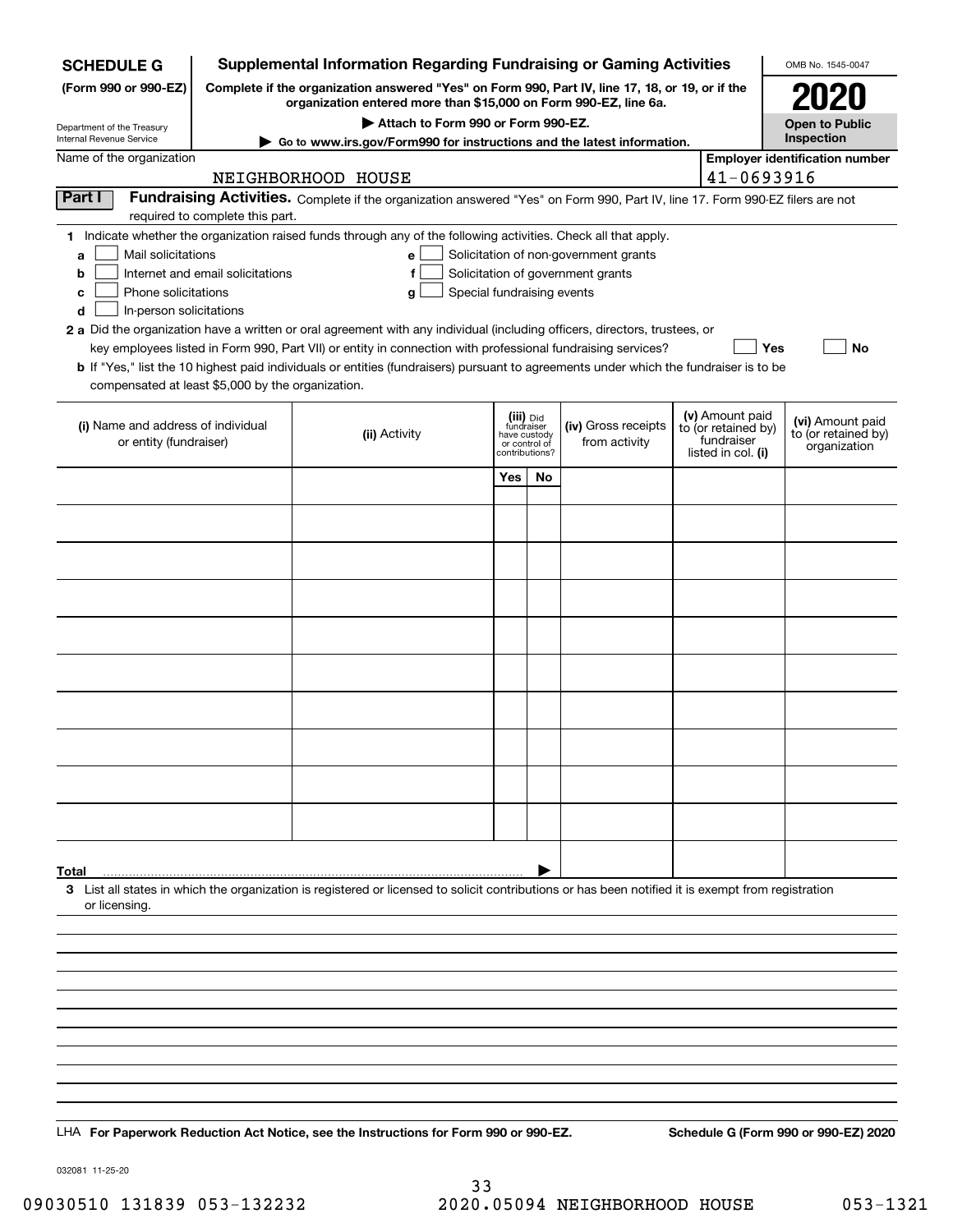#### Schedule G (Form 990 or 990-EZ) 2020 Page NEIGHBORHOOD HOUSE 41-0693916

**2**

**Part II** | Fundraising Events. Complete if the organization answered "Yes" on Form 990, Part IV, line 18, or reported more than \$15,000

|                 |          | of fundraising event contributions and gross income on Form 990-EZ, lines 1 and 6b. List events with gross receipts greater than \$5,000. |                |                                                  |                                 |                                                     |
|-----------------|----------|-------------------------------------------------------------------------------------------------------------------------------------------|----------------|--------------------------------------------------|---------------------------------|-----------------------------------------------------|
|                 |          |                                                                                                                                           | (a) Event $#1$ | (b) Event #2                                     | (c) Other events<br><b>NONE</b> | (d) Total events<br>(add col. (a) through           |
|                 |          |                                                                                                                                           | REVEL          |                                                  |                                 | col. (c)                                            |
|                 |          |                                                                                                                                           | (event type)   | (event type)                                     | (total number)                  |                                                     |
| Revenue         |          |                                                                                                                                           | 391,872.       |                                                  |                                 | <u>391,872.</u>                                     |
|                 |          |                                                                                                                                           | 362, 202.      |                                                  |                                 | 362,202.                                            |
|                 | 3        | Gross income (line 1 minus line 2)                                                                                                        | 29,670.        |                                                  |                                 | 29,670.                                             |
|                 |          |                                                                                                                                           |                |                                                  |                                 |                                                     |
|                 | 5        |                                                                                                                                           |                |                                                  |                                 |                                                     |
|                 | 6        |                                                                                                                                           |                |                                                  |                                 |                                                     |
| Direct Expenses |          | 7 Food and beverages                                                                                                                      | 2, 202.        |                                                  |                                 | 2,202.                                              |
|                 | 8        |                                                                                                                                           |                |                                                  |                                 |                                                     |
|                 | 9        |                                                                                                                                           | 49,941.        |                                                  |                                 | 49,941.                                             |
|                 | 10       | Direct expense summary. Add lines 4 through 9 in column (d)                                                                               |                |                                                  |                                 | 52, 143.                                            |
|                 |          | 11 Net income summary. Subtract line 10 from line 3, column (d)                                                                           |                |                                                  |                                 | $-22, 473.$                                         |
|                 | Part III | Gaming. Complete if the organization answered "Yes" on Form 990, Part IV, line 19, or reported more than                                  |                |                                                  |                                 |                                                     |
|                 |          | \$15,000 on Form 990-EZ, line 6a.                                                                                                         |                |                                                  |                                 |                                                     |
|                 |          |                                                                                                                                           | (a) Bingo      | (b) Pull tabs/instant<br>bingo/progressive bingo | (c) Other gaming                | (d) Total gaming (add<br>col. (a) through col. (c)) |
| Revenue         |          |                                                                                                                                           |                |                                                  |                                 |                                                     |
|                 |          |                                                                                                                                           |                |                                                  |                                 |                                                     |
|                 |          |                                                                                                                                           |                |                                                  |                                 |                                                     |
|                 |          |                                                                                                                                           |                |                                                  |                                 |                                                     |
| Expenses        | 3        |                                                                                                                                           |                |                                                  |                                 |                                                     |
| Direct          |          |                                                                                                                                           |                |                                                  |                                 |                                                     |
|                 |          | 5 Other direct expenses                                                                                                                   |                |                                                  |                                 |                                                     |
|                 |          | 6 Volunteer labor                                                                                                                         | %<br>Yes<br>No | %<br>Yes<br>No                                   | Yes<br>%<br>No                  |                                                     |
|                 | 7        | Direct expense summary. Add lines 2 through 5 in column (d)                                                                               |                |                                                  |                                 |                                                     |
|                 |          |                                                                                                                                           |                |                                                  |                                 |                                                     |
|                 |          |                                                                                                                                           |                |                                                  |                                 |                                                     |
| 9               |          | Enter the state(s) in which the organization conducts gaming activities: Letter the state of                                              |                |                                                  |                                 |                                                     |
|                 |          |                                                                                                                                           |                |                                                  |                                 | Yes<br>No                                           |
|                 |          |                                                                                                                                           |                |                                                  |                                 |                                                     |
|                 |          |                                                                                                                                           |                |                                                  |                                 |                                                     |
|                 |          |                                                                                                                                           |                |                                                  |                                 | Yes<br>No                                           |
|                 |          |                                                                                                                                           |                |                                                  |                                 |                                                     |
|                 |          |                                                                                                                                           |                |                                                  |                                 |                                                     |
|                 |          |                                                                                                                                           |                |                                                  |                                 |                                                     |
|                 |          |                                                                                                                                           |                |                                                  |                                 |                                                     |

032082 11-25-20

**Schedule G (Form 990 or 990-EZ) 2020**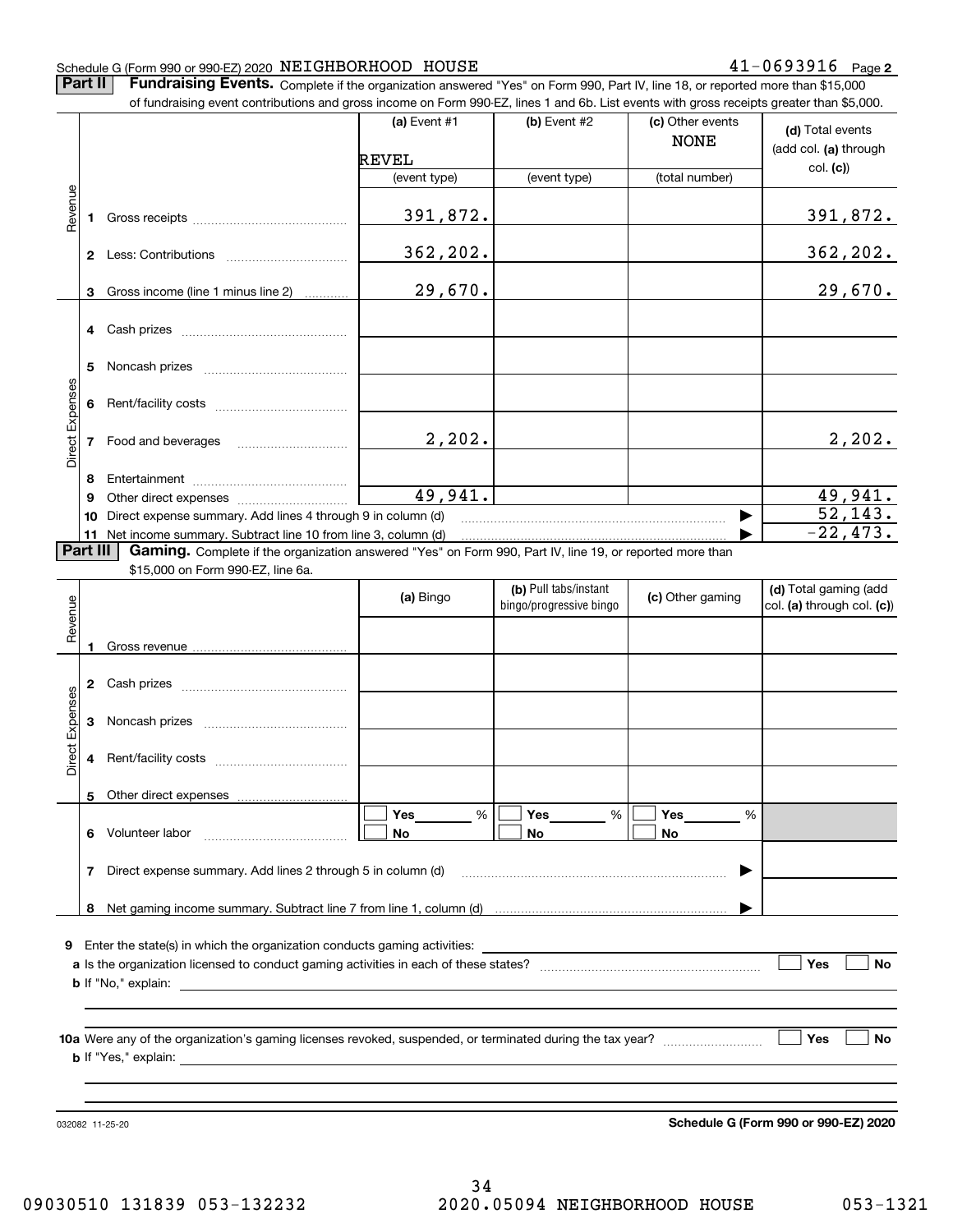| Schedule G (Form 990 or 990-EZ) 2020 NEIGHBORHOOD HOUSE                                                                                                                                                                                  | $41 - 0693916$<br>Page 3             |
|------------------------------------------------------------------------------------------------------------------------------------------------------------------------------------------------------------------------------------------|--------------------------------------|
|                                                                                                                                                                                                                                          | Yes<br>No                            |
| 12 Is the organization a grantor, beneficiary or trustee of a trust, or a member of a partnership or other entity formed                                                                                                                 |                                      |
|                                                                                                                                                                                                                                          | Yes<br><b>No</b>                     |
| 13 Indicate the percentage of gaming activity conducted in:                                                                                                                                                                              |                                      |
|                                                                                                                                                                                                                                          | <u>13a</u><br>%                      |
| <b>b</b> An outside facility <i>www.communicality www.communicality.communicality www.communicality www.communicality.communicality www.communicality.com</i>                                                                            | 13 <sub>b</sub><br>%                 |
| 14 Enter the name and address of the person who prepares the organization's gaming/special events books and records:                                                                                                                     |                                      |
|                                                                                                                                                                                                                                          |                                      |
|                                                                                                                                                                                                                                          |                                      |
| 15a Does the organization have a contract with a third party from whom the organization receives gaming revenue?                                                                                                                         | No<br>Yes                            |
|                                                                                                                                                                                                                                          |                                      |
| <b>b</b> If "Yes," enter the amount of gaming revenue received by the organization $\triangleright$ \$ ____________________ and the amount                                                                                               |                                      |
|                                                                                                                                                                                                                                          |                                      |
| c If "Yes," enter name and address of the third party:                                                                                                                                                                                   |                                      |
| Name $\blacktriangleright$ $\_\_$                                                                                                                                                                                                        |                                      |
|                                                                                                                                                                                                                                          |                                      |
|                                                                                                                                                                                                                                          |                                      |
| 16 Gaming manager information:                                                                                                                                                                                                           |                                      |
| Name $\triangleright$ $\square$                                                                                                                                                                                                          |                                      |
|                                                                                                                                                                                                                                          |                                      |
| Gaming manager compensation > \$                                                                                                                                                                                                         |                                      |
|                                                                                                                                                                                                                                          |                                      |
|                                                                                                                                                                                                                                          |                                      |
|                                                                                                                                                                                                                                          |                                      |
| Director/officer<br>Employee<br>Independent contractor                                                                                                                                                                                   |                                      |
|                                                                                                                                                                                                                                          |                                      |
| 17 Mandatory distributions:                                                                                                                                                                                                              |                                      |
| a Is the organization required under state law to make charitable distributions from the gaming proceeds to                                                                                                                              |                                      |
| retain the state gaming license?                                                                                                                                                                                                         | $\Box$ Yes $\Box$ No                 |
| <b>b</b> Enter the amount of distributions required under state law to be distributed to other exempt organizations or spent in the                                                                                                      |                                      |
| organization's own exempt activities during the tax year $\triangleright$ \$<br><b>Part IV</b><br>Supplemental Information. Provide the explanations required by Part I, line 2b, columns (iii) and (v); and Part III, lines 9, 9b, 10b, |                                      |
| 15b, 15c, 16, and 17b, as applicable. Also provide any additional information. See instructions.                                                                                                                                         |                                      |
|                                                                                                                                                                                                                                          |                                      |
|                                                                                                                                                                                                                                          |                                      |
|                                                                                                                                                                                                                                          |                                      |
|                                                                                                                                                                                                                                          |                                      |
|                                                                                                                                                                                                                                          |                                      |
|                                                                                                                                                                                                                                          |                                      |
|                                                                                                                                                                                                                                          |                                      |
|                                                                                                                                                                                                                                          |                                      |
|                                                                                                                                                                                                                                          |                                      |
|                                                                                                                                                                                                                                          |                                      |
|                                                                                                                                                                                                                                          |                                      |
| 032083 11-25-20<br>35                                                                                                                                                                                                                    | Schedule G (Form 990 or 990-EZ) 2020 |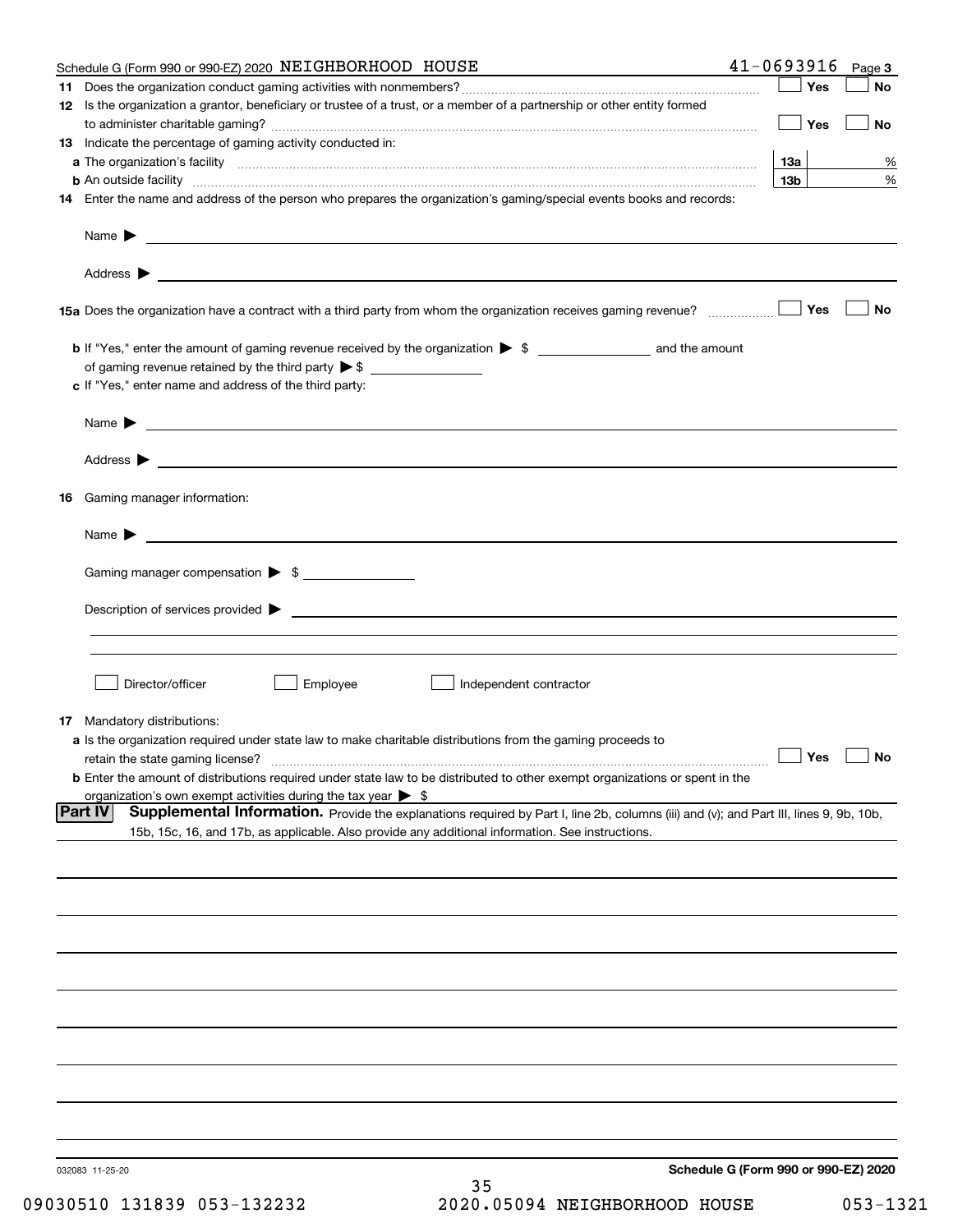| Schedule G (Form 990 or 990-EZ) |
|---------------------------------|

032084 04-01-20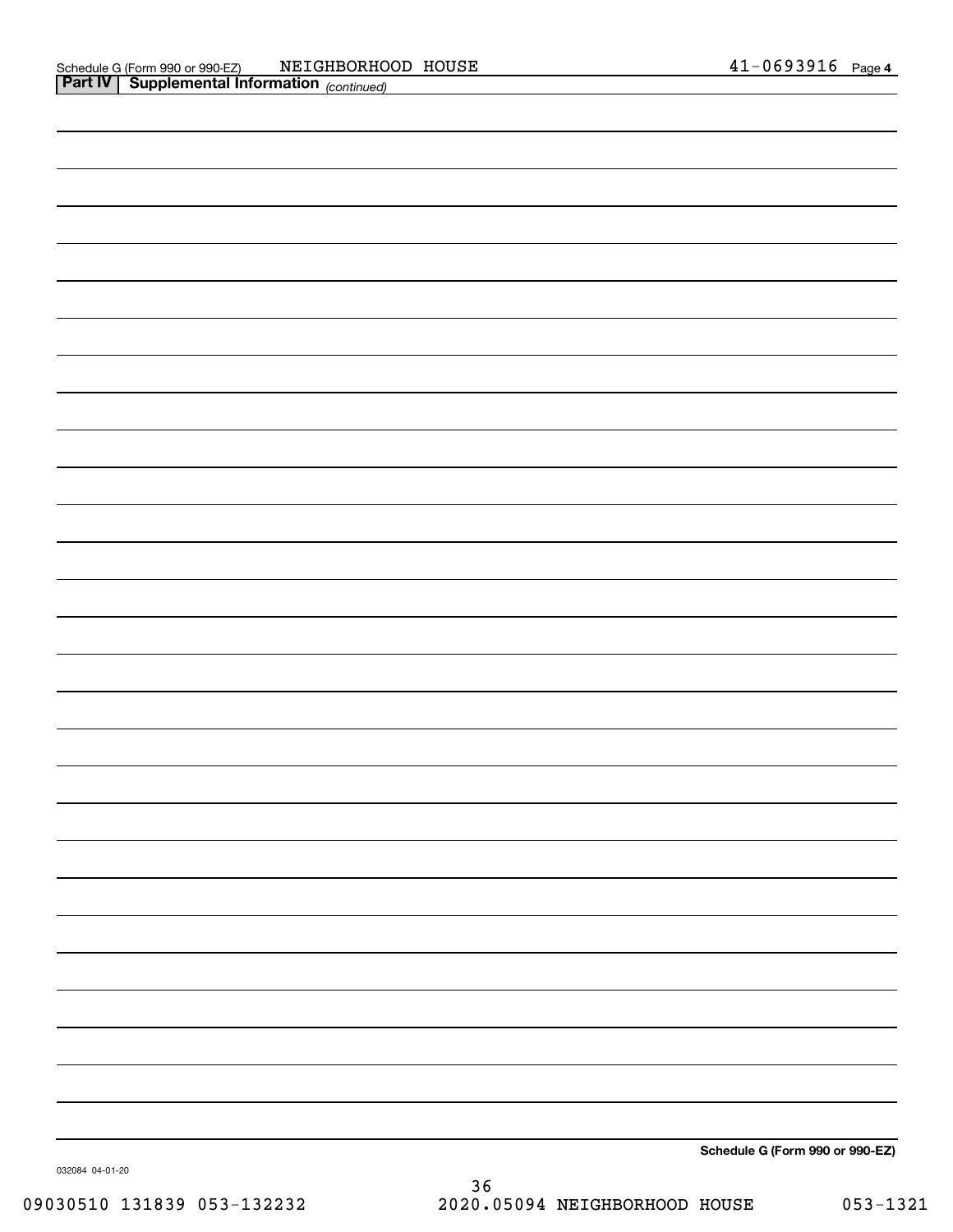| <b>SCHEDULE I</b>                                                                                                             |                                                                                                                                       |                          | <b>Grants and Other Assistance to Organizations,</b>                                                |                                                       |                                         |                                               |                                                                                                                                                                          | OMB No. 1545-0047                                   |
|-------------------------------------------------------------------------------------------------------------------------------|---------------------------------------------------------------------------------------------------------------------------------------|--------------------------|-----------------------------------------------------------------------------------------------------|-------------------------------------------------------|-----------------------------------------|-----------------------------------------------|--------------------------------------------------------------------------------------------------------------------------------------------------------------------------|-----------------------------------------------------|
| (Form 990)                                                                                                                    | Governments, and Individuals in the United States<br>Complete if the organization answered "Yes" on Form 990, Part IV, line 21 or 22. |                          |                                                                                                     |                                                       |                                         |                                               |                                                                                                                                                                          | 2020                                                |
| Attach to Form 990.<br>Department of the Treasury                                                                             |                                                                                                                                       |                          |                                                                                                     |                                                       |                                         |                                               | <b>Open to Public</b>                                                                                                                                                    |                                                     |
| Internal Revenue Service                                                                                                      |                                                                                                                                       |                          |                                                                                                     | Go to www.irs.gov/Form990 for the latest information. |                                         |                                               |                                                                                                                                                                          | Inspection                                          |
| Name of the organization                                                                                                      | NEIGHBORHOOD HOUSE                                                                                                                    |                          |                                                                                                     |                                                       |                                         |                                               |                                                                                                                                                                          | <b>Employer identification number</b><br>41-0693916 |
| Part I                                                                                                                        | <b>General Information on Grants and Assistance</b>                                                                                   |                          |                                                                                                     |                                                       |                                         |                                               |                                                                                                                                                                          |                                                     |
| $\mathbf{1}$                                                                                                                  |                                                                                                                                       |                          |                                                                                                     |                                                       |                                         |                                               | Does the organization maintain records to substantiate the amount of the grants or assistance, the grantees' eligibility for the grants or assistance, and the selection | $\boxed{\text{X}}$ Yes<br>$ $ No                    |
| Describe in Part IV the organization's procedures for monitoring the use of grant funds in the United States.<br>$\mathbf{2}$ |                                                                                                                                       |                          |                                                                                                     |                                                       |                                         |                                               |                                                                                                                                                                          |                                                     |
| Part II                                                                                                                       |                                                                                                                                       |                          |                                                                                                     |                                                       |                                         |                                               | Grants and Other Assistance to Domestic Organizations and Domestic Governments. Complete if the organization answered "Yes" on Form 990, Part IV, line 21, for any       |                                                     |
|                                                                                                                               |                                                                                                                                       |                          | recipient that received more than \$5,000. Part II can be duplicated if additional space is needed. |                                                       |                                         | (f) Method of                                 |                                                                                                                                                                          |                                                     |
| 1 (a) Name and address of organization<br>or government                                                                       |                                                                                                                                       | $(b)$ EIN                | (c) IRC section<br>(if applicable)                                                                  | (d) Amount of<br>cash grant                           | (e) Amount of<br>non-cash<br>assistance | valuation (book,<br>FMV, appraisal,<br>other) | (g) Description of<br>noncash assistance                                                                                                                                 | (h) Purpose of grant<br>or assistance               |
| SAINT PAUL NEIGHBORHOOD NETWORK<br>550 VANDALIA ST #170                                                                       |                                                                                                                                       |                          |                                                                                                     |                                                       |                                         |                                               |                                                                                                                                                                          | <b>ADULT EDUCAITON AND</b><br>FAMILY CENTER CTEP    |
| ST. PAUL, MN 55114                                                                                                            |                                                                                                                                       | $41 - 1500773$ 501(C)(3) |                                                                                                     | 8,000                                                 | $\mathbf{0}$                            |                                               |                                                                                                                                                                          | AMERICORPS                                          |
|                                                                                                                               |                                                                                                                                       |                          |                                                                                                     |                                                       |                                         |                                               |                                                                                                                                                                          |                                                     |
|                                                                                                                               |                                                                                                                                       |                          |                                                                                                     |                                                       |                                         |                                               |                                                                                                                                                                          |                                                     |
|                                                                                                                               |                                                                                                                                       |                          |                                                                                                     |                                                       |                                         |                                               |                                                                                                                                                                          |                                                     |
|                                                                                                                               |                                                                                                                                       |                          |                                                                                                     |                                                       |                                         |                                               |                                                                                                                                                                          |                                                     |
|                                                                                                                               |                                                                                                                                       |                          |                                                                                                     |                                                       |                                         |                                               |                                                                                                                                                                          |                                                     |
| $\mathbf{2}$                                                                                                                  |                                                                                                                                       |                          | Enter total number of section $501(c)(3)$ and government organizations listed in the line 1 table   |                                                       |                                         |                                               |                                                                                                                                                                          |                                                     |
| Enter total number of other organizations listed in the line 1 table<br>3                                                     |                                                                                                                                       |                          |                                                                                                     |                                                       |                                         |                                               |                                                                                                                                                                          |                                                     |
| LHA For Paperwork Reduction Act Notice, see the Instructions for Form 990.                                                    |                                                                                                                                       |                          |                                                                                                     |                                                       |                                         |                                               |                                                                                                                                                                          | <b>Schedule I (Form 990) 2020</b>                   |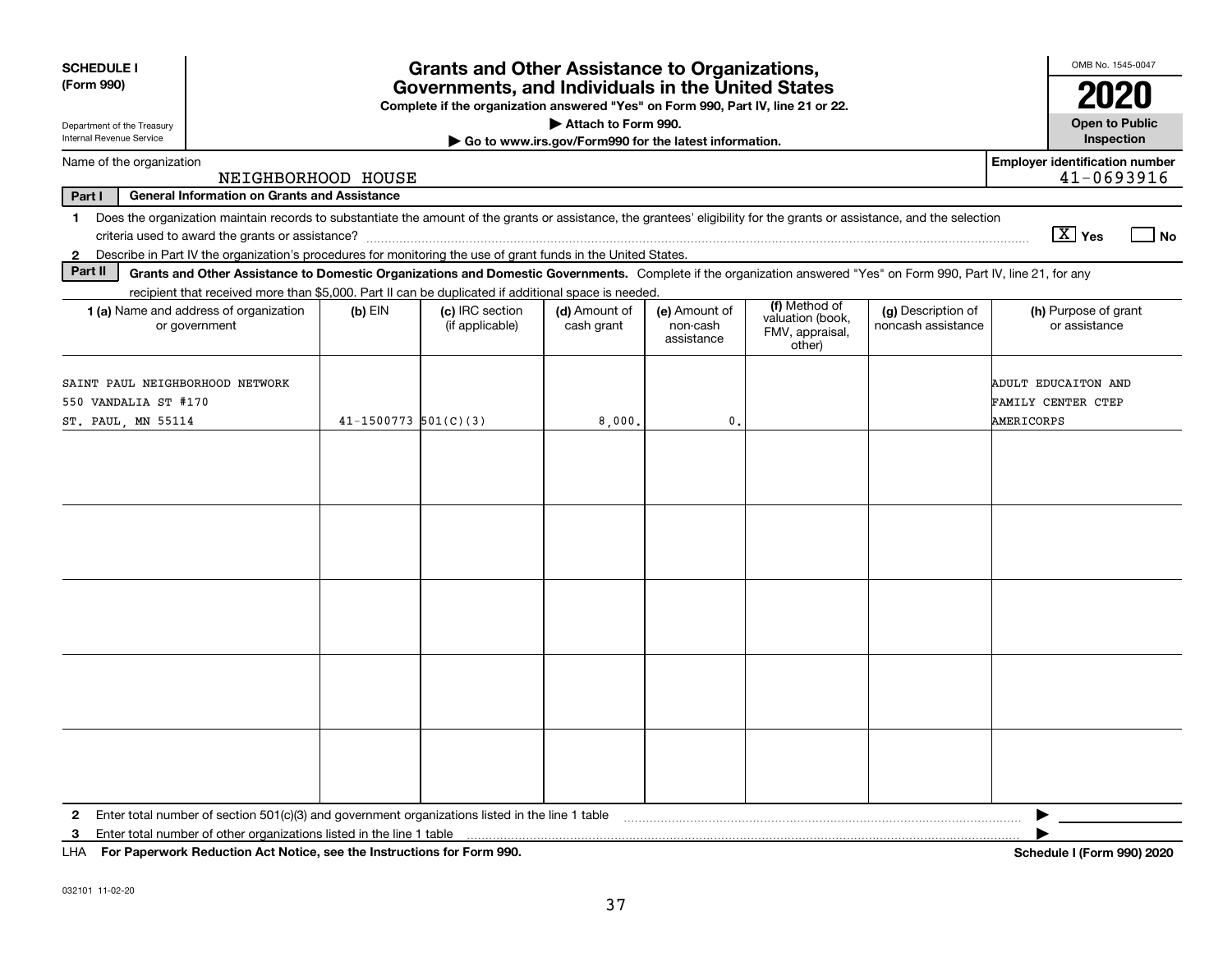**Part III | Grants and Other Assistance to Domestic Individuals. Complete if the organization answered "Yes" on Form 990, Part IV, line 22.** Part III can be duplicated if additional space is needed.

| (a) Type of grant or assistance                    | (b) Number of<br>recipients | (c) Amount of<br>cash grant | (d) Amount of non-<br>cash assistance | (e) Method of valuation<br>(book, FMV, appraisal, other) | (f) Description of noncash assistance |
|----------------------------------------------------|-----------------------------|-----------------------------|---------------------------------------|----------------------------------------------------------|---------------------------------------|
|                                                    |                             |                             |                                       |                                                          |                                       |
| CLIENT GRANTS TO MEET BASIC NEEDS - HOUSING, FOOD, |                             |                             |                                       |                                                          |                                       |
| PECE, ADULT EDUCATION, YOUTH LITERACY              | 12                          | 16,625.                     | $\mathbf{0}$ .                        |                                                          | N/A                                   |
|                                                    |                             |                             |                                       |                                                          | HOUSING SUPPORT, EMERGENCY            |
|                                                    |                             |                             |                                       |                                                          | FINANCIAL ASSISTANCE, FAMILY          |
| CLIENT GRANTS TO MEET BASIC NEEDS - FAMILY CENTERS |                             |                             |                                       |                                                          | COACHING SERVICES, AND                |
| AND HOUSING STABILITY                              | 6590                        | 4,532,198.                  | 24,783.                               |                                                          | GOVERNMENT BENEFITS                   |
|                                                    |                             |                             |                                       |                                                          | WE PROVIDE PARTICIPANTS WITH          |
|                                                    |                             |                             |                                       |                                                          | ACCESS TO NUTRITIOUS FOOD AND         |
|                                                    |                             |                             |                                       |                                                          | ASSISTANCE WITH GOVERNMENT            |
| CLIENT GRANTS TO MEET BASIC NEEDS - FOOD SUPPORT   | 2297                        | 0.                          | 917,380.FMV                           |                                                          | BENEFITS ENROLLMENT.                  |
|                                                    |                             |                             |                                       |                                                          |                                       |
|                                                    |                             |                             |                                       |                                                          |                                       |
|                                                    |                             |                             |                                       |                                                          |                                       |
|                                                    |                             |                             |                                       |                                                          |                                       |
|                                                    |                             |                             |                                       |                                                          |                                       |
|                                                    |                             |                             |                                       |                                                          |                                       |
|                                                    |                             |                             |                                       |                                                          |                                       |
|                                                    |                             |                             |                                       |                                                          |                                       |

Part IV | Supplemental Information. Provide the information required in Part I, line 2; Part III, column (b); and any other additional information.

PART I, LINE 2:

SUBCONTRACTORS OF GOVERNMENT GRANTS PROVIDE ITEMIZED INVOICES. REPORTED

EXPENSES ARE COMPARED TO APPROVED BUDGET. ADDITIONAL SUPPORTING

DOCUMENTATION MAY BE REQUIRED.

# SCHOLARSHIP AWARDEES SUBMIT APPLICATIONS AND PROVIDE PROOF OF CLASS

REGISTRATION. CLIENT GRANTS ARE SUBSTANTIATED WITH COPY OF BILLS, RENT

STATEMENTS, ETC.

032102 11-02-20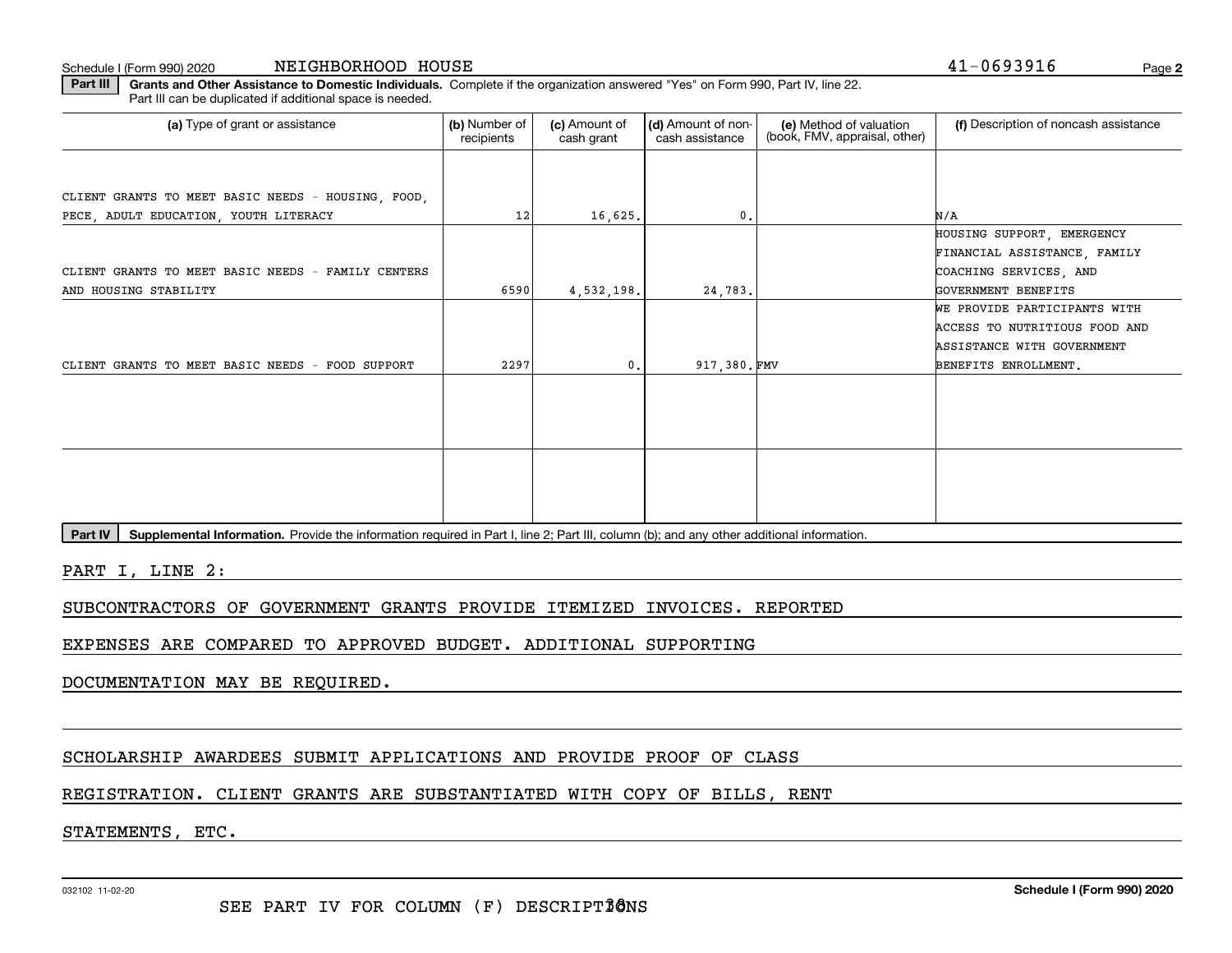# (F) DESCRIPTION OF NON-CASH ASSISTANCE: HOUSING SUPPORT, EMERGENCY

# FINANCIAL ASSISTANCE, FAMILY COACHING SERVICES, AND GOVERNMENT BENEFITS

ENROLLMENT.

**Schedule I (Form 990)**

032291 04-01-20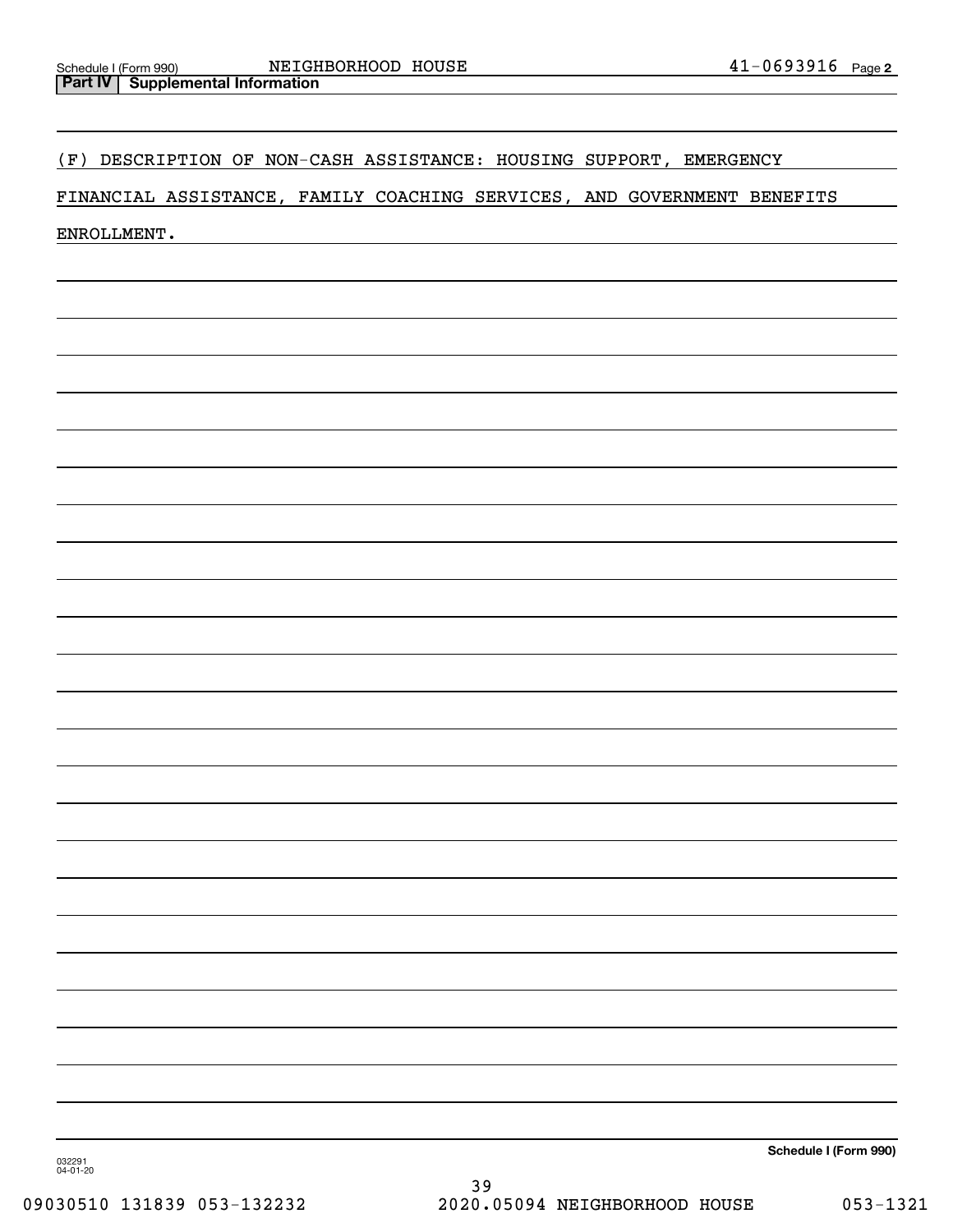# **SCHEDULE M (Form 990)**

# **Noncash Contributions**

OMB No. 1545-0047

| Department of the Treasury |
|----------------------------|
| Internal Revenue Service   |

**Complete if the organizations answered "Yes" on Form 990, Part IV, lines 29 or 30.** <sup>J</sup>**2020 Attach to Form 990.** J

 $\blacktriangleright$ 

 **Go to www.irs.gov/Form990 for instructions and the latest information.**

**Open to Public Inspection**

| Name of the organization |
|--------------------------|
|--------------------------|

|  | Go to www.irs.gov/Form990 for instructions and the latest inform |  |
|--|------------------------------------------------------------------|--|
|  |                                                                  |  |

| <b>Employer identification number</b> |
|---------------------------------------|
| 41-0693916                            |

| Part I                                                                                                                          | <b>Types of Property</b>                                                                                                       |                        |                               |                                                |                                                       |     |     |    |
|---------------------------------------------------------------------------------------------------------------------------------|--------------------------------------------------------------------------------------------------------------------------------|------------------------|-------------------------------|------------------------------------------------|-------------------------------------------------------|-----|-----|----|
|                                                                                                                                 |                                                                                                                                | (a)                    | (b)                           | (c)                                            | (d)                                                   |     |     |    |
|                                                                                                                                 |                                                                                                                                | Check if<br>applicable | Number of<br>contributions or | Noncash contribution<br>amounts reported on    | Method of determining<br>noncash contribution amounts |     |     |    |
|                                                                                                                                 |                                                                                                                                |                        |                               | items contributed Form 990, Part VIII, line 1g |                                                       |     |     |    |
| 1.                                                                                                                              |                                                                                                                                |                        |                               |                                                |                                                       |     |     |    |
| 2                                                                                                                               | Art - Historical treasures                                                                                                     |                        |                               |                                                |                                                       |     |     |    |
| 3                                                                                                                               | Art - Fractional interests                                                                                                     |                        |                               |                                                |                                                       |     |     |    |
| 4                                                                                                                               | Books and publications                                                                                                         |                        |                               |                                                |                                                       |     |     |    |
| 5                                                                                                                               | Clothing and household goods                                                                                                   |                        |                               |                                                |                                                       |     |     |    |
| 6                                                                                                                               |                                                                                                                                | $\mathbf X$            | 1                             | 745.FMV                                        |                                                       |     |     |    |
| 7                                                                                                                               |                                                                                                                                |                        |                               |                                                |                                                       |     |     |    |
| 8                                                                                                                               | Intellectual property                                                                                                          |                        |                               |                                                |                                                       |     |     |    |
| 9                                                                                                                               | Securities - Publicly traded                                                                                                   |                        |                               |                                                |                                                       |     |     |    |
| 10                                                                                                                              | Securities - Closely held stock                                                                                                |                        |                               |                                                |                                                       |     |     |    |
| 11                                                                                                                              | Securities - Partnership, LLC, or                                                                                              |                        |                               |                                                |                                                       |     |     |    |
|                                                                                                                                 | trust interests                                                                                                                |                        |                               |                                                |                                                       |     |     |    |
| 12                                                                                                                              | Securities - Miscellaneous                                                                                                     | X                      | 13                            | 275,099.FMV                                    |                                                       |     |     |    |
| 13                                                                                                                              | Qualified conservation contribution -                                                                                          |                        |                               |                                                |                                                       |     |     |    |
|                                                                                                                                 | Historic structures                                                                                                            |                        |                               |                                                |                                                       |     |     |    |
| 14                                                                                                                              | Qualified conservation contribution - Other                                                                                    |                        |                               |                                                |                                                       |     |     |    |
| 15                                                                                                                              | Real estate - Residential                                                                                                      |                        |                               |                                                |                                                       |     |     |    |
| 16                                                                                                                              |                                                                                                                                |                        |                               |                                                |                                                       |     |     |    |
| 17                                                                                                                              |                                                                                                                                |                        |                               |                                                |                                                       |     |     |    |
| 18                                                                                                                              |                                                                                                                                |                        |                               |                                                |                                                       |     |     |    |
| 19                                                                                                                              |                                                                                                                                | $\mathbf X$            | 22                            | 915,614.FMV                                    |                                                       |     |     |    |
| 20                                                                                                                              | Drugs and medical supplies                                                                                                     |                        |                               |                                                |                                                       |     |     |    |
| 21                                                                                                                              |                                                                                                                                |                        |                               |                                                |                                                       |     |     |    |
| 22                                                                                                                              |                                                                                                                                |                        |                               |                                                |                                                       |     |     |    |
| 23                                                                                                                              |                                                                                                                                |                        |                               |                                                |                                                       |     |     |    |
| 24                                                                                                                              | Archeological artifacts                                                                                                        |                        |                               |                                                |                                                       |     |     |    |
| 25                                                                                                                              | (AUCTION ITEMS)<br>Other $\blacktriangleright$                                                                                 | х                      | 54                            | 29,670.FMV                                     |                                                       |     |     |    |
| 26                                                                                                                              | (MISC ITEMS<br>▶<br>Other                                                                                                      | X                      | 10                            | 20,339.FMV                                     |                                                       |     |     |    |
| 27                                                                                                                              | Other<br>▶                                                                                                                     |                        |                               |                                                |                                                       |     |     |    |
| 28                                                                                                                              | Other<br>▶                                                                                                                     |                        |                               |                                                |                                                       |     |     |    |
| 29                                                                                                                              | Number of Forms 8283 received by the organization during the tax year for contributions                                        |                        |                               |                                                |                                                       |     |     |    |
|                                                                                                                                 | for which the organization completed Form 8283, Part V, Donee Acknowledgement                                                  |                        |                               | 29                                             |                                                       |     |     |    |
|                                                                                                                                 |                                                                                                                                |                        |                               |                                                |                                                       |     | Yes | No |
|                                                                                                                                 | 30a During the year, did the organization receive by contribution any property reported in Part I, lines 1 through 28, that it |                        |                               |                                                |                                                       |     |     |    |
|                                                                                                                                 | must hold for at least three years from the date of the initial contribution, and which isn't required to be used for          |                        |                               |                                                |                                                       |     |     |    |
|                                                                                                                                 | exempt purposes for the entire holding period?                                                                                 |                        |                               |                                                |                                                       | 30a |     | х  |
| <b>b</b> If "Yes," describe the arrangement in Part II.                                                                         |                                                                                                                                |                        |                               |                                                |                                                       |     |     |    |
| Does the organization have a gift acceptance policy that requires the review of any nonstandard contributions?<br>31<br>31<br>. |                                                                                                                                |                        |                               |                                                |                                                       |     |     | X  |
|                                                                                                                                 | 32a Does the organization hire or use third parties or related organizations to solicit, process, or sell noncash              |                        |                               |                                                |                                                       |     |     |    |
|                                                                                                                                 | contributions?                                                                                                                 |                        |                               |                                                |                                                       | 32a |     | х  |
|                                                                                                                                 | <b>b</b> If "Yes," describe in Part II.                                                                                        |                        |                               |                                                |                                                       |     |     |    |
| 33                                                                                                                              | If the organization didn't report an amount in column (c) for a type of property for which column (a) is checked,              |                        |                               |                                                |                                                       |     |     |    |
|                                                                                                                                 | describe in Part II.                                                                                                           |                        |                               |                                                |                                                       |     |     |    |

For Paperwork Reduction Act Notice, see the Instructions for Form 990. **Schedule M (Form 990) 2020** LHA

032141 11-23-20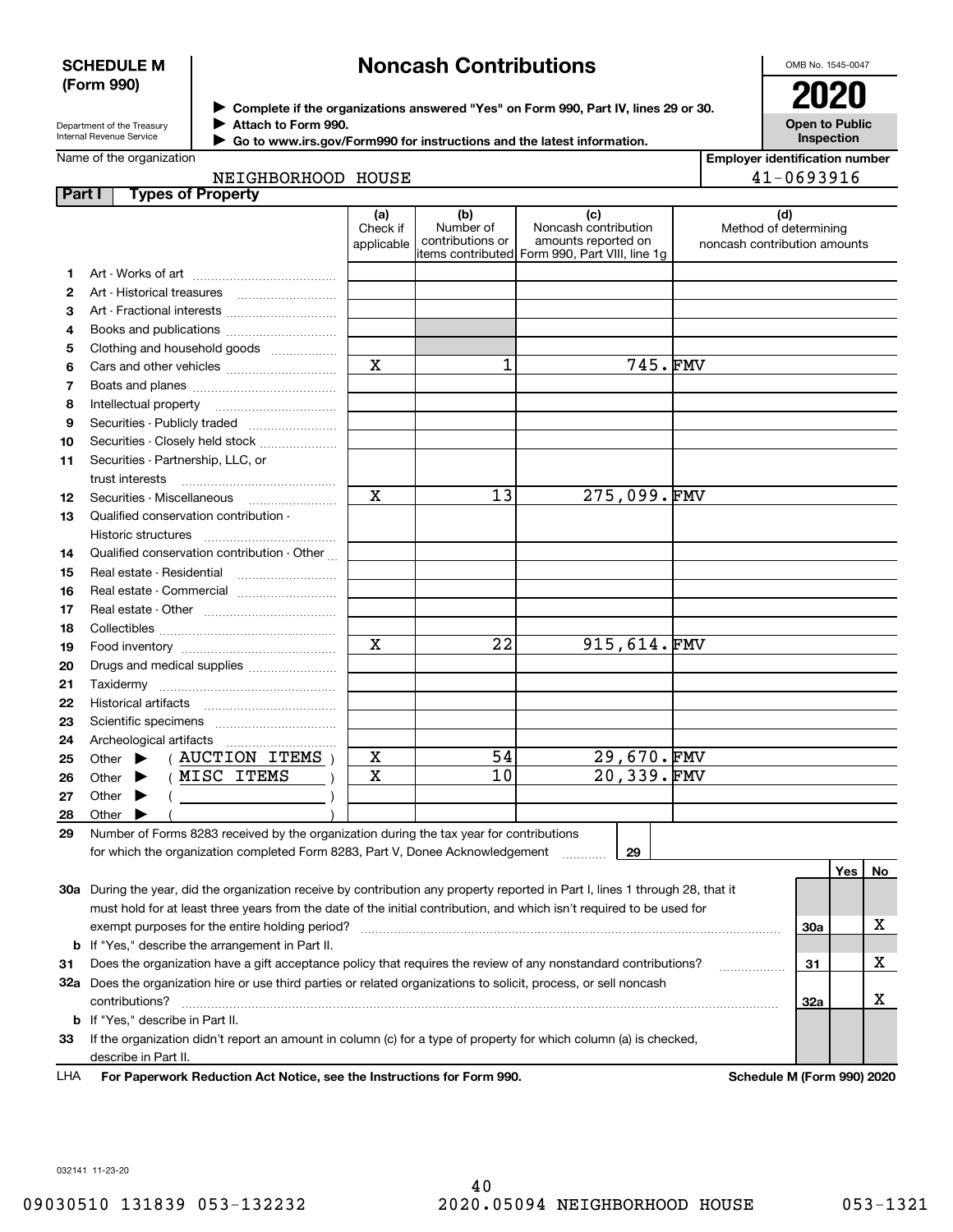**2** Part II | Supplemental Information. Provide the information required by Part I, lines 30b, 32b, and 33, and whether the organization is reporting in Part I, column (b), the number of contributions, the number of items received, or a combination of both. Also complete

| this part for any additional information. |  |                            |  |
|-------------------------------------------|--|----------------------------|--|
|                                           |  |                            |  |
|                                           |  |                            |  |
|                                           |  |                            |  |
|                                           |  |                            |  |
|                                           |  |                            |  |
|                                           |  |                            |  |
|                                           |  |                            |  |
|                                           |  |                            |  |
|                                           |  |                            |  |
|                                           |  |                            |  |
|                                           |  |                            |  |
|                                           |  |                            |  |
|                                           |  |                            |  |
|                                           |  |                            |  |
|                                           |  |                            |  |
|                                           |  |                            |  |
|                                           |  |                            |  |
|                                           |  |                            |  |
|                                           |  |                            |  |
|                                           |  |                            |  |
|                                           |  |                            |  |
|                                           |  |                            |  |
|                                           |  |                            |  |
|                                           |  |                            |  |
|                                           |  |                            |  |
|                                           |  |                            |  |
|                                           |  |                            |  |
|                                           |  |                            |  |
|                                           |  |                            |  |
|                                           |  |                            |  |
|                                           |  |                            |  |
|                                           |  |                            |  |
| 032142 11-23-20                           |  | Schedule M (Form 990) 2020 |  |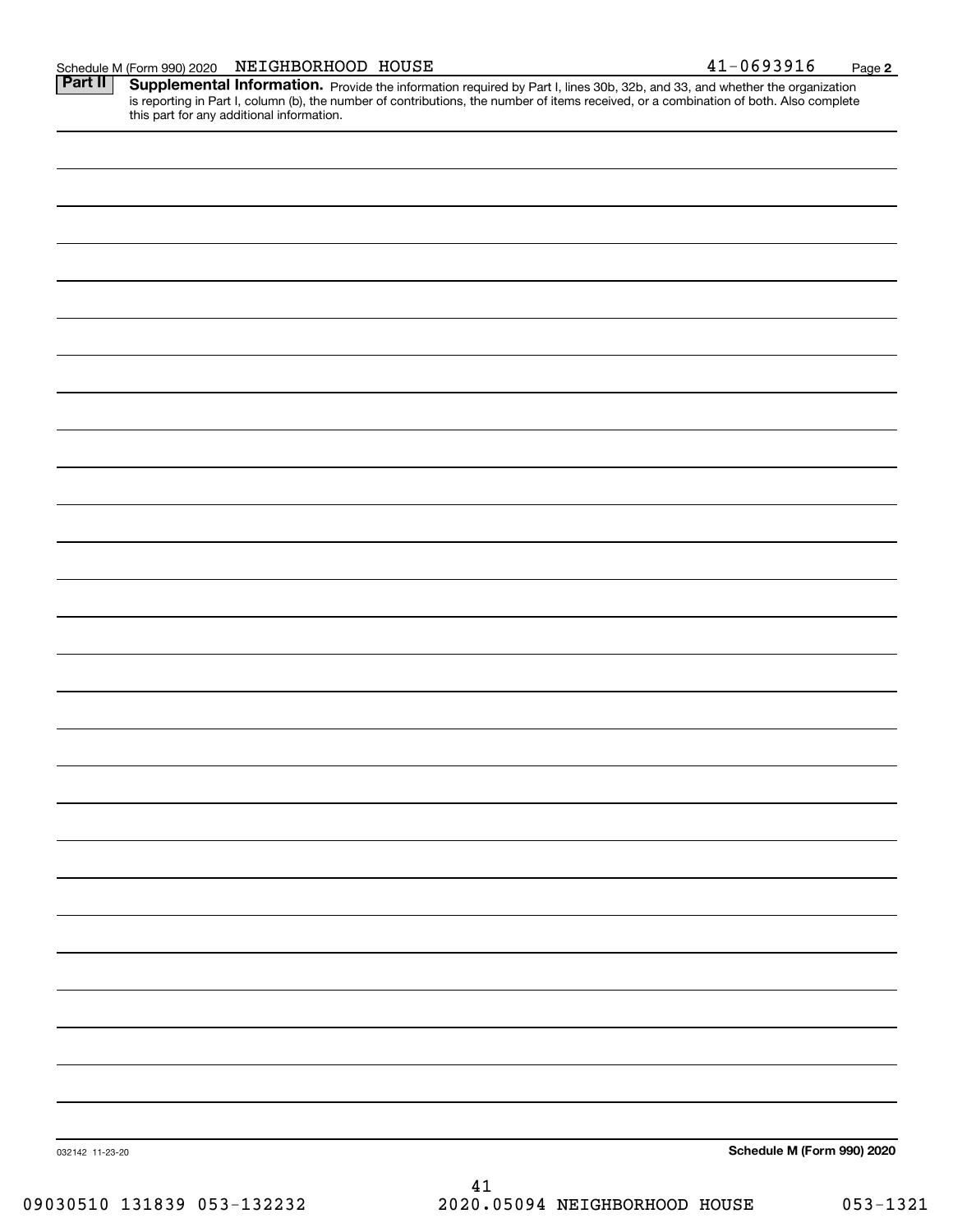**(Form 990 or 990-EZ)**

Department of the Treasury Internal Revenue Service Name of the organization

**Complete to provide information for responses to specific questions on Form 990 or 990-EZ or to provide any additional information. SCHEDULE O Supplemental Information to Form 990 or 990-EZ**

**| Attach to Form 990 or 990-EZ. | Go to www.irs.gov/Form990 for the latest information.**



NEIGHBORHOOD HOUSE  $\vert$  41-0693916

FORM 990, PART III, LINE 1, DESCRIPTION OF ORGANIZATION MISSION:

RUSSIA. OVER THE PAST 123 YEARS, WE HAVE SUPPORTED FAMILIES FROM MORE

THAN 50 CULTURAL AND ETHNIC POPULATIONS AND WITH EACH SUCCESSIVE WAVE

OF NEWCOMERS WE MODIFY OUR SERVICES TO MEET THE CHANGING NEEDS AND

DEMOGRAPHICS OF OUR PARTICIPANTS. WHAT HAS NOT CHANGED IS OUR

COMMITMENT TO HELPING FAMILIES MOVE FROM "SURVIVE" TO "THRIVE."

FORM 990, PART III, LINE 4A, PROGRAM SERVICE ACCOMPLISHMENTS:

OR MORE AFTER WORKING WITH US.

FORM 990, PART III, LINE 4B, PROGRAM SERVICE ACCOMPLISHMENTS:

NEIGHBORHOOD HOUSE CONTINUOUSLY WORKS TO END HUNGER IN ST. PAUL.

FORM 990, PART III, LINE 4C, PROGRAM SERVICE ACCOMPLISHMENTS:

ENGLISH AS A SECOND LANGUAGE (ESL), GED, COMPUTER CLASSES, U.S.

CITIZENSHIP, JOB TRAININGS, AND OTHER TRAININGS FOR ADULTS BOTH ONLINE

AND IN-PERSON. IN FY21 THERE WERE A TOTAL OF 204 STUDENTS ENROLLED IN

CLASSES AT NEIGHBORHOOD HOUSE, WITH 118 COMPLETING 12 HOURS OF CLASS

TIME OR MORE.

FORM 990, PART III, LINE 4D, OTHER PROGRAM SERVICES:

FAMILY CENTERS:

OUR FIVE FAMILY CENTERS PROVIDE PARTICIPANTS WITH A WIDE-RANGE OF

SERVICES INCLUDING HOUSING SUPPORT, EMERGENCY FINANCIAL ASSISTANCE,

FAMILY COACHING SERVICES, AND GOVERNMENT BENEFITS ENROLLMENT. IN FISCAL

YEAR 2021 (FY21) WE SERVED 748 TOTAL CLIENTS (356 FAMILIES) THROUGH

032211 11-20-20 LHA For Paperwork Reduction Act Notice, see the Instructions for Form 990 or 990-EZ. Schedule O (Form 990 or 990-EZ) 2020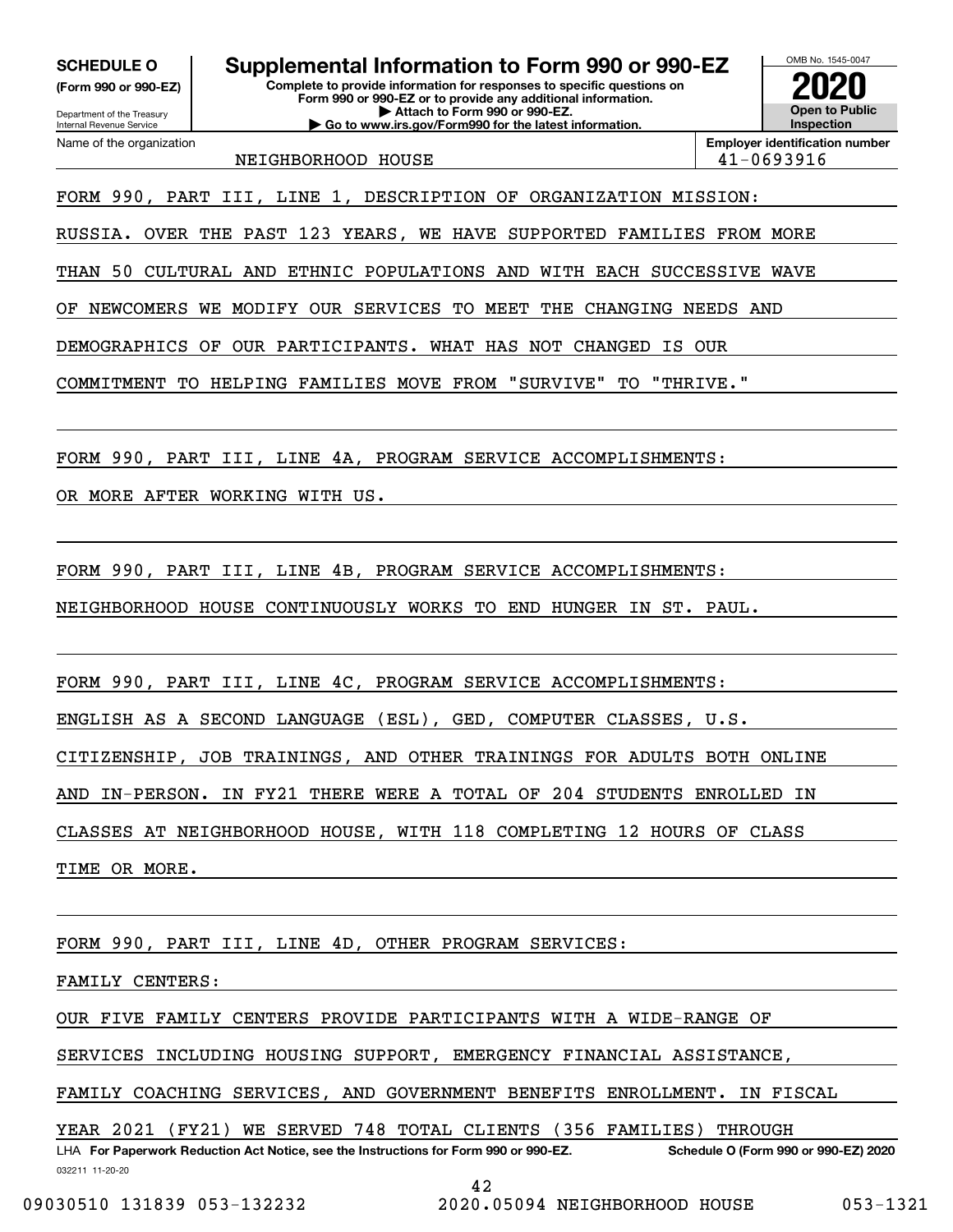| Schedule O (Form 990 or 990-EZ) 2020<br>Page 2                                                        |
|-------------------------------------------------------------------------------------------------------|
| <b>Emplover identification number</b><br>Name of the organization<br>41-0693916<br>NEIGHBORHOOD HOUSE |
| CRISIS AND CASE MANAGEMENT SERVICES, AND HELPED 221<br>INDIVIDUALS WITH                               |
| APPLYING FOR BENEFIT ASSISTANCE, WITH 92% OF PARTICIPANTS REPORTING                                   |
| TO ACCESS SUPPORTS NEXT<br>THAT<br>THEY GAINED KNOWLEDGE ON HOW<br>TIME<br>THEY                       |
| IT. OUR FAMILY CENTER COACHES WORK WITH PARTICIPANTS<br><b>NEED</b><br>IN VARIOUS                     |
| THE PARTICIPANTS WHO COME<br>NEED. MANY OF<br>TО<br>OUR FAMILY COACHES<br>STAGES OF                   |
| TURN. AFTER WORKING WITH THE FAMILY COACH THEY<br>ARE NOT SURE WHERE TO                               |
| WITH A PLAN AND WORK ON<br>LEARN ABOUT WHAT OPTIONS THEY HAVE AND COME UP                             |
| TOGETHER.<br>IТ                                                                                       |
|                                                                                                       |
| YOUTH PROGRAM:                                                                                        |
| YOUTH PROGRAM AT NEIGHBORHOOD HOUSE OFFERS BOTH AFTER-SCHOOL AND<br>THE                               |
| ACTIVITIES FOR YOUTH RANGING IN AGES 0<br>SUMMER EDUCATION AND<br>25.<br>ΙN                           |
| FY21<br>THE PROGRAM SERVED 158 YOUTH PARTICIPANTS WITH PROGRAMMING LIKE                               |
| SUMMER CAMP AND<br>SUMMER PROGRAMMING, TEEN LITERACY, YOUTH COMING                                    |
| TOGETHER<br>$(YIP)$ ,<br>REMOTE LEARNING, LENDING BOOK PROGRAM A TEEN LIBRARY                         |
| AND MORE.<br>OUR YOUTH PROGRAM TEAM MEMBERS WORK TO LEARN AND<br>UNDERSTAND                           |
| EACH STUDENTS' INDIVIDUAL NEEDS, ADAPTING AND MAKING CHANGES TO                                       |
| ACTIVITIES TO MEET THOSE NEEDS AND MAKE SURE THEY ARE HELPING EACH                                    |
| STUDENT TO ENGAGE AND CONTINUOUSLY LEARN.                                                             |
|                                                                                                       |
| PARENT AND EARLY CHILDHOOD EDUCATION:                                                                 |
| WITH THEIR BASIC NEEDS MET, PARTICIPANTS OF ALL AGES HAVE THE CAPACITY                                |
| TO FOCUS ON LONG-TERM GOALS BY ENROLLING IN A LIFELONG LEARNING PROGRAM                               |
| AT NEIGHBORHOOD HOUSE. BEGINNING WITH PARENT AND EARLY CHILDHOOD                                      |

EDUCATION, WE SUPPORT CHILDREN AGES 0-6 AND THEIR PARENTS IN

AGE-APPROPRIATE DEVELOPMENT, AND GIVE THE CHILDREN THE EDUCATIONAL

FOUNDATION TO SUCCEED IN SCHOOL. IN THE 2020-2021 ACADEMIC YEAR WE

SERVED 64 CHILDREN THROUGH SKILLS FOR SCHOOL AND FAMILY LITERACY

43

032212 11-20-20

**Schedule O (Form 990 or 990-EZ) 2020**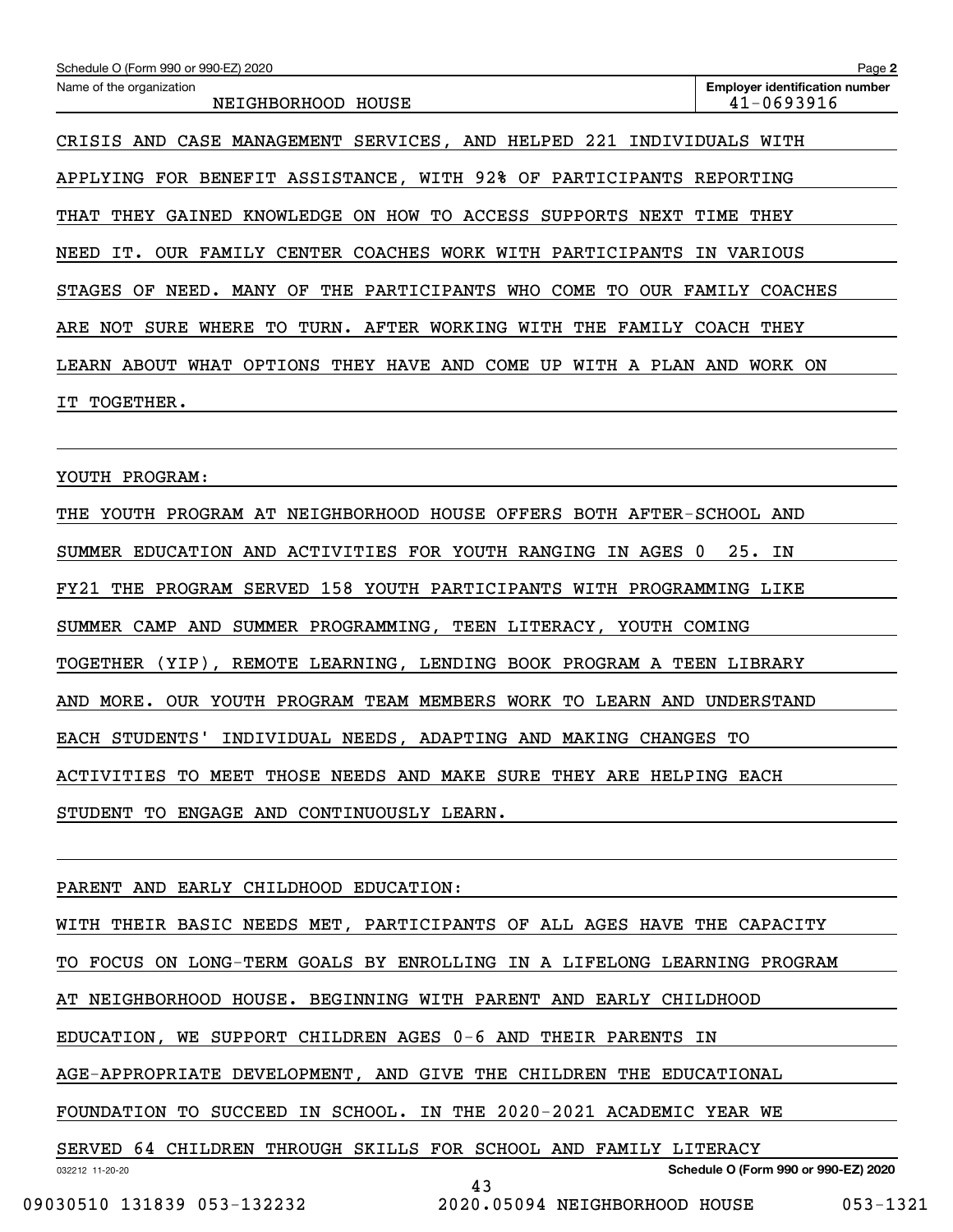| Schedule O (Form 990 or 990-EZ) 2020                                    | Page 2                                |
|-------------------------------------------------------------------------|---------------------------------------|
| Name of the organization                                                | <b>Employer identification number</b> |
| NEIGHBORHOOD HOUSE                                                      | 41-0693916                            |
| PROGRAMMING. 54 FAMILIES RECEIVED PARENT AND EARLY CHILDHOOD EDUCATION. |                                       |
| THIS YEAR, 1,137 COURSES WERE TAUGHT ONLINE, DUE TO THE COVID-19        |                                       |
| TO ACCOMMODATE THE NEEDS OF OUR STUDENTS AND<br>PANDEMIC AND            | THEIR                                 |
| FAMILIES. OTHER FORMS OF EDUCATION AND ENGAGEMENT ACTIVITY              | INCLUDED:                             |
| ONLINE PARENT-TEACHER CONFERENCES, VIRTUAL LESSONS, U-TUBE VIDEOS, EPIC |                                       |
| BOOK READS, ANYWHERE-TEACHER LESSONS AND MORE. PARENTS AND              | CHILDREN                              |
| PARTICIPANTS WERE VERY PLEASED WITH HOW<br>THE<br>SHIFT<br>TО<br>ONLINE | <b>WENT</b><br>IN THE                 |
| 2020-2021 SCHOOL YEAR.                                                  |                                       |
| EXPENSES \$ 1,132,438.<br>INCLUDING GRANTS OF \$131,525.                | REVENUE \$ 0.                         |
|                                                                         |                                       |
| FORM 990, PART VI, SECTION B, LINE 11B:                                 |                                       |

THE COMPLETED FORM 990 IS PRESENTED TO THE FINANCE-AUDIT COMMITTEE AND BOARD OF DIRECTORS PRIOR TO FILING. THE REVIEW AND APPROVAL PROCESS TAKES

PLACE AT REGULAR SCHEDULED MEETINGS OF COMMITTEE AND THE BOARD.

FORM 990, PART VI, SECTION B, LINE 12C:

DIRECTORS COMPLETE A CONFLICT OF INTEREST STATEMENT ANNUALLY. CONFLICTS ARE PRESENTED AT THE BEGINNING OF EACH BOARD MEETING. THE BOARD DISCUSSES AND DELIBERATES EACH CONFLICT PRESENTED. DIRECTORS ABSTAIN FROM DELIBERATION AND VOTING ON ISSUES RELATED TO THEIR INTEREST. ALL CONFLICTS ARE DOCUMENTED IN THE MEETING MINUTES OF THE BOARD.

FORM 990, PART VI, SECTION B, LINE 15:

THE COMPENSATION OF THE ORGANIZATION PRESIDENT IS REVIEWED AND APPROVED BY

THE BOARD OF DIRECTORS. REGIONAL, COMPARATIVE DATA IS USED TO DETERMINE

COMPENSATION. DOCUMENTATION OF COMPENSATION IS REVIEWED AND APPROVED BY THE

CHAIR AND MAINTAINED IN HUMAN RESOURCES. THIS PROCESS WAS LAST COMPLETED IN

44

JULY 2020 FOR N. BRADY.

032212 11-20-20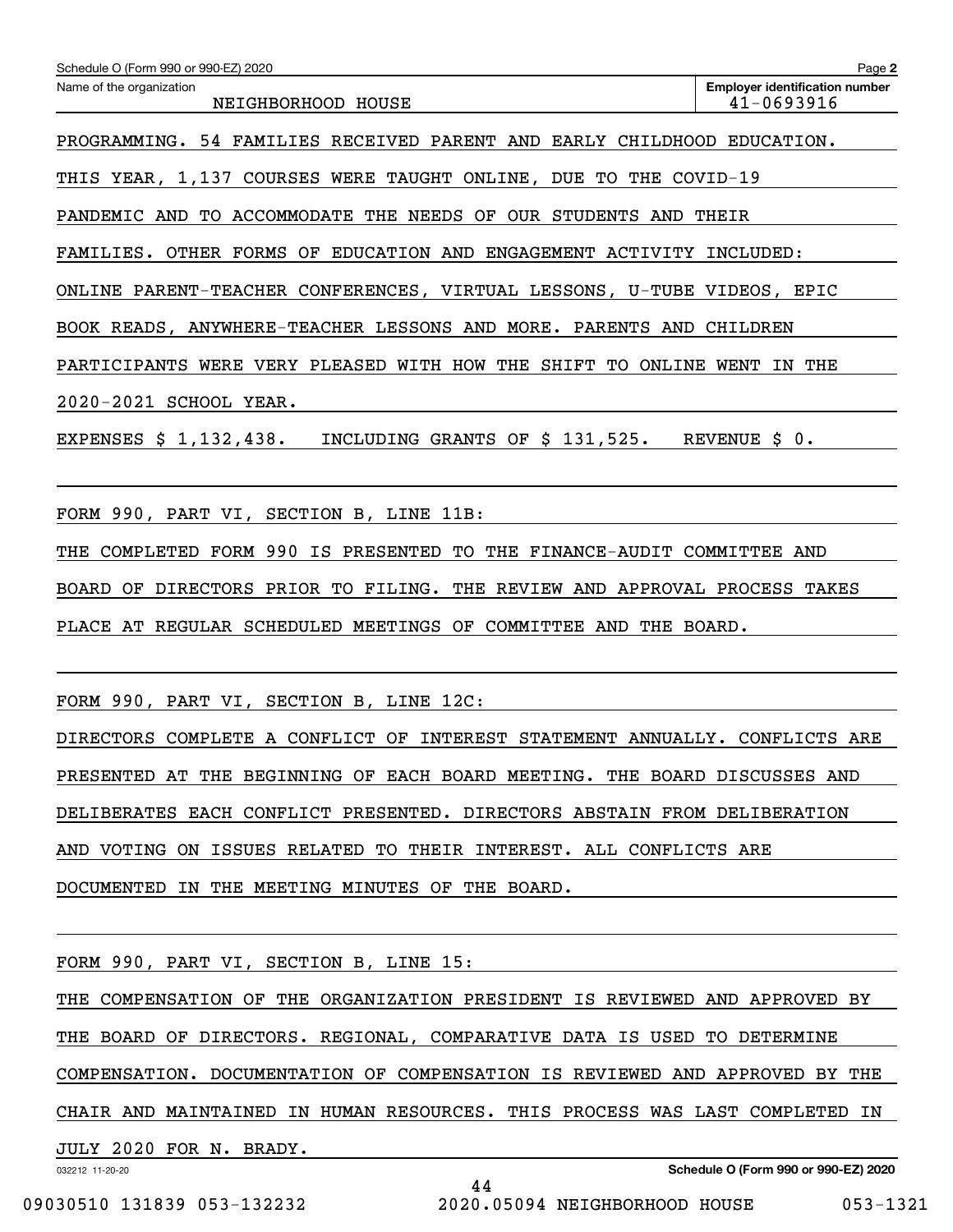| Schedule O (Form 990 or 990-EZ) 2020           | Page $2$                                            |
|------------------------------------------------|-----------------------------------------------------|
| Name of the organization<br>NEIGHBORHOOD HOUSE | <b>Employer identification number</b><br>41-0693916 |
|                                                |                                                     |

THE COMPENSATION OF KEY EMPLOYEES IS REVIEWED AND APPROVED BY THE

SUPERVISOR AND MAINTAINED IN HUMAN RESOURCES. THIS PROCESS WAS LAST

COMPLETED IN JULY 2020.

FORM 990, PART VI, SECTION C, LINE 19:

THE DOCUMENTS ARE AVAILABLE UPON REQUEST.

FORM 990, PART XI, LINE 9, CHANGES IN NET ASSETS:

CHANGE IN BENEFICIAL INTEREST IN TRUST **35,911.** 35,911.

FORM 990, PART XII, LINE 2C:

THE PROCESS HAS NOT CHANGED FROM THE PRIOR YEAR.

**Schedule O (Form 990 or 990-EZ) 2020**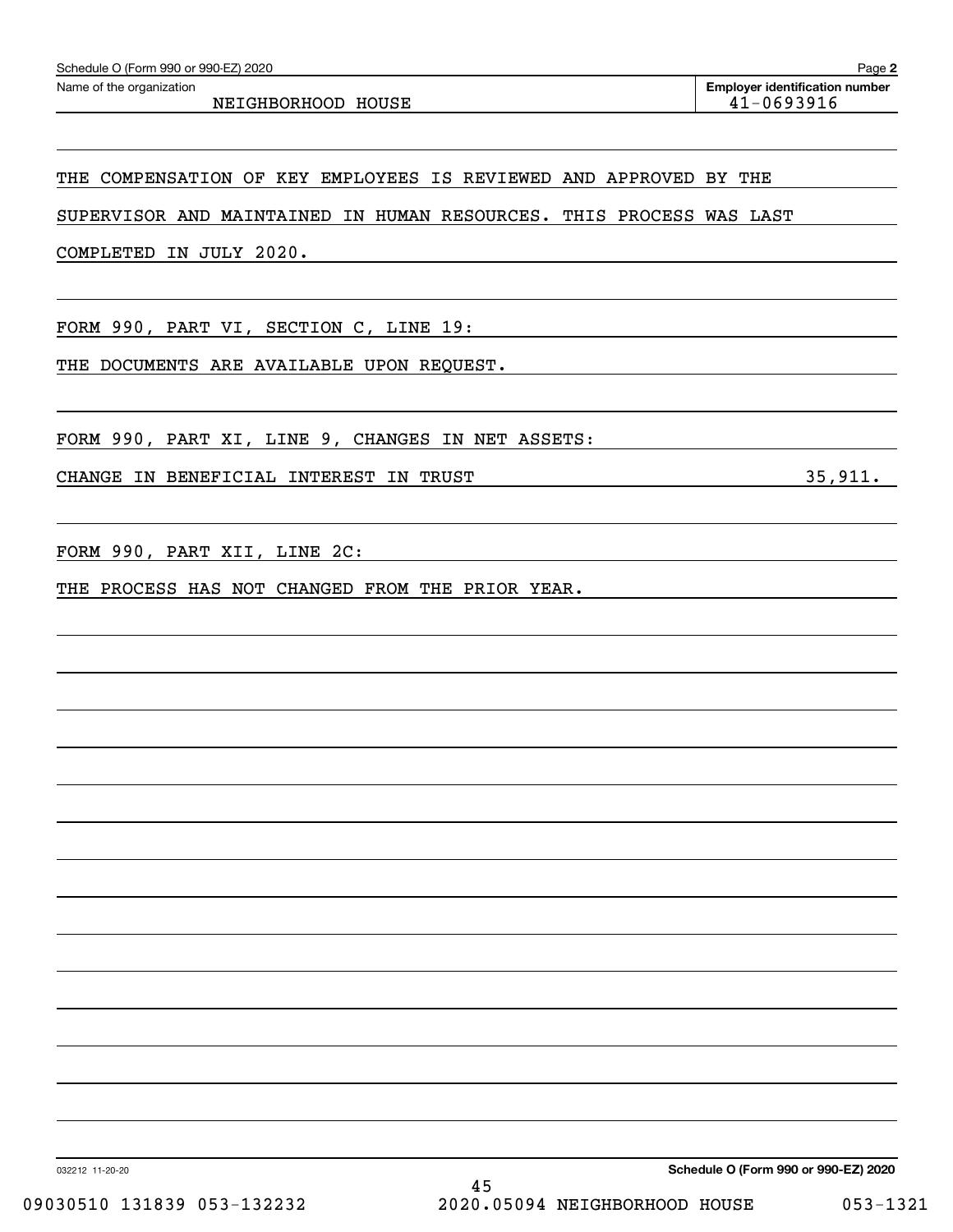| (Form 990) |  |
|------------|--|
|            |  |

**SCHEDULE R**

# **Related Organizations and Unrelated Partnerships**

**Complete if the organization answered "Yes" on Form 990, Part IV, line 33, 34, 35b, 36, or 37.** |

**Attach to Form 990.**  |

OMB No. 1545-0047 **2020**

**Open to Public**

**Employer identification number**

41-0693916

Department of the Treasury Internal Revenue Service

**| Go to www.irs.gov/Form990 for instructions and the latest information. Inspection**

Name of the organization

NEIGHBORHOOD HOUSE

**Part I Identification of Disregarded Entities.**  Complete if the organization answered "Yes" on Form 990, Part IV, line 33.

| (a)<br>Name, address, and EIN (if applicable)<br>of disregarded entity | (b)<br>Primary activity   | (c)<br>Legal domicile (state or<br>foreign country) | (d)<br>Total income | (e)<br>End-of-year assets | (f)<br>Direct controlling<br>entity |
|------------------------------------------------------------------------|---------------------------|-----------------------------------------------------|---------------------|---------------------------|-------------------------------------|
| NH ENTERPRISES, LLC - 83-0979713                                       |                           |                                                     |                     |                           |                                     |
| 179 ROBIE STREET E                                                     | FOOD SERVICE, HOSPITALITY |                                                     |                     |                           |                                     |
| ST PAUL, MN 55107                                                      | <b>ESTABLISHMENT</b>      | MINNESOTA                                           | 0.                  |                           | 0. NEIGHBORHOOD HOUSE               |
|                                                                        |                           |                                                     |                     |                           |                                     |
|                                                                        |                           |                                                     |                     |                           |                                     |
|                                                                        |                           |                                                     |                     |                           |                                     |

**Identification of Related Tax-Exempt Organizations.** Complete if the organization answered "Yes" on Form 990, Part IV, line 34, because it had one or more related tax-exempt **Part II** organizations during the tax year.

| (a)<br>Name, address, and EIN<br>of related organization | (b)<br>Primary activity | (c)<br>Legal domicile (state or<br>foreign country) | (d)<br><b>Exempt Code</b><br>section | (e)<br>Public charity<br>status (if section | (f)<br>Direct controlling<br>entity |     | $(g)$<br>Section 512(b)(13)<br>controlled<br>entity? |
|----------------------------------------------------------|-------------------------|-----------------------------------------------------|--------------------------------------|---------------------------------------------|-------------------------------------|-----|------------------------------------------------------|
|                                                          |                         |                                                     |                                      | 501(c)(3)                                   |                                     | Yes | No                                                   |
|                                                          |                         |                                                     |                                      |                                             |                                     |     |                                                      |
|                                                          |                         |                                                     |                                      |                                             |                                     |     |                                                      |
|                                                          |                         |                                                     |                                      |                                             |                                     |     |                                                      |

**For Paperwork Reduction Act Notice, see the Instructions for Form 990. Schedule R (Form 990) 2020**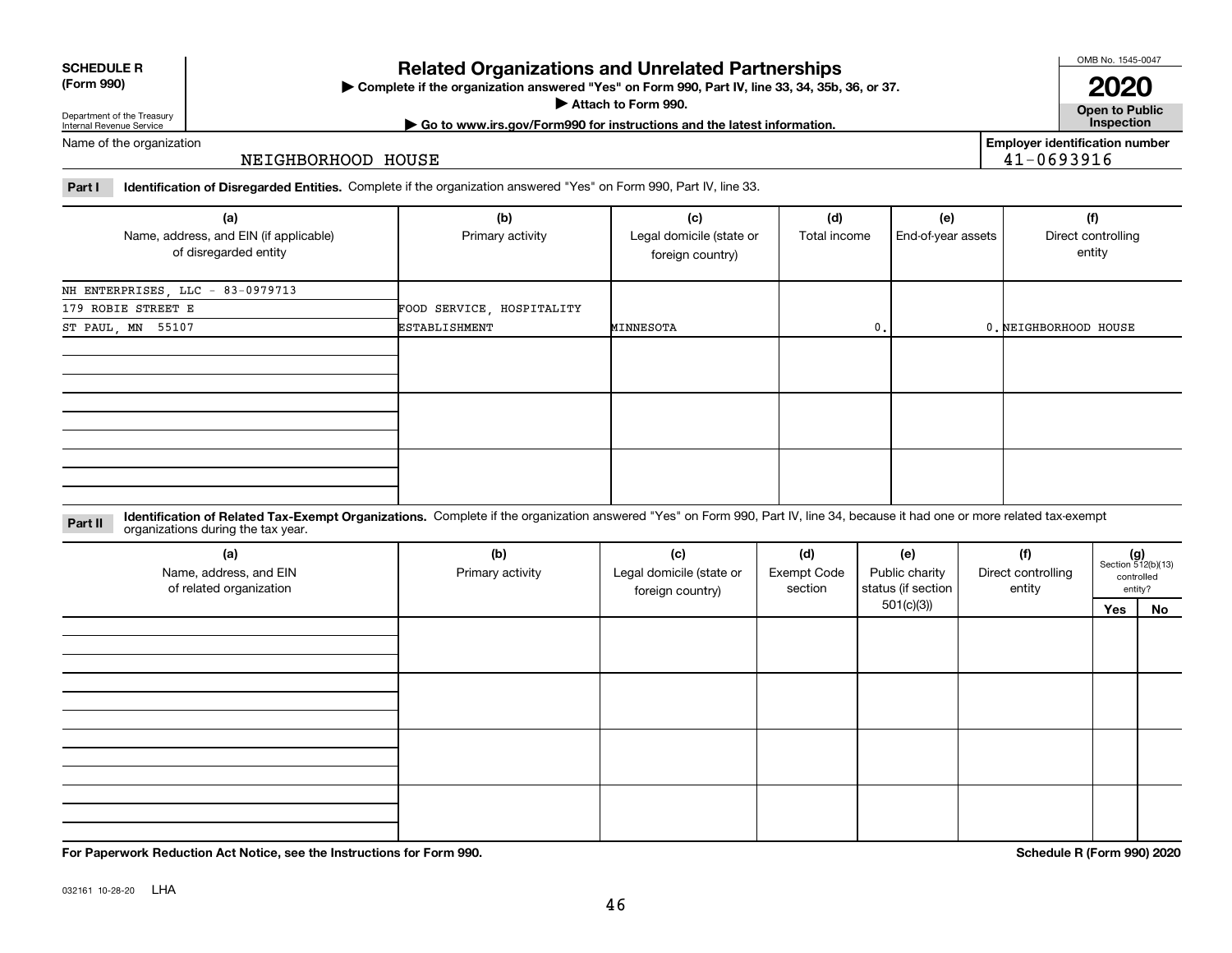#### Schedule R (Form 990) 2020 Page NEIGHBORHOOD HOUSE 41-0693916

**Identification of Related Organizations Taxable as a Partnership.** Complete if the organization answered "Yes" on Form 990, Part IV, line 34, because it had one or more related **Part III** organizations treated as a partnership during the tax year.

| (a)                                               | (b)              | (c)                  | (d)                          | (e)                                                                  | (f)                      | (g)                     |                                  | (h)           | (i)                                                       | (j) | (k)                                                       |
|---------------------------------------------------|------------------|----------------------|------------------------------|----------------------------------------------------------------------|--------------------------|-------------------------|----------------------------------|---------------|-----------------------------------------------------------|-----|-----------------------------------------------------------|
| Name, address, and EIN<br>of related organization | Primary activity | Legal<br>domicile    | Direct controlling<br>entity | Predominant income                                                   | Share of total<br>income | Share of<br>end-of-year | Disproportionate<br>allocations? |               | Code V-UBI                                                |     | General or Percentage<br>managing<br>partner?<br>partner? |
|                                                   |                  | (state or<br>foreign |                              | (related, unrelated,<br>excluded from tax under<br>sections 512-514) |                          | assets                  |                                  |               |                                                           |     |                                                           |
|                                                   |                  | country)             |                              |                                                                      |                          |                         |                                  | $Yes \mid No$ | amount in box<br>20 of Schedule<br>K-1 (Form 1065) Yes No |     |                                                           |
|                                                   |                  |                      |                              |                                                                      |                          |                         |                                  |               |                                                           |     |                                                           |
|                                                   |                  |                      |                              |                                                                      |                          |                         |                                  |               |                                                           |     |                                                           |
|                                                   |                  |                      |                              |                                                                      |                          |                         |                                  |               |                                                           |     |                                                           |
|                                                   |                  |                      |                              |                                                                      |                          |                         |                                  |               |                                                           |     |                                                           |
|                                                   |                  |                      |                              |                                                                      |                          |                         |                                  |               |                                                           |     |                                                           |
|                                                   |                  |                      |                              |                                                                      |                          |                         |                                  |               |                                                           |     |                                                           |
|                                                   |                  |                      |                              |                                                                      |                          |                         |                                  |               |                                                           |     |                                                           |
|                                                   |                  |                      |                              |                                                                      |                          |                         |                                  |               |                                                           |     |                                                           |
|                                                   |                  |                      |                              |                                                                      |                          |                         |                                  |               |                                                           |     |                                                           |
|                                                   |                  |                      |                              |                                                                      |                          |                         |                                  |               |                                                           |     |                                                           |
|                                                   |                  |                      |                              |                                                                      |                          |                         |                                  |               |                                                           |     |                                                           |
|                                                   |                  |                      |                              |                                                                      |                          |                         |                                  |               |                                                           |     |                                                           |
|                                                   |                  |                      |                              |                                                                      |                          |                         |                                  |               |                                                           |     |                                                           |
|                                                   |                  |                      |                              |                                                                      |                          |                         |                                  |               |                                                           |     |                                                           |
|                                                   |                  |                      |                              |                                                                      |                          |                         |                                  |               |                                                           |     |                                                           |
|                                                   |                  |                      |                              |                                                                      |                          |                         |                                  |               |                                                           |     |                                                           |
|                                                   |                  |                      |                              |                                                                      |                          |                         |                                  |               |                                                           |     |                                                           |

**Identification of Related Organizations Taxable as a Corporation or Trust.** Complete if the organization answered "Yes" on Form 990, Part IV, line 34, because it had one or more related **Part IV** organizations treated as a corporation or trust during the tax year.

| (a)<br>Name, address, and EIN<br>of related organization | (b)<br>Primary activity | (c)<br>Legal domicile<br>(state or<br>foreign | (d)<br>Direct controlling<br>entity | (e)<br>Type of entity<br>(C corp, S corp,<br>or trust) | (f)<br>Share of total<br>income | (g)<br>Share of<br>end-of-year<br>assets | (h)<br>Percentage<br>ownership | $\begin{array}{c} \textbf{(i)}\\ \text{Section}\\ 512 \text{(b)} \text{(13)}\\ \text{controlled}\\ \text{entity?} \end{array}$ |
|----------------------------------------------------------|-------------------------|-----------------------------------------------|-------------------------------------|--------------------------------------------------------|---------------------------------|------------------------------------------|--------------------------------|--------------------------------------------------------------------------------------------------------------------------------|
|                                                          |                         | country)                                      |                                     |                                                        |                                 |                                          |                                | Yes No                                                                                                                         |
|                                                          |                         |                                               |                                     |                                                        |                                 |                                          |                                |                                                                                                                                |
|                                                          |                         |                                               |                                     |                                                        |                                 |                                          |                                |                                                                                                                                |
|                                                          |                         |                                               |                                     |                                                        |                                 |                                          |                                |                                                                                                                                |
|                                                          |                         |                                               |                                     |                                                        |                                 |                                          |                                |                                                                                                                                |
|                                                          |                         |                                               |                                     |                                                        |                                 |                                          |                                |                                                                                                                                |
|                                                          |                         |                                               |                                     |                                                        |                                 |                                          |                                |                                                                                                                                |
|                                                          |                         |                                               |                                     |                                                        |                                 |                                          |                                |                                                                                                                                |
|                                                          |                         |                                               |                                     |                                                        |                                 |                                          |                                |                                                                                                                                |
|                                                          |                         |                                               |                                     |                                                        |                                 |                                          |                                |                                                                                                                                |
|                                                          |                         |                                               |                                     |                                                        |                                 |                                          |                                |                                                                                                                                |
|                                                          |                         |                                               |                                     |                                                        |                                 |                                          |                                |                                                                                                                                |
|                                                          |                         |                                               |                                     |                                                        |                                 |                                          |                                |                                                                                                                                |
|                                                          |                         |                                               |                                     |                                                        |                                 |                                          |                                |                                                                                                                                |
|                                                          |                         |                                               |                                     |                                                        |                                 |                                          |                                |                                                                                                                                |
|                                                          |                         |                                               |                                     |                                                        |                                 |                                          |                                |                                                                                                                                |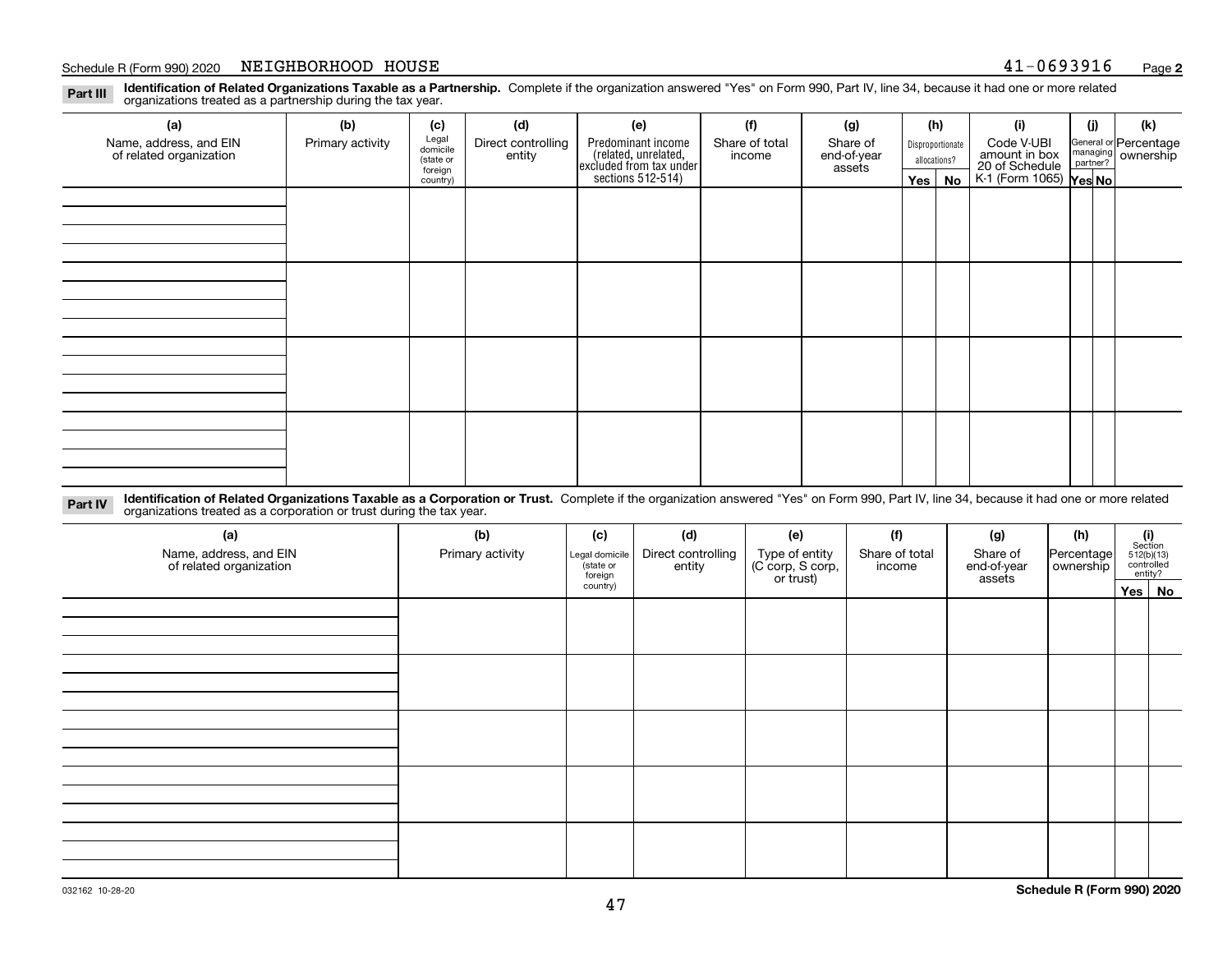### Schedule R (Form 990) 2020 Page NEIGHBORHOOD HOUSE 41-0693916

**Part V** T**ransactions With Related Organizations.** Complete if the organization answered "Yes" on Form 990, Part IV, line 34, 35b, or 36.

| Note: Complete line 1 if any entity is listed in Parts II, III, or IV of this schedule.                                                                                                                                           |                | Yes   No |
|-----------------------------------------------------------------------------------------------------------------------------------------------------------------------------------------------------------------------------------|----------------|----------|
| During the tax year, did the organization engage in any of the following transactions with one or more related organizations listed in Parts II-IV?                                                                               |                |          |
|                                                                                                                                                                                                                                   | 1a             |          |
| b Gift, grant, or capital contribution to related organization(s) mature and contained and contribution to related organization(s) matures are contained and contribution to related organization(s) matures are contained and    | 1 <sub>b</sub> |          |
| c Gift, grant, or capital contribution from related organization(s) manufaction contribution from related organization(s) manufaction contribution from related organization(s) manufaction contribution from related organiza    | 1c             |          |
|                                                                                                                                                                                                                                   | 1 <sub>d</sub> |          |
| e Loans or loan guarantees by related organization(s) encourance manufactured contract to construct the contract of the construction of the constraint of the constraint of the constraint of the constraint of the constraint    | 1e             |          |
|                                                                                                                                                                                                                                   |                |          |
| f Dividends from related organization(s) manufactured contains and contained a state of the contact of the contact of the contact of the contact of the contact of the contact of the contact of the contact of the contact of    | 1f             |          |
| g Sale of assets to related organization(s) www.assettion.com/www.assettion.com/www.assettion.com/www.assettion.com/www.assettion.com/www.assettion.com/www.assettion.com/www.assettion.com/www.assettion.com/www.assettion.co    | 1 <sub>g</sub> |          |
| h Purchase of assets from related organization(s) www.assettion.com/www.assettion.com/www.assettion.com/www.assettion.com/www.assettion.com/www.assettion.com/www.assettion.com/www.assettion.com/www.assettion.com/www.assett    | 1 <sub>h</sub> |          |
|                                                                                                                                                                                                                                   | 11             |          |
|                                                                                                                                                                                                                                   | 11             |          |
|                                                                                                                                                                                                                                   |                |          |
|                                                                                                                                                                                                                                   | 1k             |          |
|                                                                                                                                                                                                                                   | 11             |          |
|                                                                                                                                                                                                                                   | 1 <sub>m</sub> |          |
|                                                                                                                                                                                                                                   | 1n             |          |
| <b>o</b> Sharing of paid employees with related organization(s)                                                                                                                                                                   | 1o             |          |
|                                                                                                                                                                                                                                   |                |          |
| p Reimbursement paid to related organization(s) for expenses [11111] [12] reasonal content of the separation (s) for expenses [11111] [12] reasonal content in the separation (s) for expenses [1111] [12] reasonal content in    | 1p             |          |
|                                                                                                                                                                                                                                   | 1q             |          |
|                                                                                                                                                                                                                                   |                |          |
| r Other transfer of cash or property to related organization(s)                                                                                                                                                                   | 1r             |          |
| r Other transfer of cash or property to related organization(s) www.community.com/www.community.com/www.communi<br>S Other transfer of cash or property from related organization(s) www.community.community.community.community. | 1s             |          |
| 2 If the answer to any of the above is "Yes," see the instructions for information on who must complete this line, including covered relationships and transaction thresholds.                                                    |                |          |

| (a)<br>Name of related organization | (b)<br>Transaction<br>type (a-s) | (c)<br>Amount involved | (d)<br>Method of determining amount involved |
|-------------------------------------|----------------------------------|------------------------|----------------------------------------------|
| (1)                                 |                                  |                        |                                              |
| (2)                                 |                                  |                        |                                              |
| (3)                                 |                                  |                        |                                              |
| (4)                                 |                                  |                        |                                              |
| (5)                                 |                                  |                        |                                              |
| (6)                                 |                                  |                        |                                              |

 $\overline{\phantom{a}}$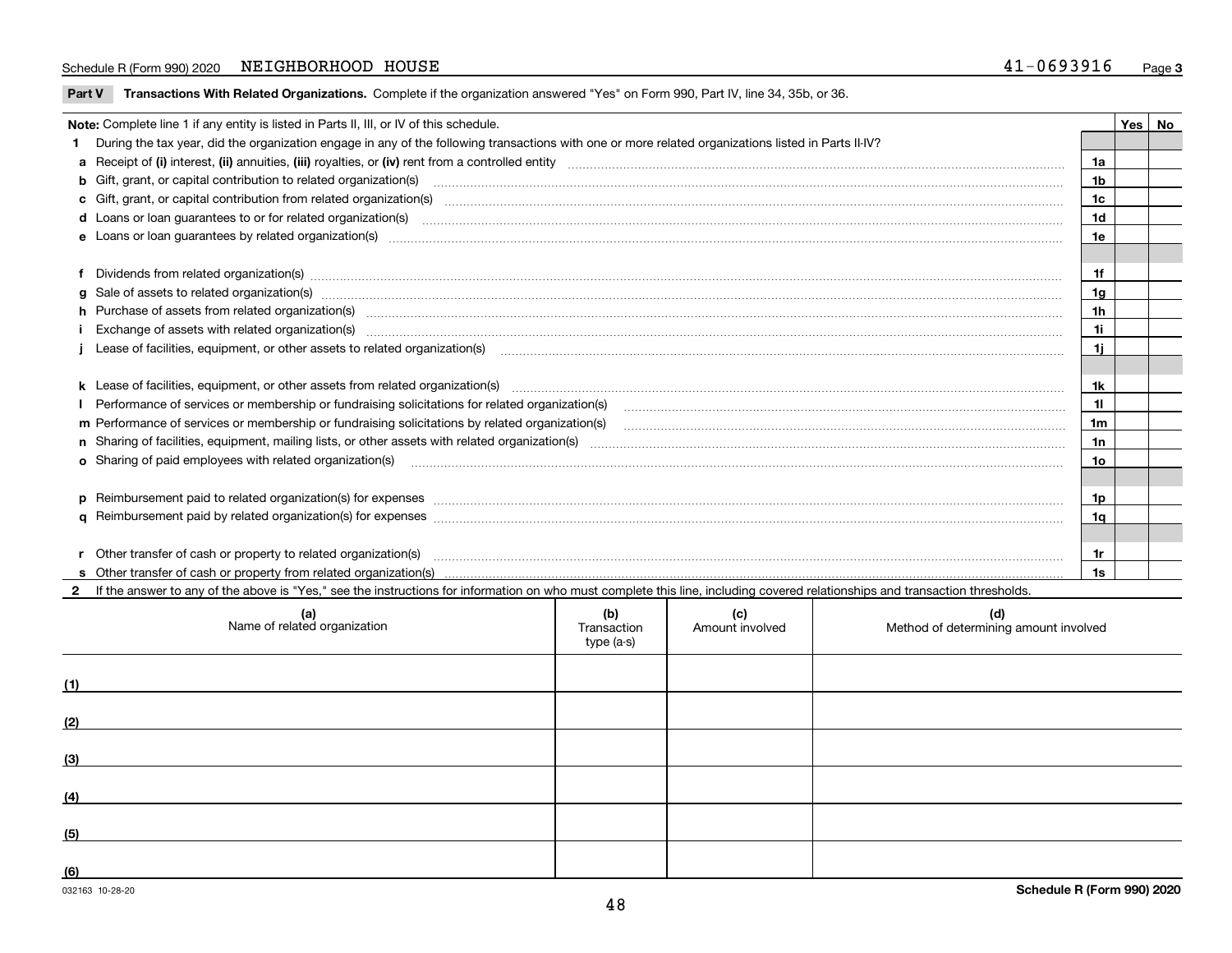## Schedule R (Form 990) 2020 Page NEIGHBORHOOD HOUSE 41-0693916

**Part VI Unrelated Organizations Taxable as a Partnership. Complete if the organization answered "Yes" on Form 990, Part IV, line 37.** 

Provide the following information for each entity taxed as a partnership through which the organization conducted more than five percent of its activities (measured by total assets or gross revenue) that was not a related organization. See instructions regarding exclusion for certain investment partnerships.

| ັ                      | ັ<br>ັ           |                   |                                                                                            |                                                                                               |          |             |                                  |                                                                                                  |        |  |     |
|------------------------|------------------|-------------------|--------------------------------------------------------------------------------------------|-----------------------------------------------------------------------------------------------|----------|-------------|----------------------------------|--------------------------------------------------------------------------------------------------|--------|--|-----|
| (a)                    | (b)              | (c)               | (d)                                                                                        | $(e)$<br>Are all                                                                              | (f)      | (g)         | (h)                              | (i)                                                                                              | (i)    |  | (k) |
| Name, address, and EIN | Primary activity | Legal domicile    | Predominant income<br>(related, unrelated,<br>excluded from tax under<br>sections 512-514) |                                                                                               | Share of | Share of    | Disproportionate<br>allocations? | Code V-UBI<br>amount in box 20 managing<br>of Schedule K-1<br>(Form 1065)<br>$\overline{Yes}$ No |        |  |     |
| of entity              |                  | (state or foreign |                                                                                            | $\begin{array}{c}\n\text{partners} & \text{sec.} \\ 501(c)(3) & \text{orgs.?} \\ \end{array}$ | total    | end-of-year |                                  |                                                                                                  |        |  |     |
|                        |                  | country)          |                                                                                            |                                                                                               | income   | assets      |                                  |                                                                                                  |        |  |     |
|                        |                  |                   |                                                                                            | Yes No                                                                                        |          |             | Yes No                           |                                                                                                  | Yes No |  |     |
|                        |                  |                   |                                                                                            |                                                                                               |          |             |                                  |                                                                                                  |        |  |     |
|                        |                  |                   |                                                                                            |                                                                                               |          |             |                                  |                                                                                                  |        |  |     |
|                        |                  |                   |                                                                                            |                                                                                               |          |             |                                  |                                                                                                  |        |  |     |
|                        |                  |                   |                                                                                            |                                                                                               |          |             |                                  |                                                                                                  |        |  |     |
|                        |                  |                   |                                                                                            |                                                                                               |          |             |                                  |                                                                                                  |        |  |     |
|                        |                  |                   |                                                                                            |                                                                                               |          |             |                                  |                                                                                                  |        |  |     |
|                        |                  |                   |                                                                                            |                                                                                               |          |             |                                  |                                                                                                  |        |  |     |
|                        |                  |                   |                                                                                            |                                                                                               |          |             |                                  |                                                                                                  |        |  |     |
|                        |                  |                   |                                                                                            |                                                                                               |          |             |                                  |                                                                                                  |        |  |     |
|                        |                  |                   |                                                                                            |                                                                                               |          |             |                                  |                                                                                                  |        |  |     |
|                        |                  |                   |                                                                                            |                                                                                               |          |             |                                  |                                                                                                  |        |  |     |
|                        |                  |                   |                                                                                            |                                                                                               |          |             |                                  |                                                                                                  |        |  |     |
|                        |                  |                   |                                                                                            |                                                                                               |          |             |                                  |                                                                                                  |        |  |     |
|                        |                  |                   |                                                                                            |                                                                                               |          |             |                                  |                                                                                                  |        |  |     |
|                        |                  |                   |                                                                                            |                                                                                               |          |             |                                  |                                                                                                  |        |  |     |
|                        |                  |                   |                                                                                            |                                                                                               |          |             |                                  |                                                                                                  |        |  |     |
|                        |                  |                   |                                                                                            |                                                                                               |          |             |                                  |                                                                                                  |        |  |     |
|                        |                  |                   |                                                                                            |                                                                                               |          |             |                                  |                                                                                                  |        |  |     |
|                        |                  |                   |                                                                                            |                                                                                               |          |             |                                  |                                                                                                  |        |  |     |
|                        |                  |                   |                                                                                            |                                                                                               |          |             |                                  |                                                                                                  |        |  |     |
|                        |                  |                   |                                                                                            |                                                                                               |          |             |                                  |                                                                                                  |        |  |     |
|                        |                  |                   |                                                                                            |                                                                                               |          |             |                                  |                                                                                                  |        |  |     |
|                        |                  |                   |                                                                                            |                                                                                               |          |             |                                  |                                                                                                  |        |  |     |
|                        |                  |                   |                                                                                            |                                                                                               |          |             |                                  |                                                                                                  |        |  |     |
|                        |                  |                   |                                                                                            |                                                                                               |          |             |                                  |                                                                                                  |        |  |     |
|                        |                  |                   |                                                                                            |                                                                                               |          |             |                                  |                                                                                                  |        |  |     |
|                        |                  |                   |                                                                                            |                                                                                               |          |             |                                  |                                                                                                  |        |  |     |
|                        |                  |                   |                                                                                            |                                                                                               |          |             |                                  |                                                                                                  |        |  |     |
|                        |                  |                   |                                                                                            |                                                                                               |          |             |                                  |                                                                                                  |        |  |     |
|                        |                  |                   |                                                                                            |                                                                                               |          |             |                                  |                                                                                                  |        |  |     |
|                        |                  |                   |                                                                                            |                                                                                               |          |             |                                  |                                                                                                  |        |  |     |
|                        |                  |                   |                                                                                            |                                                                                               |          |             |                                  |                                                                                                  |        |  |     |
|                        |                  |                   |                                                                                            |                                                                                               |          |             |                                  |                                                                                                  |        |  |     |
|                        |                  |                   |                                                                                            |                                                                                               |          |             |                                  |                                                                                                  |        |  |     |
|                        |                  |                   |                                                                                            |                                                                                               |          |             |                                  |                                                                                                  |        |  |     |
|                        |                  |                   |                                                                                            |                                                                                               |          |             |                                  |                                                                                                  |        |  |     |
|                        |                  |                   |                                                                                            |                                                                                               |          |             |                                  |                                                                                                  |        |  |     |
|                        |                  |                   |                                                                                            |                                                                                               |          |             |                                  |                                                                                                  |        |  |     |
|                        |                  |                   |                                                                                            |                                                                                               |          |             |                                  |                                                                                                  |        |  |     |
|                        |                  |                   |                                                                                            |                                                                                               |          |             |                                  |                                                                                                  |        |  |     |
|                        |                  |                   |                                                                                            |                                                                                               |          |             |                                  |                                                                                                  |        |  |     |
|                        |                  |                   |                                                                                            |                                                                                               |          |             |                                  |                                                                                                  |        |  |     |
|                        |                  |                   |                                                                                            |                                                                                               |          |             |                                  |                                                                                                  |        |  |     |

**Schedule R (Form 990) 2020**